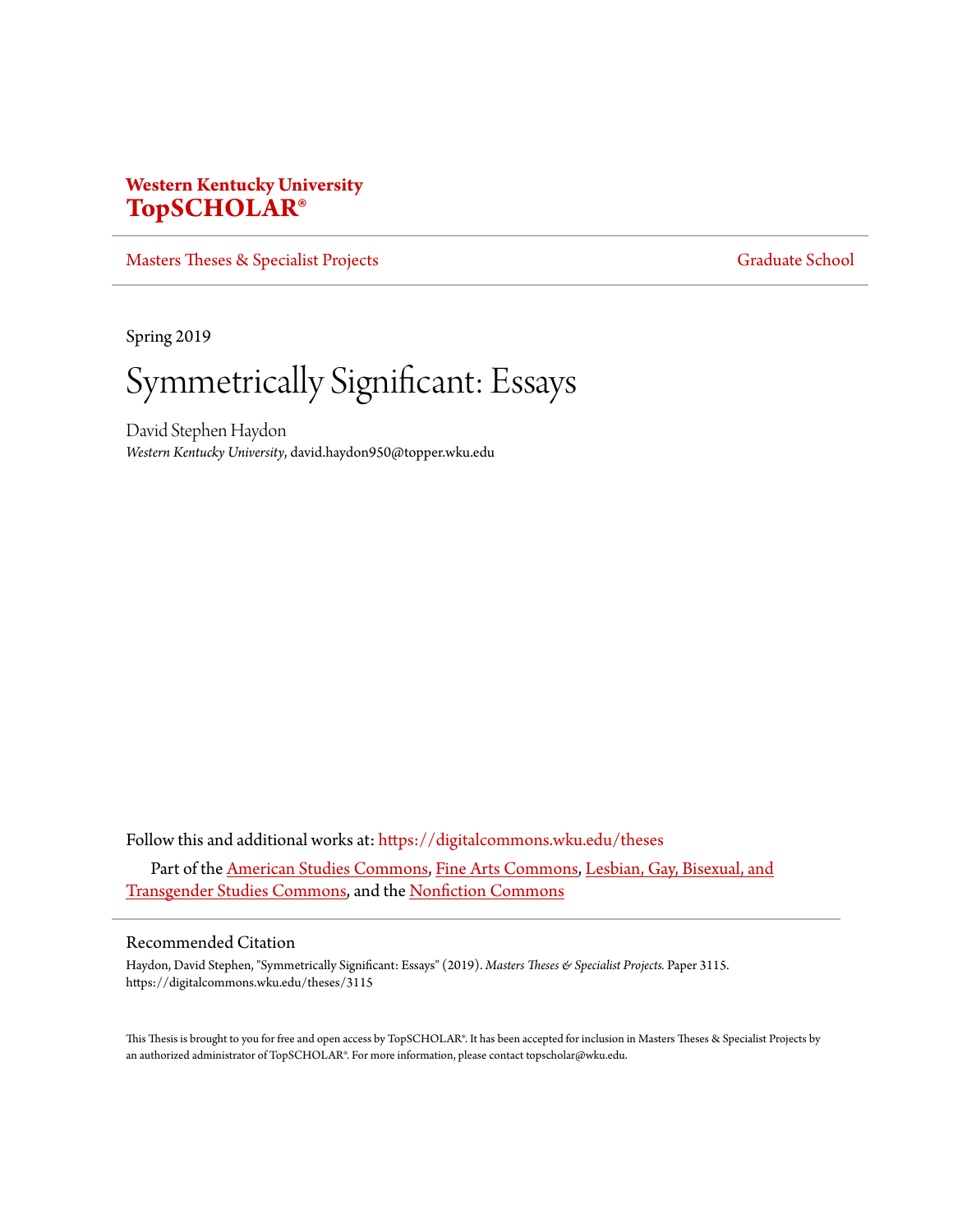## SYMMETRICALLY SIGNIFICANT: ESSAYS

A Thesis Presented to The Faculty of the Department of English Western Kentucky University Bowling Green, Kentucky

In Partial Fulfillment Of the Requirements for the Degree Master of Fine Arts

> By David Haydon

> > May 2019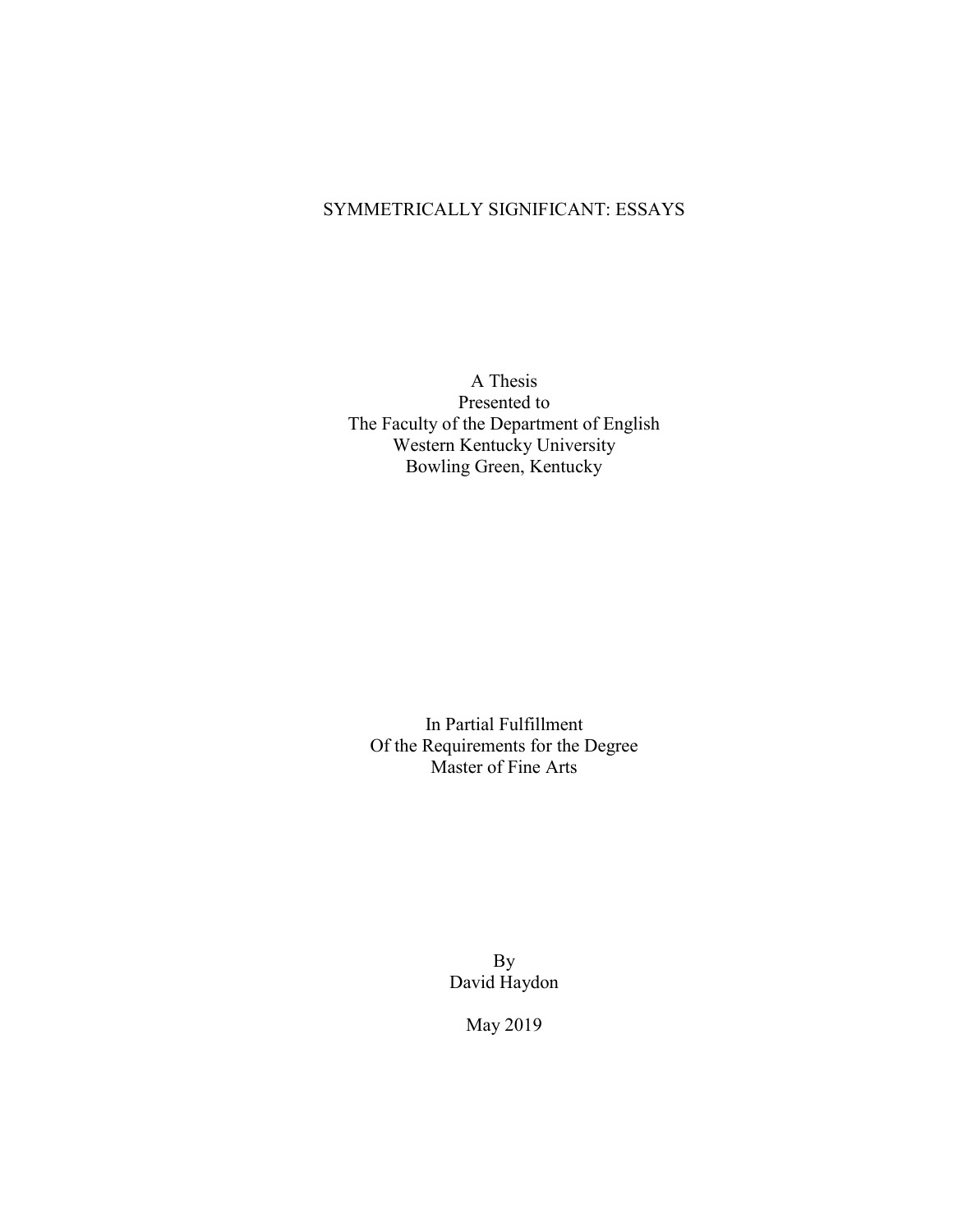## SYMMETRICALLY SIGNIFICANT: ESSAYS

 $\frac{1}{2}$ 019 Date Recommended  $04/$  $^{\prime}$ (7 Dale Rigby, Director of Thesis Jessica Folk  $\overline{\text{Molly Kerby}}$ 

Mer

Dean, Graduate Studies and Research Date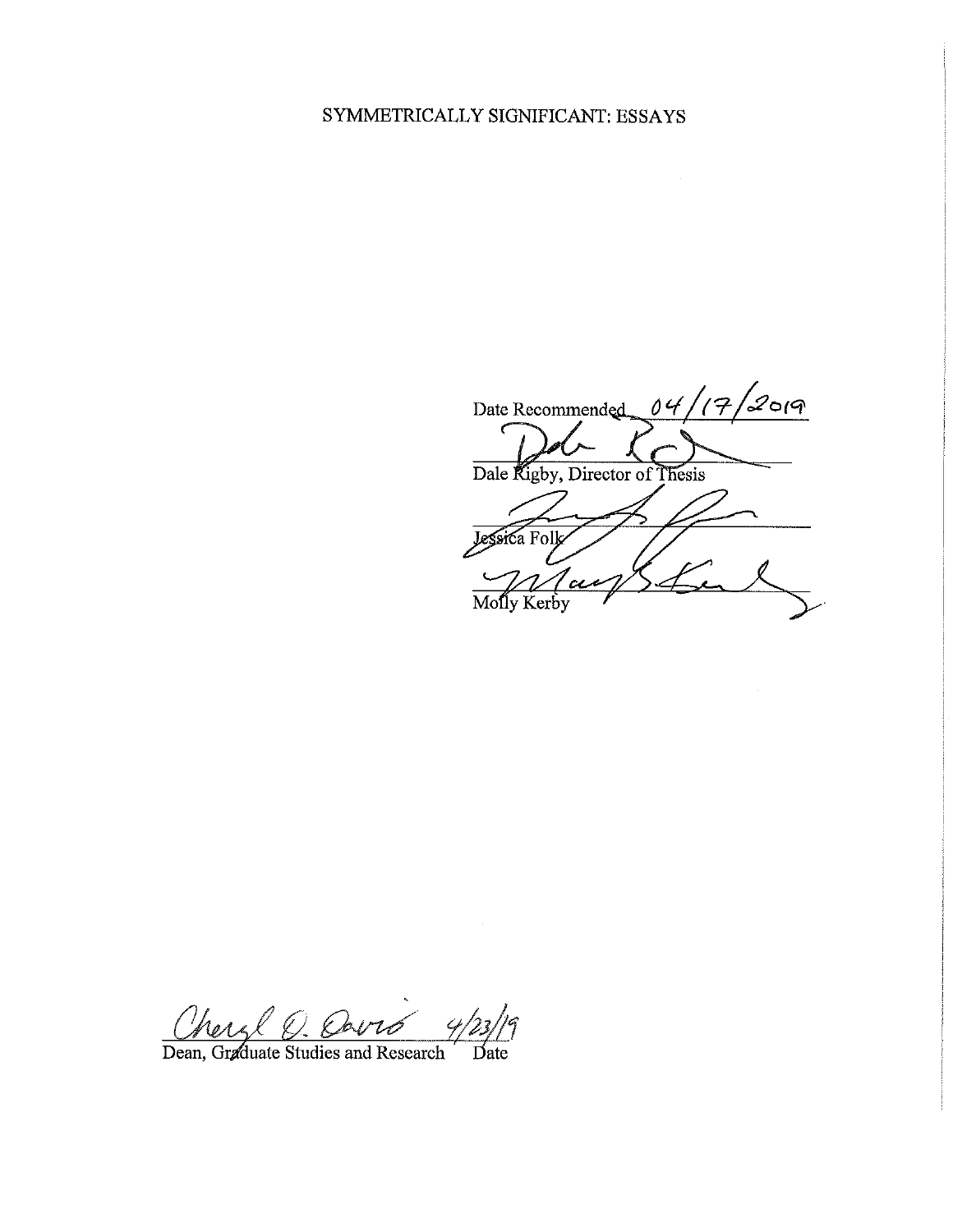To Jordy, this book is for you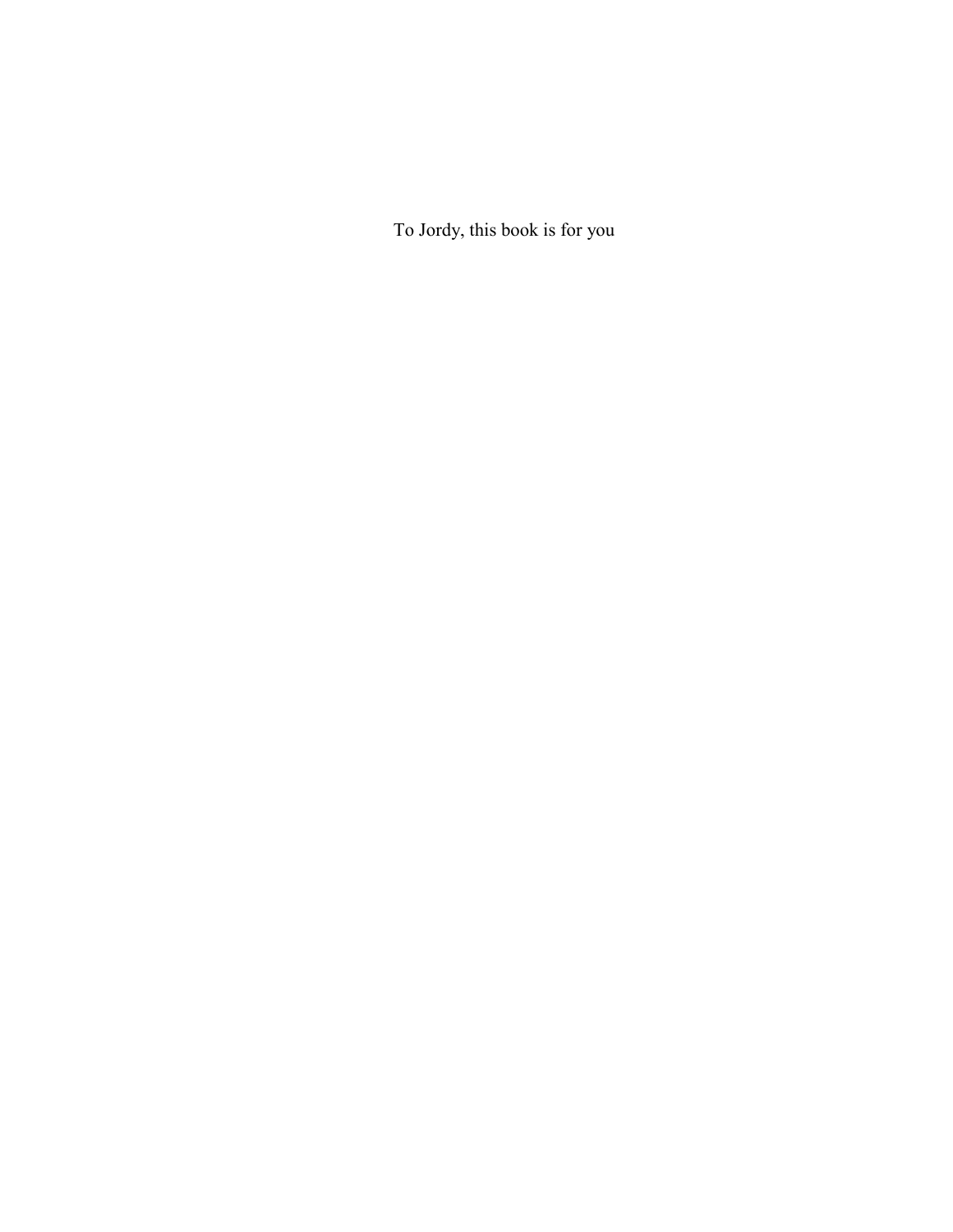## ACKNOWLEDGEMENTS

I have never believed in the image of the writer as a solitary person, slaving away at a computer to produce some story that is all their own. I have always believed that the writing is lonely, but the writer is not. For all those involved in this project, I want to thank you.

First, I must thank my thesis committee, who tolerated the amorphousness of this project until a draft was finally dropped upon their laps. Dale Rigby has been a source of constant encouragement and a nonjudgmental sounding board for every part of this process. Professor Folk, who had never had me as student, came on board for this project and provided invaluable feedback and affirmation when I needed it. Dr. Molly Kerby, who didn't know me at all, showed enthusiasm for a project and student she didn't know, and for that I am gratefully. Thank you all for joining me on the wild ride of this project.

Dr. Rebbecca Brown, thank you for showing me writing can be simultaneously intelligent and creative. Mary Ellen Miller, thank you for being a shining example of a soulful, loving professor and writer, and for welcoming me into writing fiercely, patiently, and at times forcefully.

Many other faculty and staff contributed to this project from the periphery, including Dr. Sandra Hughes, Dr. Gillian Knoll, Marya Turley. Thank you for your encouragement, and for all the sources you may have sent my way.

Appreciation to the Western Kentucky University Graduate School for the research grant that made "Symmetrically Significant Skulls" possible.

To my greatest friends Leslie, Cameron, and Hunter. Thank you so much for your friendship. Thank you also for your writing, which continuously fills my life with beauty

iv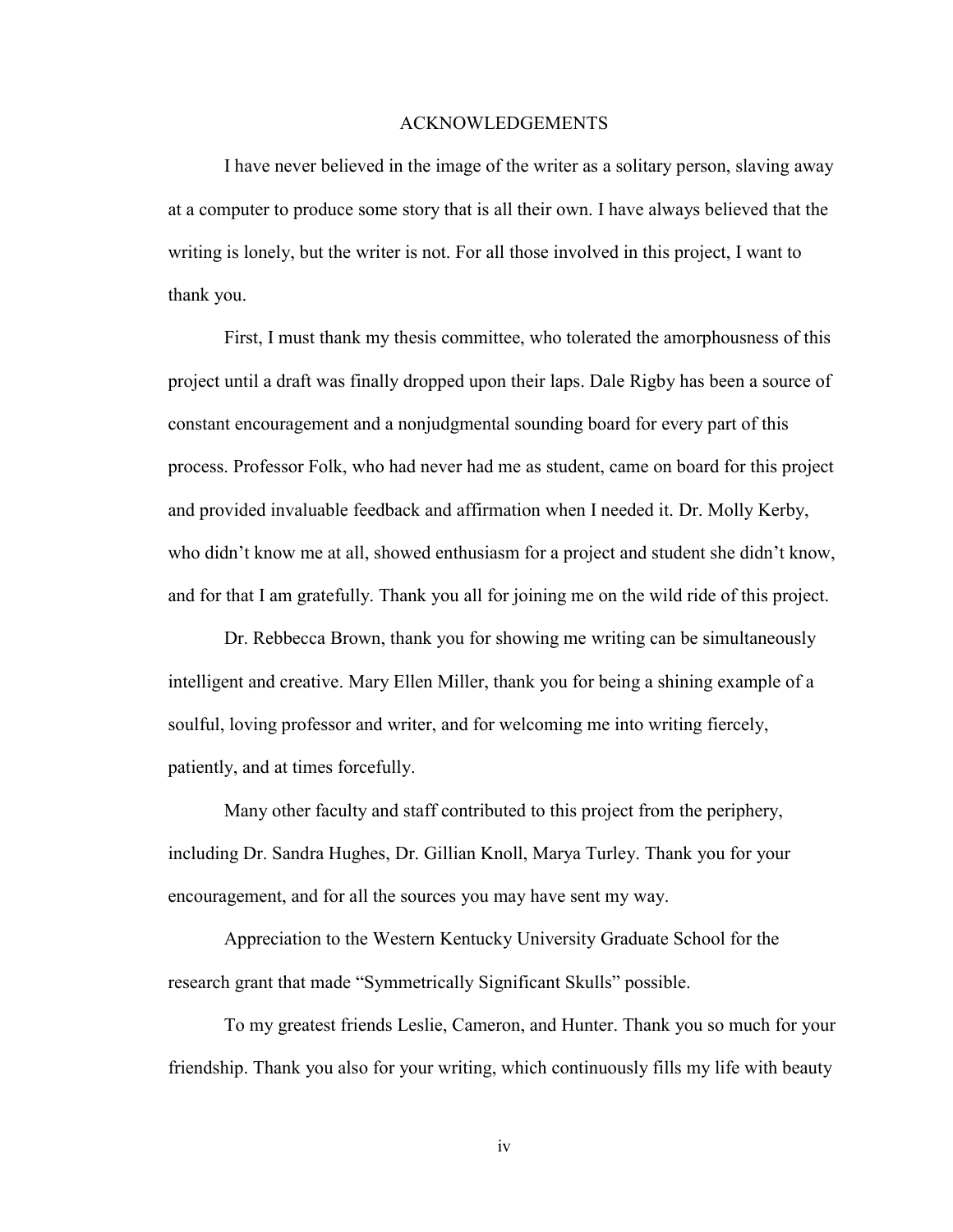and soulful thought. Thank you for your commentary on my writing, which assures me that the limit does not exist on creativity.

Thank you also to Joshua Cruz, a friend from a distance, who helped keep me sane through the completion of this project.

Thank you most of all to my family. To my aunts, uncles, cousins, and grandparents that supported me during the years of loss that lead up to this project, thank you so much. Mom, Dad, Jordy, and Abby: you are all the cornerstone of my ability to write, live, and love when I feel it is impossible.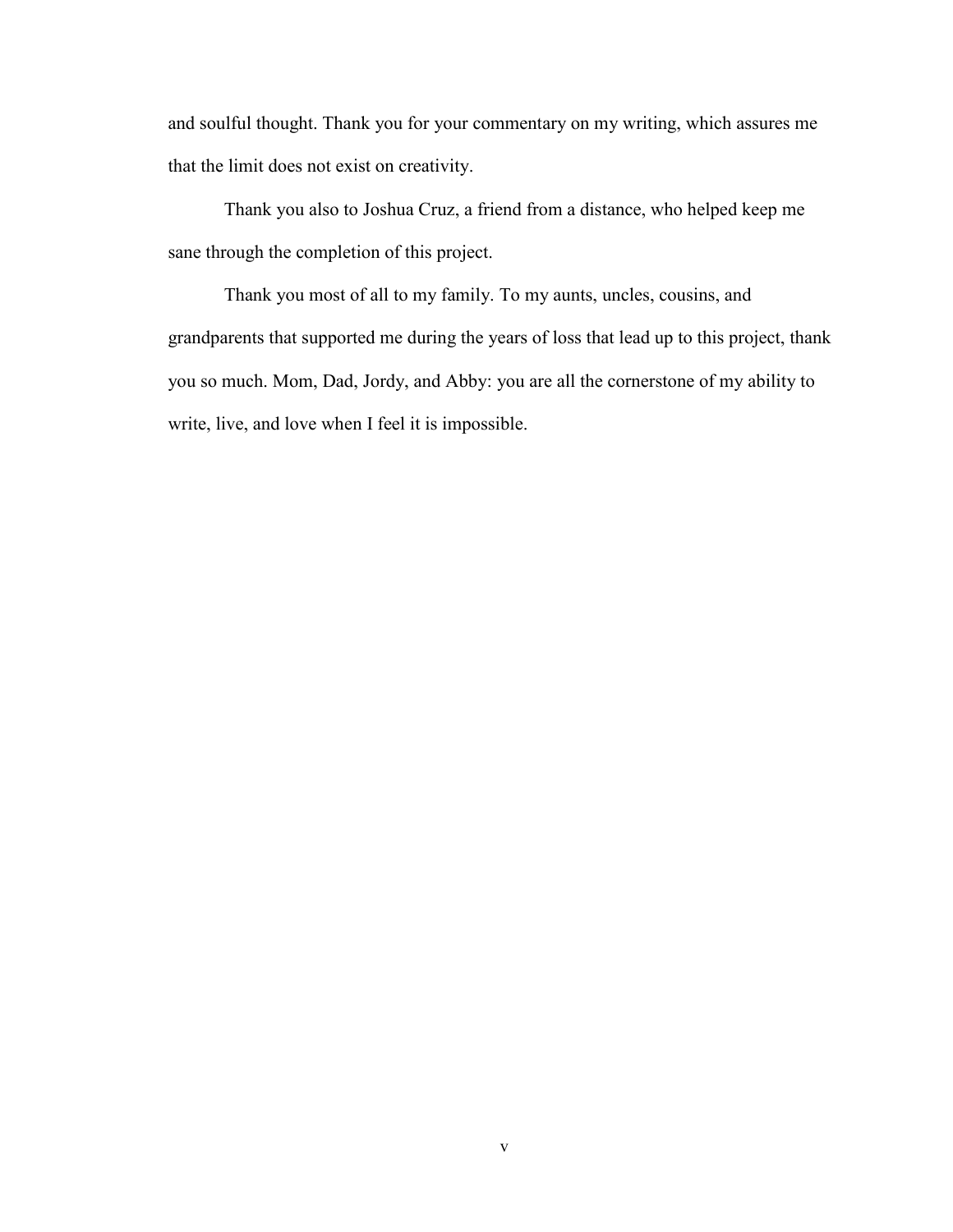### [PREFACE]

From All the Authors I Have Stolen: An Annotated Bibliography (of Sorts)

"This is kind of how we get through our lives: we tell ourselves stories so that what's happening becomes something we can live with. Necessary fictions."

-Lidia Yuknavitch, "Woven"

I once, around second grade, had a series of dreams about a nursing home director who was a demon. He was a kind man, handsome, dapper, good at his job. In the dream, he was my friend. Once producing a swirled soft-serve ice cream cone from behind his back, as if by magic. I think his name was John.

The dreams lasted for about three weeks, during which most of the patients at the nursing home developed amnesia. Each time, it would begin when a patient lost something dear to them. One man lost his dentures and no longer smiled. A woman lost a necklace from her late husband. Another lost the only photo album she was allowed to bring to the home. Dream-me helped these people search for their possessions all over the property, which to adult me seems so expansive. We searched their rooms, the immaculately kept gardens, in the cafeteria, and inside of a giant grand piano that my dream body could fit into. It must have been a thousand acres of manicured dreamscape.

As the dreams continued, most of the patients had amnesia, Alzheimer's, or dementia and were lifeless versions of themselves, barely able to speak or move without assistance.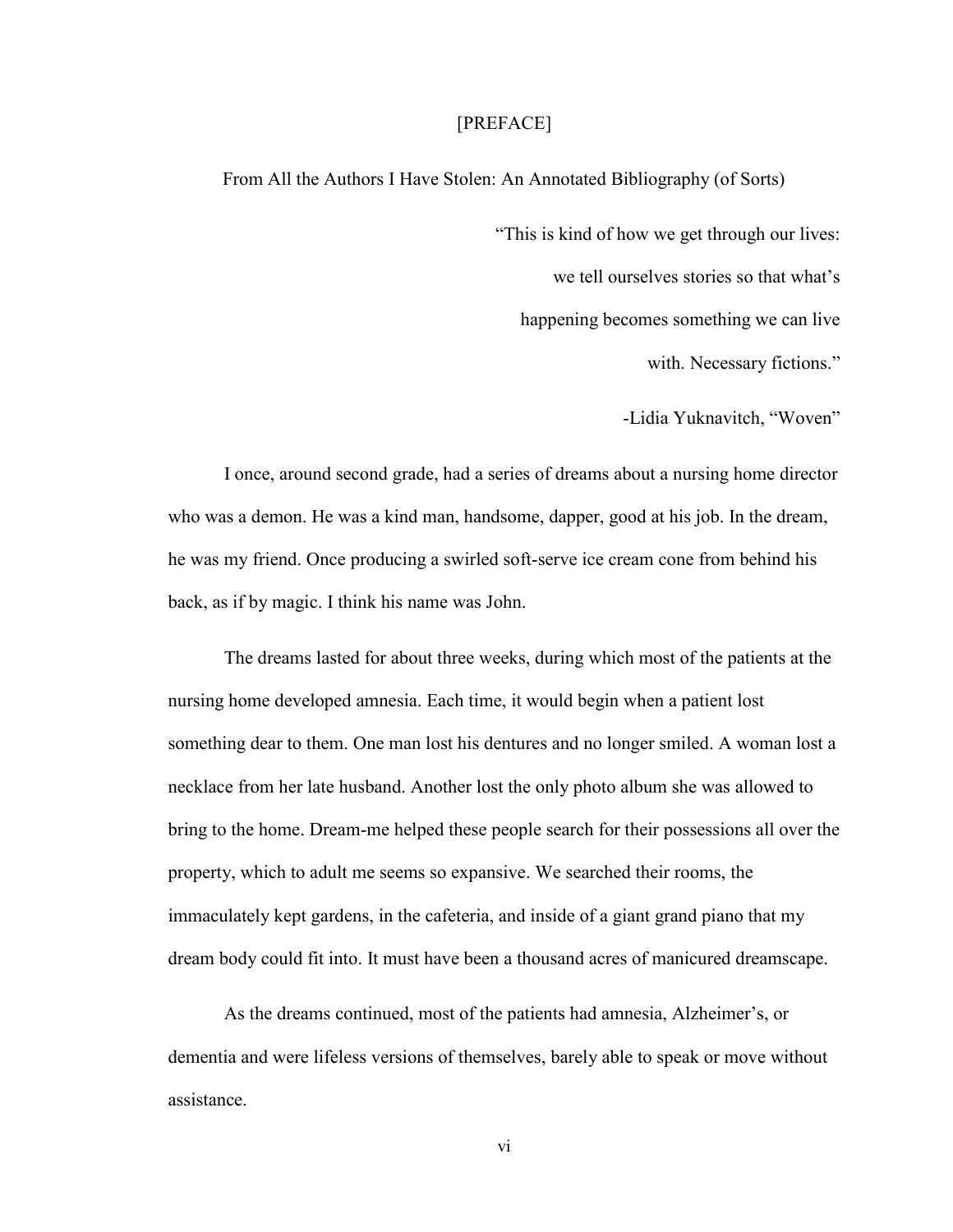In the last week of the dreams, I stayed one night (a night inside a night's dream), I watched John because I had developed suspicion that he was stealing from the residents. When he walked the halls that night, he never entered a room but would send demonic orbs, very bubblelike, into the rooms to take the sentimental belongings of patients. And when I snuck into his office another night, he had encased them all on shelves. The dentures, the necklace, the photo album: all trophies.

There is no specific origin of this dream, though, I blame *Touched by an Angel*, which I watched with my mom and brother every week. And as I write this, I want to sketch in Roma Downey's Monica and Della Reese as Tess into the background of the dream. But in the end, it only mattered that I defeated John and returned the items, and therefore life, back to the patients of the nursing home.

Now what strikes me about the dream is the way some part of me, even at such a young age, realized the importance of stories, of owning them and sharing them. A few years ago when I thought about this dream, I interpreted as a new materialism, that objects connected us to stories and that was how we could classify items as important or not. Now, I see it more as a statement on the ownership of stories; we must claim our stories and keep them as our own. When we do lose those stories we lose a sense of identity; we become amnesiac or dementialike, barely able to speak or care for ourselves. And maybe that is why I turned to nonfiction as a genre for my writing. A way to own my own stories.

However, in "The Death of the Author," Roland Barthes argues against viewing authorship as ownership over a text because such a model gives control over the meaning of the text solely to that author. He writes, "The Author when we believe in him, is

vii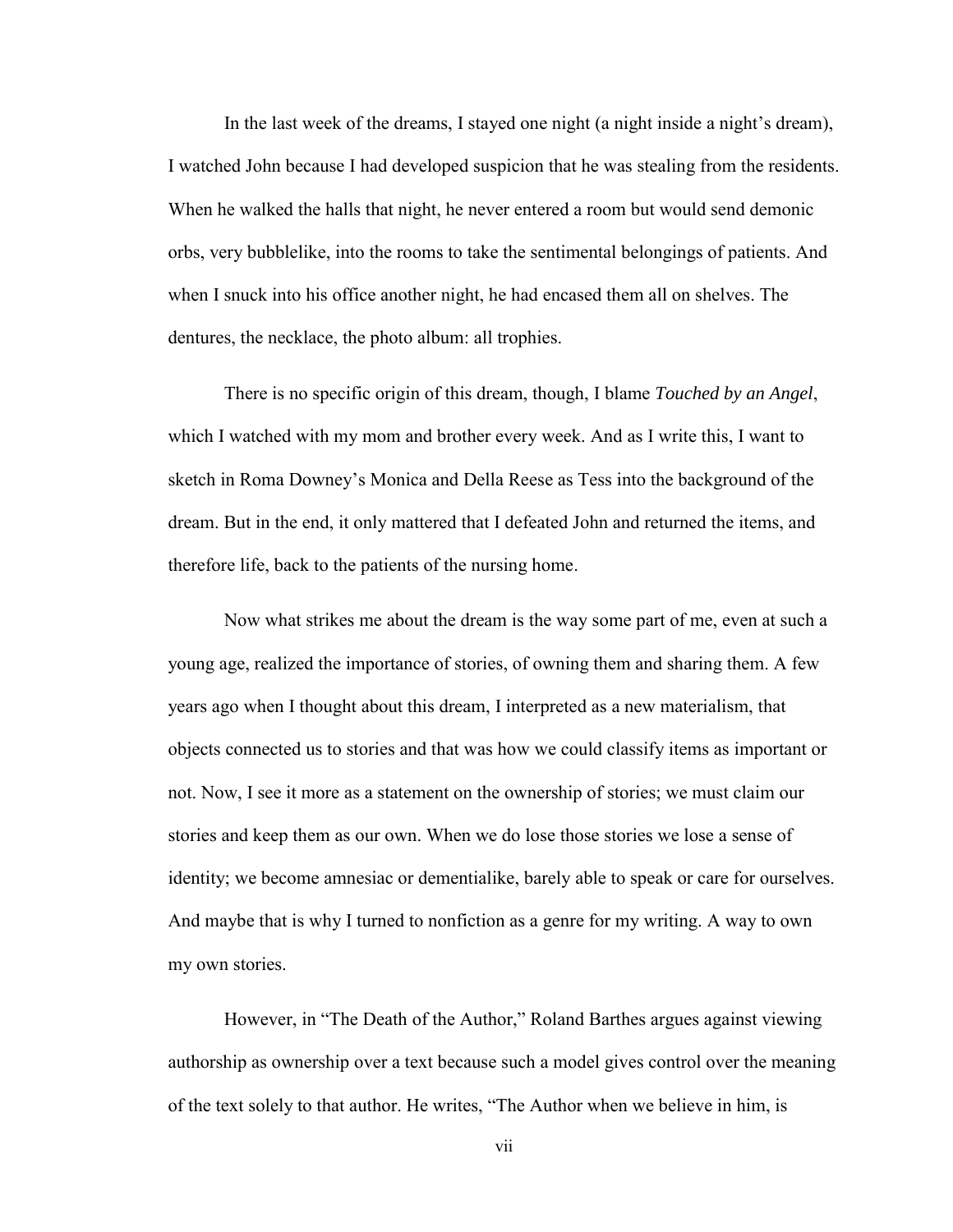always conceived as the past of his own book: the book and the author take their places of their own accord on the same line, cast as a before and an after: the Author is supposed to feed the book – that is, he pre-exists it, thinks, suffers, lives for it; he maintains with his work the same relation of antecedence a father maintains with his child" (520). Barthes's formulation of the death of the author creates a literary world in which the ideas and the stories of a text become their own, rather than a version of authorship in which the text is like a child, stamped forever with the last name of its father. In such a model of authorship, the text is autonomous, in a way. The reader has control during his/her reading, but he/she relinquishes that control back to the text at the end of the reading. Essentially, Barthes seeks to avoid a system of authorship in which texts "release[e] a single 'theological' meaning (the messages of the Author-God)," and instead promotes a view of the text as living, "a tissue of citations, resulting from the thousand sources of culture" (520).

Of course, in reality, authorship is more complicated than that, particularly in nonfiction, like my thesis, because there is a certain claim to truth and reality attached not only to the text, but to the author as well. As Brenda Miller and Susan Paola write:

Simply by choosing to write in this genre, and to present your work as nonfiction, you make an artistic statement. You're saying that the work is rooted in the 'real' world. Though the essay might contain some elements of fabrication, it is directly connected to you as the author behind the text. There is a truth to it that you want to claim as your own, a bond of trust between reader and writer. (ix)

In writing nonfiction, there is a presentation of self. That self is tied to the authorial "I" and is tied to the real world "I," but it rarely is full aligned with either or both. Instead,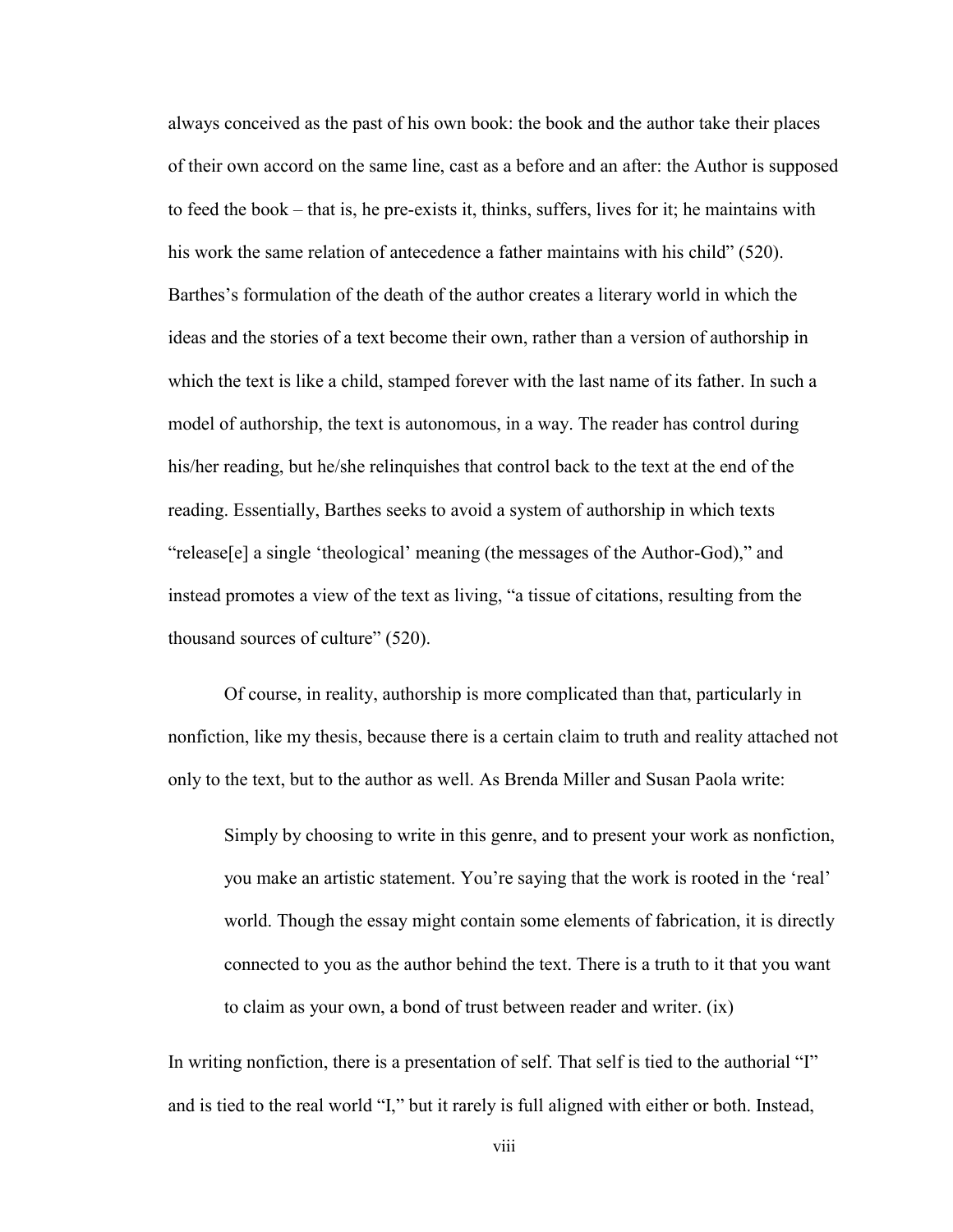the narratorial "I," the "I" of nonfiction is often a construction that functions as literature, that functions to move a plot, or a non-plot-style writing, forward.

But, if we are to understand nonfiction texts in this way, we must in some way deal with the problem of the Author-God presented by Barthes; after all, once the text has entered the world, it becomes an object of culture. If we were to think of stories as owned, as objects connected to our beings and identities as my dream suggests, we tighten our grip on culture and power. We attempt a theological message, which even Miller and Paola discourage, as they write, "We go to literature – and perhaps especially creative nonfiction literature – to learn not about the author, but about ourselves; we want to be *moved* in some way" (viii). We are always seeking as readers to know ourselves better through the texts we read. The question is how does the nonfiction text do that?

The answer is theft, at least in a sense. T.S. Eliot once wrote, "Good writers borrow; great writers steal." In almost any cultural mindset, theft is viewed as legalistically and morally wrong, so how can Eliot present a solution to the problem of stealing stories? That answer is found in the way that Bakhtin discusses language in "Discourse in the Novel." In this essay, Bakhtin argues, "Language – like the living concrete environment in which the consciousness of the verbal artist lives – is never unitary" (206). Furthermore, he argues, "[Language] becomes 'one's own' only when the speaker populates it with his own intention, his own accent, when he appropriates the word, adapting it to his own semantic expressive intention" (208). If we apply this to storytelling, particularly nonfiction, and the forms in which those stories take place, we see that it is in the act of sharing that we make language our own, but after sharing that language is returned to the community.

ix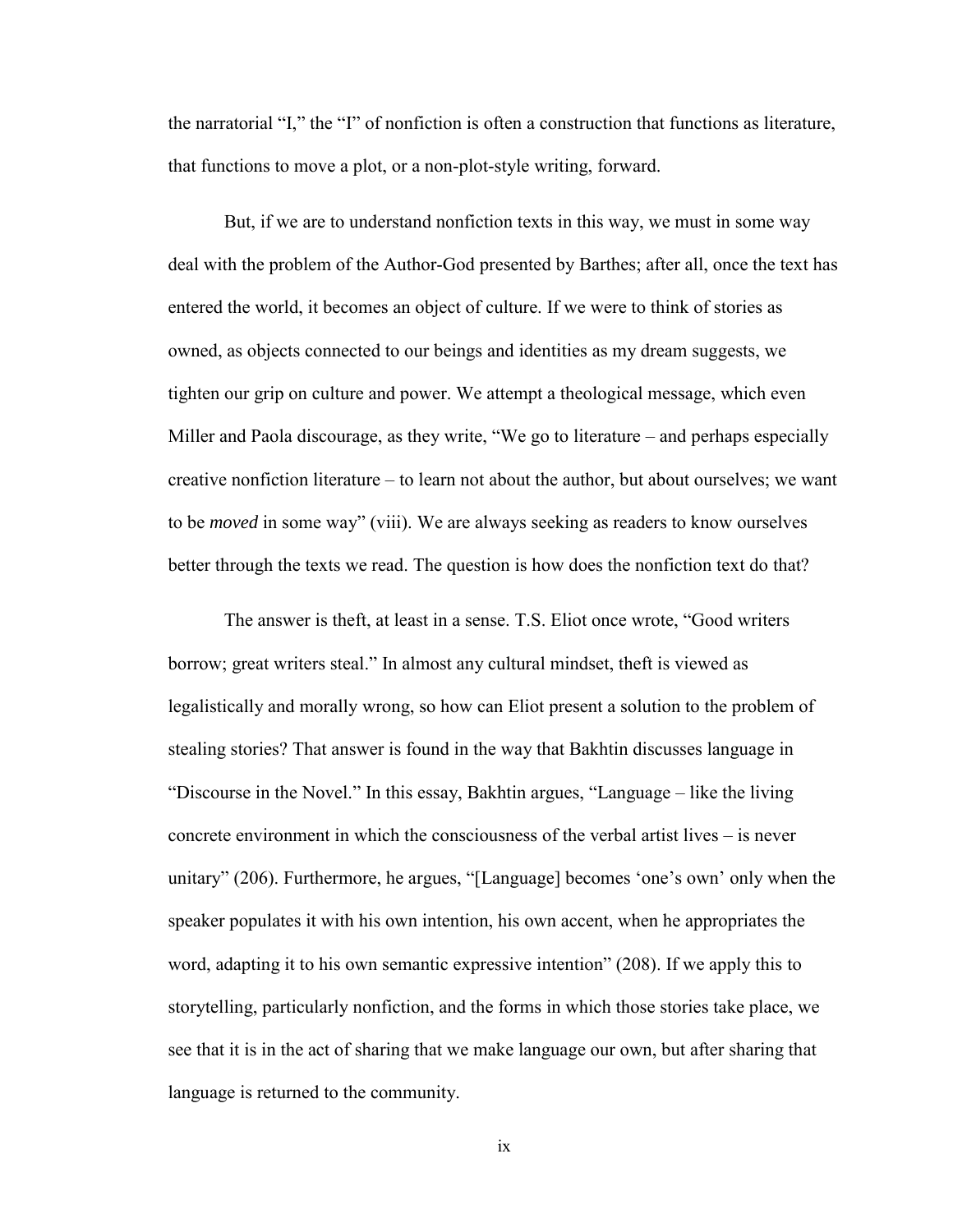In a framework where stories are populated and signified by their authors, we begin to see that all stories share something. That no story belongs to one alone. That one may never fully give credit to "the thousand sources of culture" present in their text. But in my own writing, particularly in this project, it has been integral to my intent to work in a landscape of writers that push the boundaries of literary nonfiction, particularly as it pertains to form. And while I have populated the forms found in my thesis with my own intent, here, I would like to explore the foundations of such a project.

1. Washuta, Elissa. *My Body Is a Book of Rules*. Pasadena: Red Hen Press, 2014.

This very essay uses the form of an annotated bibliography, which I have modeled after Washuta's essay "Preliminary Bibliography." The essay traces the narrator's psychosexual development through a list of books beginning with childhood picture books and juvenile nonfiction through adulthood, during which Washuta doesn't finish reading many of the books. Throughout, there is a consistent nod towards sexuality developed by references to mermaids and starvation/hunger.

Of course, my version of this essay is more theoretical, simply because the purpose of this essay is to convince you and the Graduate School that I deserve an MFA. So, I wrote this essay with the intent to convince you that the work you are about to read or may have already read did not come into existence through an infinite-monkey-theorem-type experiment, in which infinite monkeys typing on infinity typewriters accidentally created the work before you.

x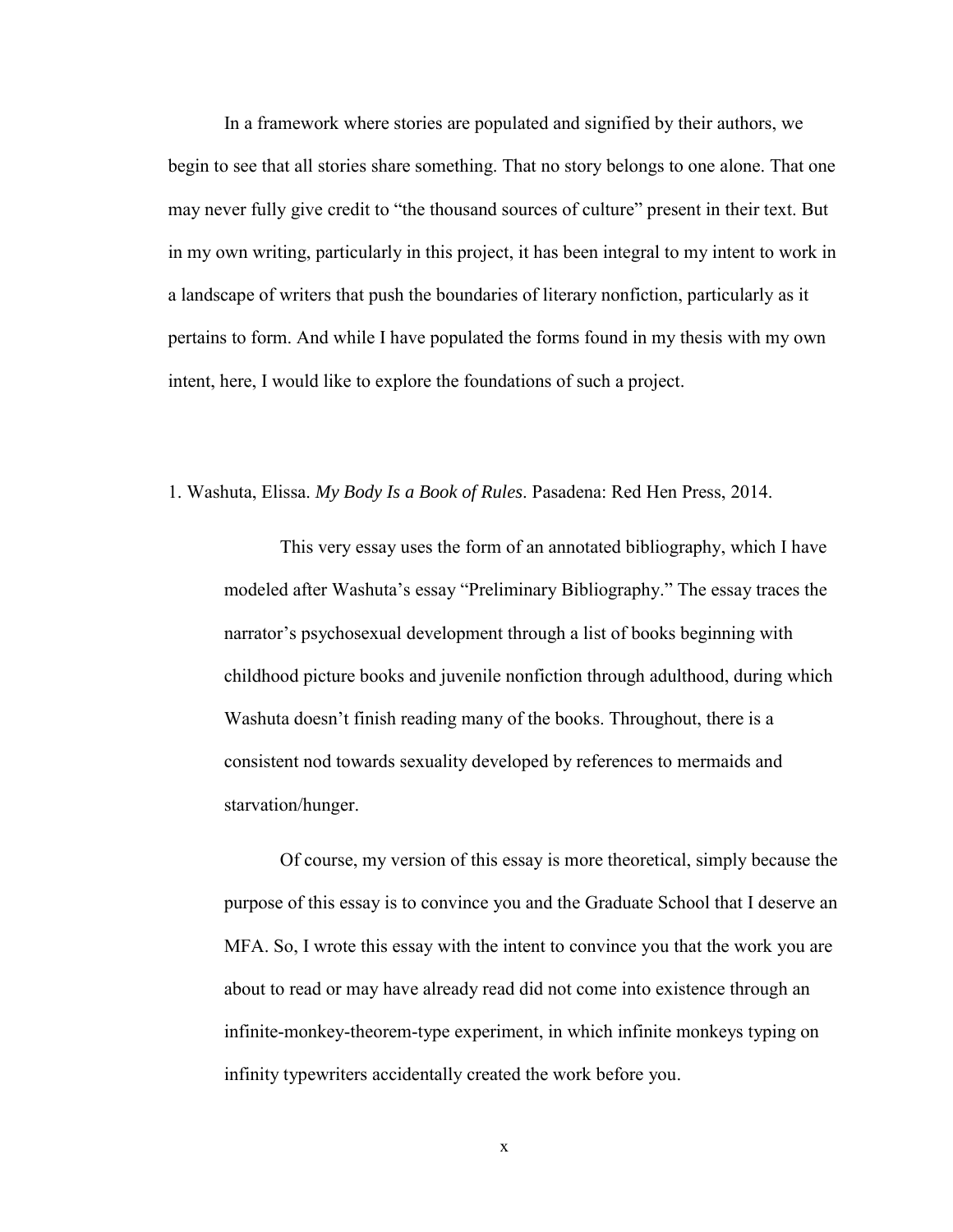2. Jamison, Leslie. "Grand Unified Theory of Female Pain." *The Empathy Exams*. Minneapolis: Graywolf Press. 2014. 185-218.

The actuality of "Symmetrically Significant Skulls" is more like this essay by Leslie Jamison, which explores the ideology of female pain as it expressed through literature, cinema, popular culture, online forums, and real life. The introduction serves as a literature review of female pain, while each numbered section explores a certain manifestation of that pain.

Her essay provided particular guidance in structure. In using the story of Major as a frame, I hoped to show, like Jamison does with her beginning, an overarching or controlling narrative of the skull. Jamison begins, "We see these wounded women everywhere" before beginning a traipse through the women of literature and "high culture" who must suffer. In my own essay, I start, "In 1834, Major Mitchell, a crooked-eared eleven-year-old Durham, Maine boy, was sentenced to nine years of hard labor at Thomaston prison. His attorney, John Neal, is the first to use crooked ears as a defense." With this intro, I start to introduce an ideology surrounding the straightness and implied symmetry of the skull.

Jamison's essay goes on to collage woman after woman suffering. She uses collage as Miller and Paola explain to "transform [her] recurring motifs from beginning to end" (109). She uses keywords to trigger and point back to previous pieces, and foreshadows new suffering before she even writes it. In "Symmetrically Significant Skulls," I use this same concept. Pointing towards love via round-headedness in the sections about my grandmother, my cousin, the

xi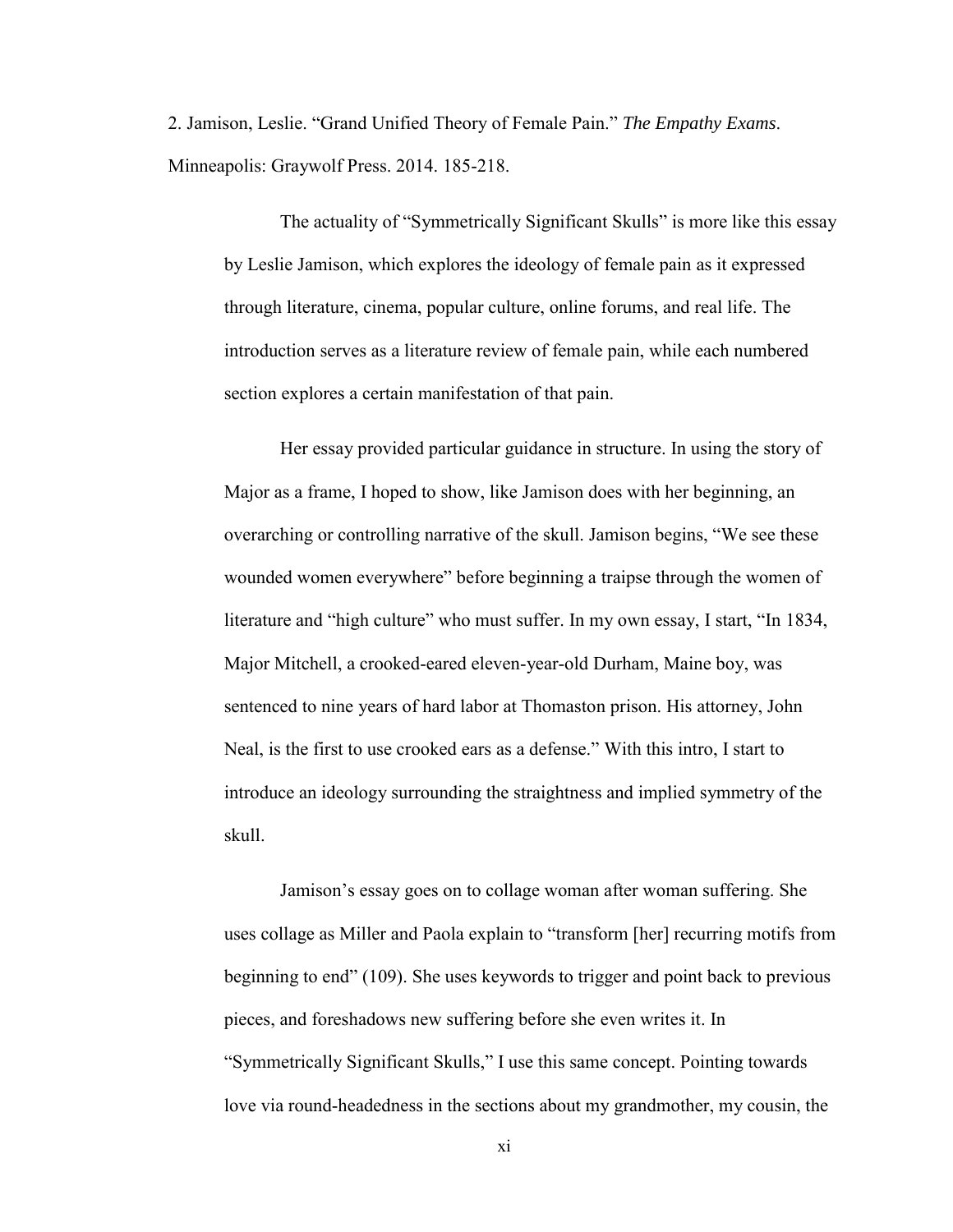Starchild Skull, Yorick, and others. The Yorick section, particularly the idea that the real skull affirms death, arches backwards to point at my brother's stapled skull. These micro-essays build off one another in a symbiotic relationship moving towards a more nuanced and complete understanding of the skull as a part of the body onto which various discourses are projected. The skull itself becoming a language and structure filled with the authors' intentions.

3. Clammer, Chelsey. *Circadian*. Pasadena: Red Hen Press. 2017.

*Circadian*'s use of the individual essay as a path towards memoir was inspirational for this collection. In many of the essays, Clammer starts with something so outside of herself that it seems impossible that she may work towards interiority of the self but she does. She transforms a grandmother's lazy Susan into a feminist history, and her poetic prose turns an exploration into a lightning into a rape narrative. By the end, we have a portrait of Clammer painted in the thinnest lines of the same color, just in various shades. The slightest image of a whole self.

In my own collection, I wanted to show various facets of selfhood that point towards a whole self without revealing an entirety. As Sue William Silverman writes in her taxonomy of creative nonfiction,

Whereas memoir is a "slice of a life," the author of a personal essay examines an even slimmer piece of that life or, if you will, one bend in the river. Personal essays encompass such topics as nature and travel, or social and political issues. Whereas memoir is an exploration of the past,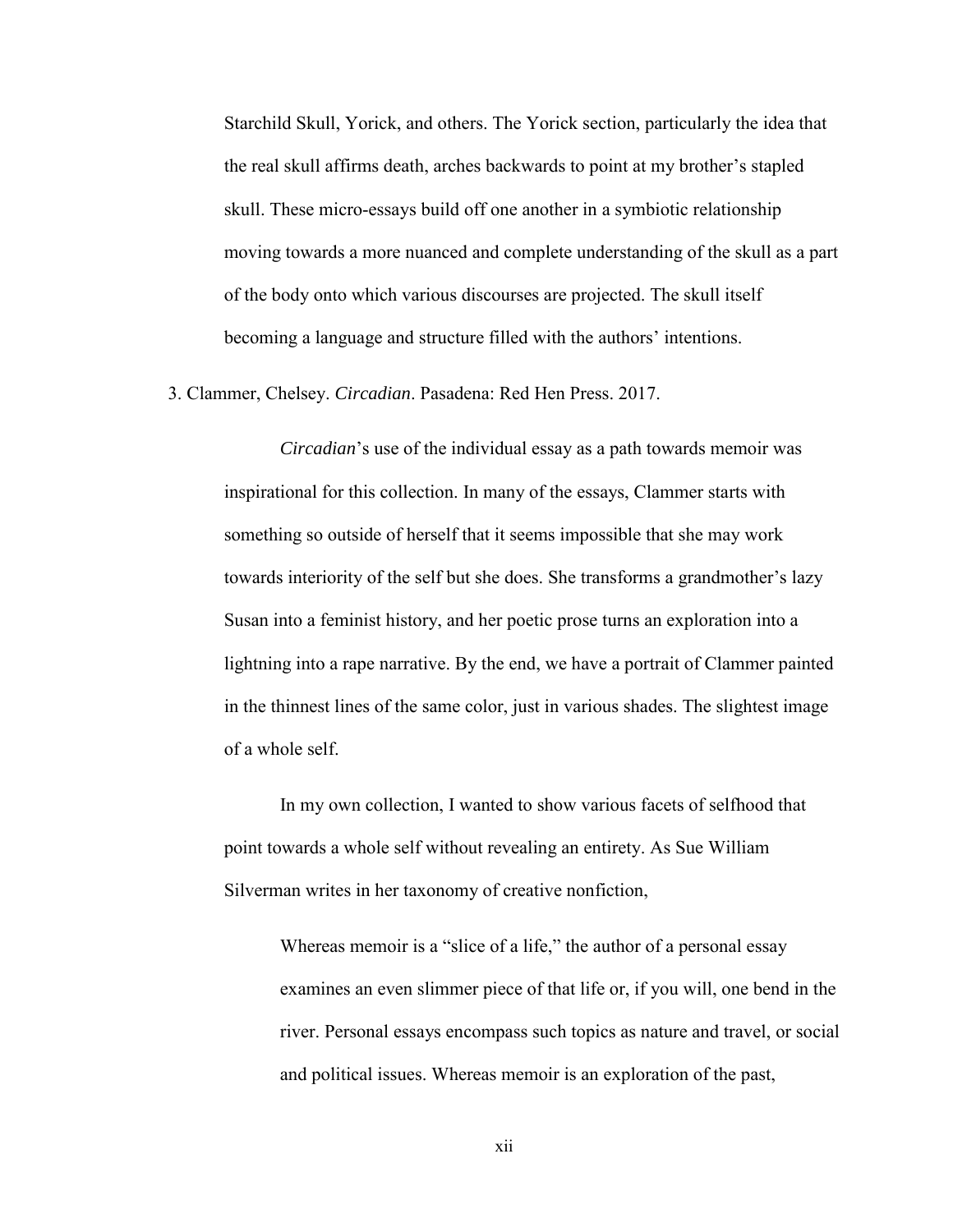personal essays can explore contemporary—even future—events. Instead of the memoirist's thorough examination of self, soul, or psyche, the personal essayist usually explores one facet of the self within a larger social context.

In these essays, I attempt to look at the self through social representations, such as alien skulls, reality television, or laws of physics. In doing so, the image of the self is like staring at the point of a pencil, whilst, based on eye position, the point will move in and out of focus.

4. Yuknavitch, Lidia. "Woven." *Guernica*, 3 Aug. 2015, https://www.guernicamag.com/ woven/. Accessed 1 Apr. 2019.

At one point in this essay, Yuknavitch writes, "Laume came from transcendental waters, and her spirit lives in all waters, even in baths and showers, in rivers, streams, oceans, the rain, and in toilets. She is the guardian of all children, the not yet born, the newly born, the orphaned, the forgotten, even the dead children. If there is a child coming into the world, she can foresee it." Between sections about the Laume, she writes about trauma – spousal abuse, homophobic violence, the death of a child. She writes stories that don't make sense to have happened but they did. She writes stories about the Laume as if they did happen. Telling both sets of stories side by side.

Something terrible happened to me. Not once, but three times I was the victim of sexual violence. The difficulty of processing sexual violence is not that it happens but that it becomes woven into one's sense of self, one's story. From the fact that language allows us to shape experience, comes the necessity to write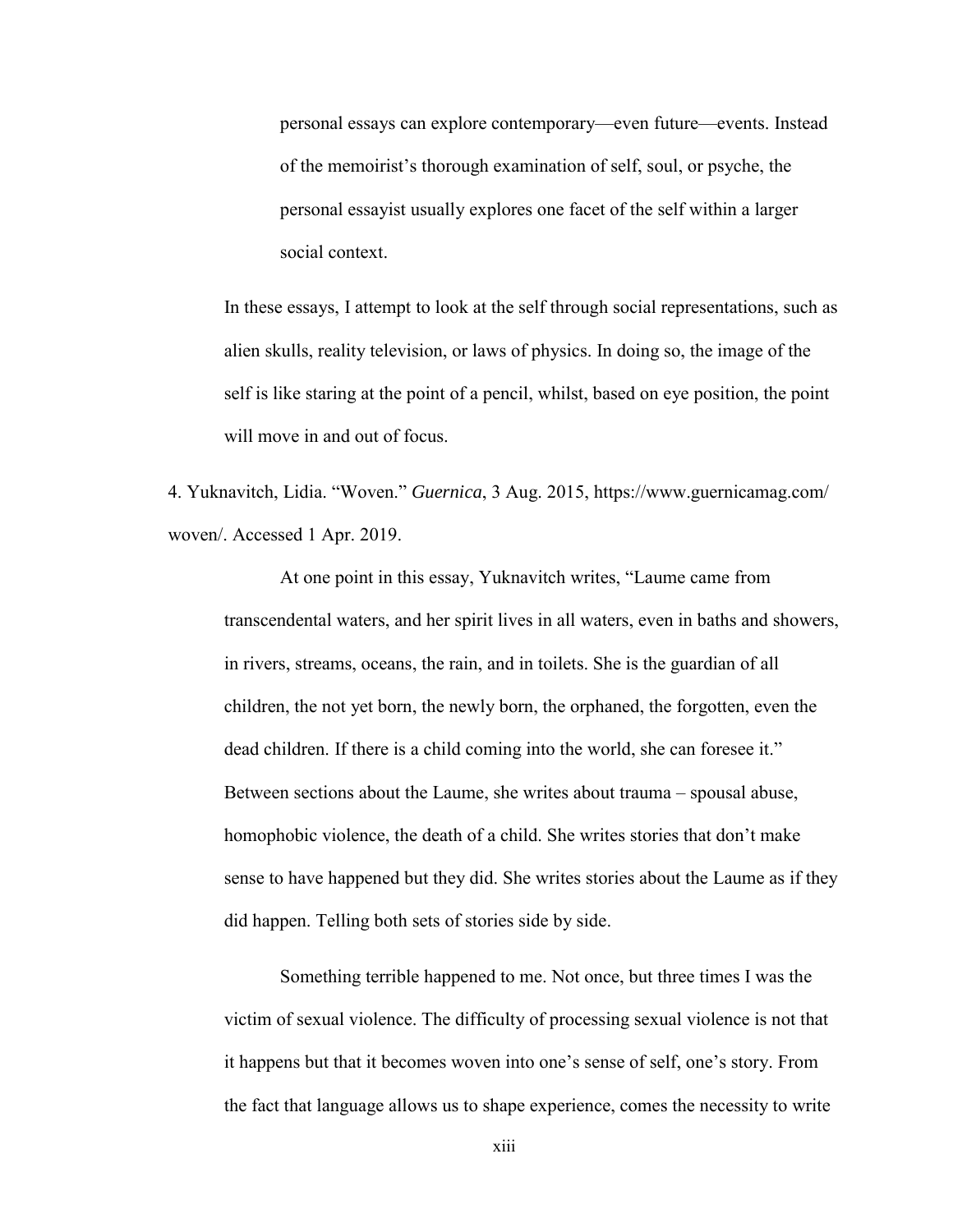about it. And so, I wrote about it woven into science, into a system that is always supposed to work. In "Body Physics," I use a braided structure like Yuknavitch to explore trauma and to shape it with something that appears to be entirely outside of the story. But for that narratorial-I, that small piece of myself in the essay, that is all that it can think about. Bodies are supposed to resist forces. Human bodies are supposed to be firm and sturdy enough to protect the active agent inside. From Yuknavitch I learned that you use writing to understand that system.

5. Slater, Lauren. *Lying*. New York: Penguin, 2000.

"I exaggerate" is the single sentence of the first chapter of Slater's memoir *Lying*. As the story unfolds, the reader must question to what extent the exaggeration is intentional and literary and to what extent it is a pathology. The memoir traces through mental illness in a way that isn't intended to fit the story structure or logic of neurotypical minds, but instead, Slater writes the way that a "crazy" person, a person with mental illness, thinks and behaves.

My own essay "Surviving Symmetrical Systems" explores mental illness in a heightened, almost absurdist style. The guides use symmetrical concepts (Buridan's Ass, gender binaries, and symmetry-obsessed gaydar) as leaping off points to delve into an exploration of mental illness as a "offness," in which one feels distress about being atypical. In these essays, it was essential to use language in a different way, more urgent, longer sentences, fictionalized elements to capture the feeling of these moments and ideologies. In doing so, the effect of the text is to move the reader so quickly through moments that they almost *have* to revisit the piece.

xiv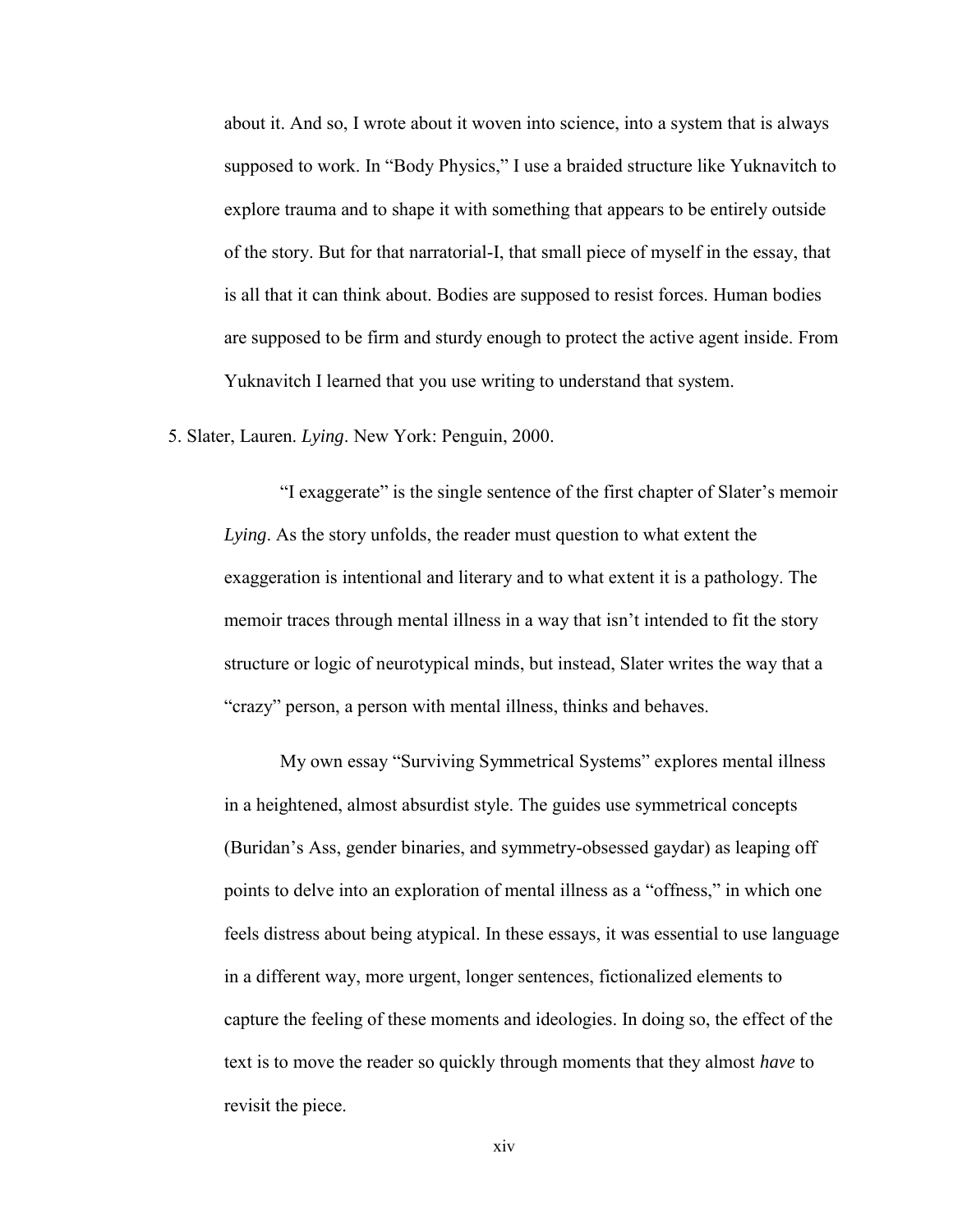6. Taylor, Justin. "Creek Theses." *Little Boxes: 12 Writers on Television*, edited by Caroline Casey, Minneapolis: Coffee House Press, 2017.

It is hard to write about TV when you use it as an escape from the analytical, scholarly world that you occupy on a daily basis in your office and your classroom and often in the bathroom because male faculty in academia have a tendency to talk at a urinal. This essay was hard to write, so the balance that Taylor achieves was an impetus for my own essay.

His essay is weird, and not exactly my own. The first half of the essay seems to present a personal history through the show *Dawson's Creek*, then the second half pivots to a scholarly analysis, with section subtitles such as "The Epistemological Function of Opening Credits, with Notes Toward an Epistemology of the *Creek* Itself." The essay, though, fully convinces you that this is how TV is supposed to be talked about. It is always about us (a borrowed/stolen form), we pull stories from it and put them in.

In my own essay, I liked an episodic structure, in which the whole of a series could function in the order an episode does. It allowed for playful commentary, but it also allowed me to move into an intellectual voice occasionally. In doing so, this essay creates an orderly exploration into not only what the content of the show says, but an examination of form, and as the overall theme of the work as explores symmetry, it facilitates the work of exploring how stories themselves are frequently built around symmetric oppositions (the "good" and "bad" surgery).

xv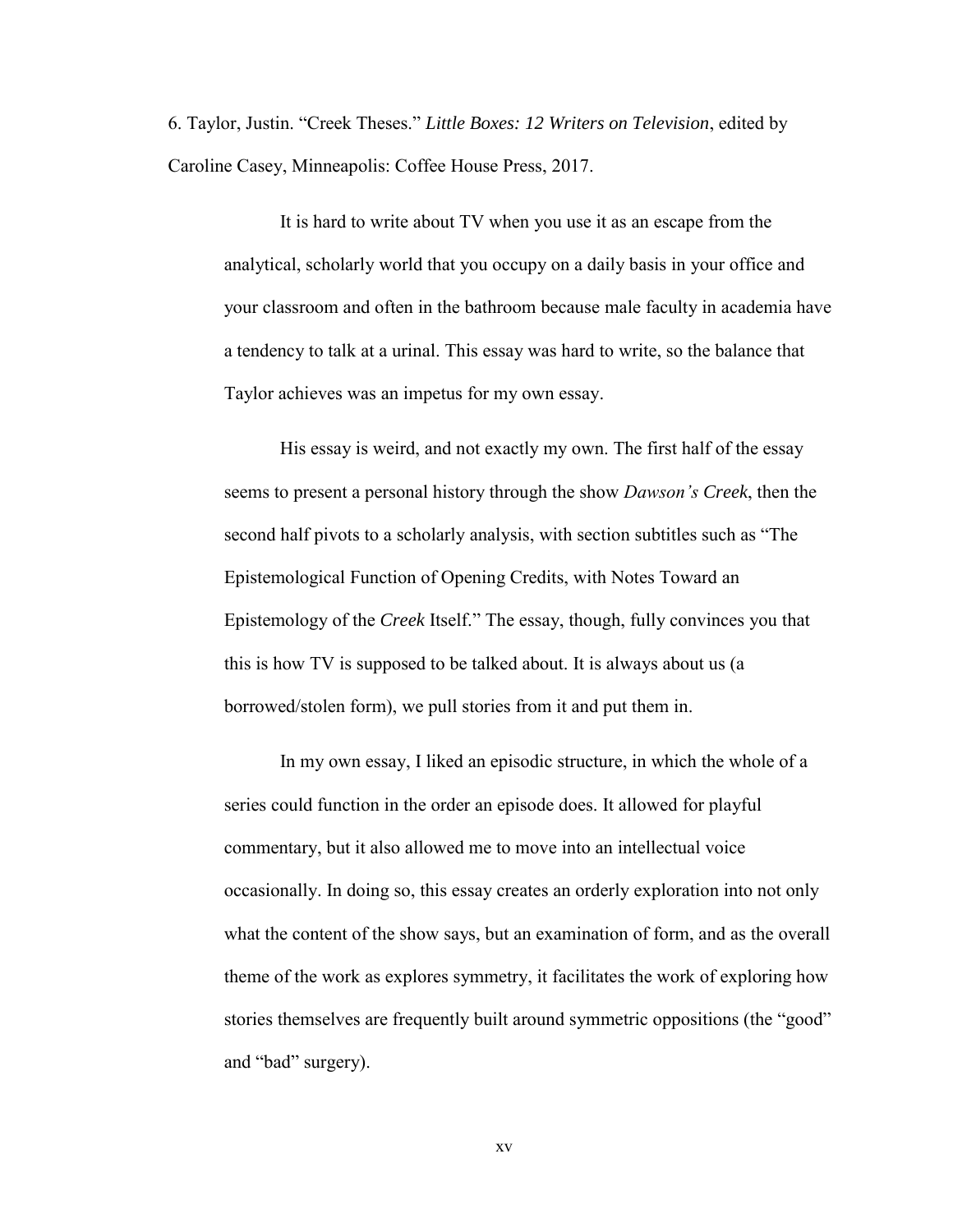## Conclusion

Though forms may belong to a text, they don't belong to the people who use them; people find shapes of stories that allow them to participate in community, whether it be a singular community or a variety of communities. Bakhtin writes:

[T]here are not 'neutral' words and forms – words and forms that can belong to 'no one'; language has been completely taken over, shot through with intentions and accents….The prose writer as a novelist does not strip away the intentions of others from the heteroglot language of his works, he does not violate those socioideological cultural horizons (big and little worlds) that open up behind heteroglot languages – rather, he welcomes them into his work. The prose writer makes use of words that are already populated with the social intentions of others and compels them to serve his own new intentions, to serve a second master. (208-9)

In one of the dreams, I remember John forcing me to steal with him. I think it was a small teddy bear, definitely from the woman's childhood. The name around the neck had a ribbon. As I watched the bubble take the bear from my hands, I was sadder than I had ever been at age seven. That was the first time I told my mom about the dreamturned-nightmare, and she let me sleep with her.

The bear is a form of story, albeit what lay behind it I don't know. The woman never told me the story in the dream, not even after I had returned it to her. The woman, overjoyed, hugged dream-me. She kept her story, but I retained the form that it had come in. And it is here now, so you share it too.

xvi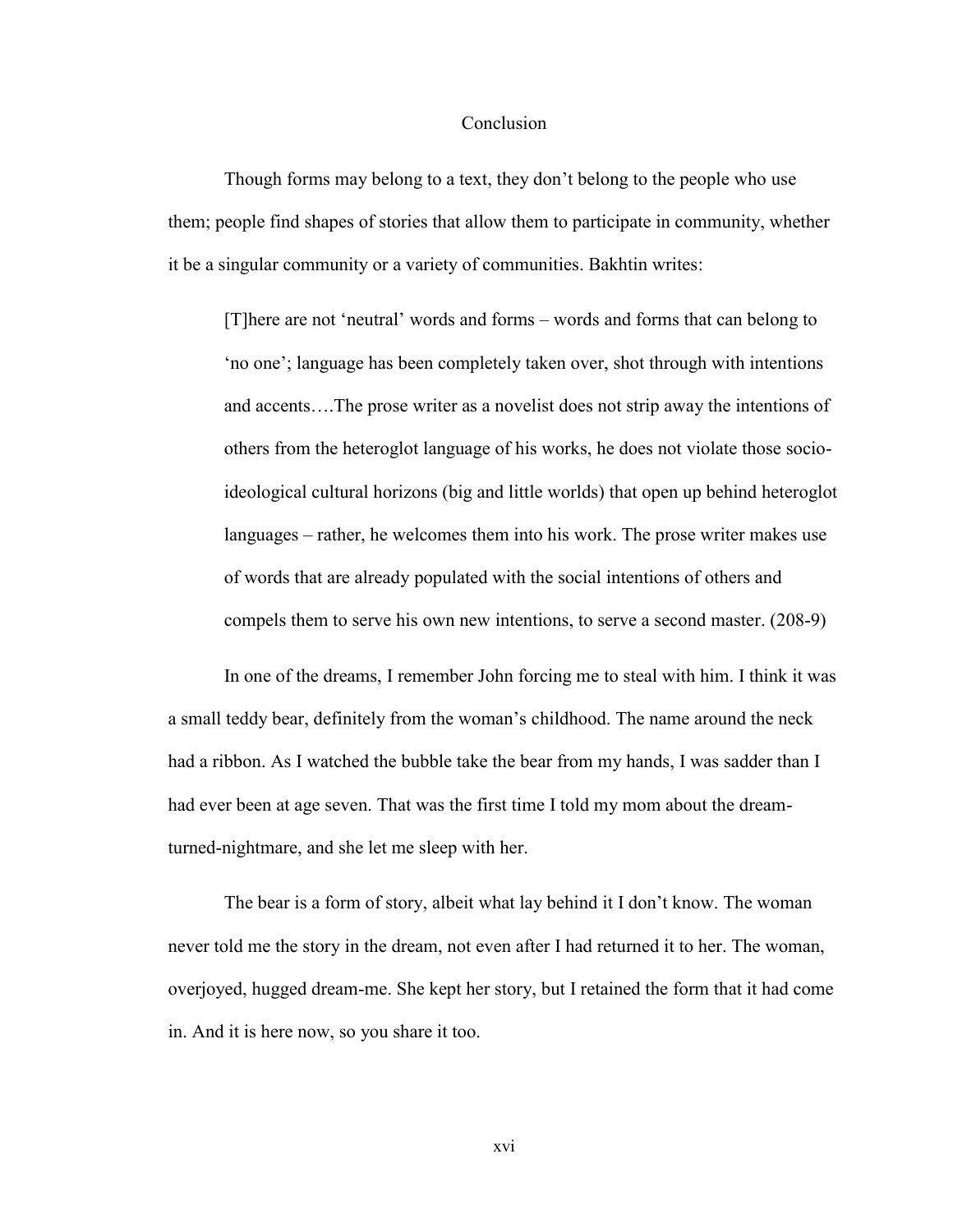## **CONTENTS**

| Practical Shattering: External and Internal Symmetries of Botched50 |  |
|---------------------------------------------------------------------|--|
|                                                                     |  |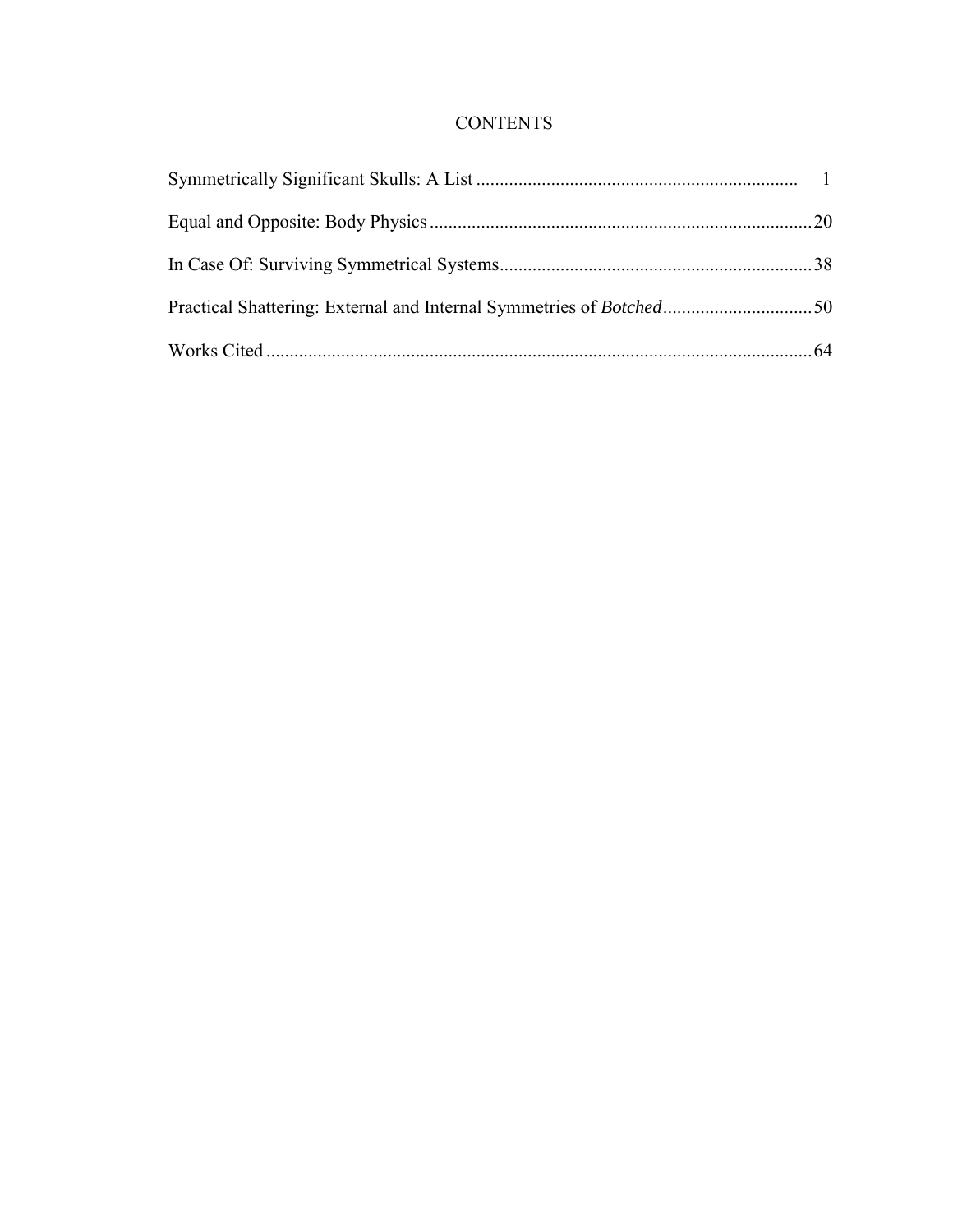## SYMMETRICALLY SIGNIFICANT: ESSAYS

| David Haydon                                                                             | May 2019 | 68 Pages                    |  |
|------------------------------------------------------------------------------------------|----------|-----------------------------|--|
| Directed by: Dale Rigby, Jessica Folk, and Molly Kerby                                   |          |                             |  |
| Department of English                                                                    |          | Western Kentucky University |  |
| This collection of personal essays explores the use of symmetry as a metaphor of         |          |                             |  |
| normality in contemporary American culture. These essays use formalistic exploration to  |          |                             |  |
| enter into a conversation with the reader regarding the body, sexuality, gender, and     |          |                             |  |
| mental illness. Each piece aims to dismantle and explode the metaphorical significations |          |                             |  |
| of symmetry through the use of interdisciplinary research combined with memoir.          |          |                             |  |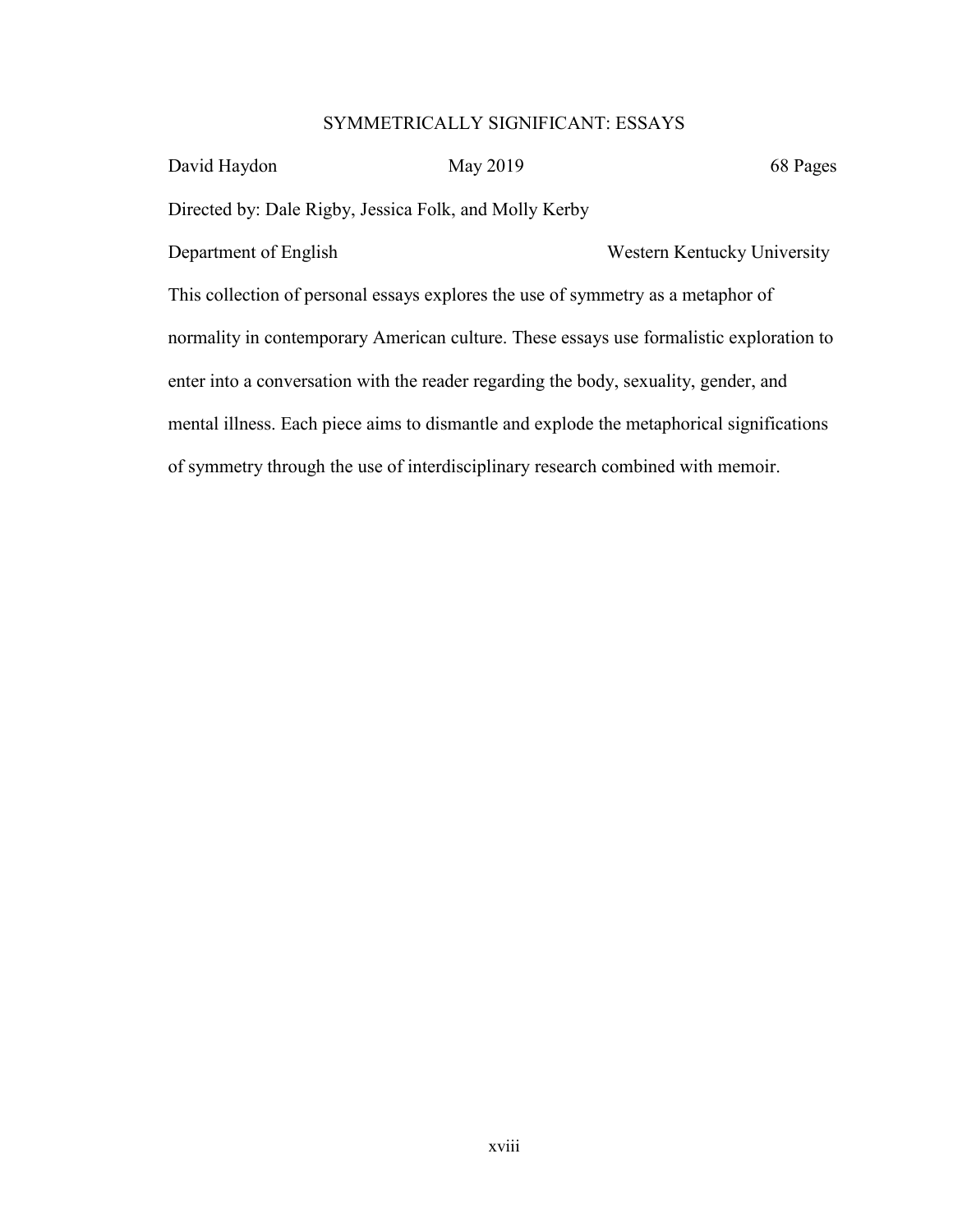## Symmetrically Significant Skulls: A List

### Introduction

In 1834, Major Mitchell, a crooked-eared eleven-year-old Durham, Maine boy, was sentenced to nine years of hard labor at Thomaston prison. His attorney, John Neal, is the first to use an asymmetrical skull, the slightly sloped right ear, as a criminal defense against the charges alleged against him.

In modern-day Durham, no one knows who Major is, much less the crime he committed, what his life looked like, or where he died. In the town of barely 3000 citizens, there is little to do, so any social activity beyond church life requires citizens to travel to surrounding towns and villages. After the forty-minute ride from Portland, all I can find in town on Google Maps is a marina gas station, a local karate studio, and the Royalsborough Inn, the bed-and-breakfast I'm staying at. In an 1850 *History of Durham, Maine*, famed historian E.S. Stackpole writes, "Can any good come out of Nazareth? Can anything of interest be said about a small country town? Read and see. A place possesses historical interest not because of its size, productions, wealth and natural beauty, but because of the character and deeds of its natives and citizens." His ultimate point is that because Durham is mostly insignificant in a greater historical sense, we must focus on the morality and vivacity of the town's citizens. The rest of Stackpole's history lists great people and great families of Durham, an emphasis is placed on the wealthy and affluent families of course, but this is of little importance to Stackpole. However, the morally superior lives of Durham's rich makes for dry reading in the shabby, informal library of the Royalsborough Inn at Bagley House, which has been standing since before Major was sentenced.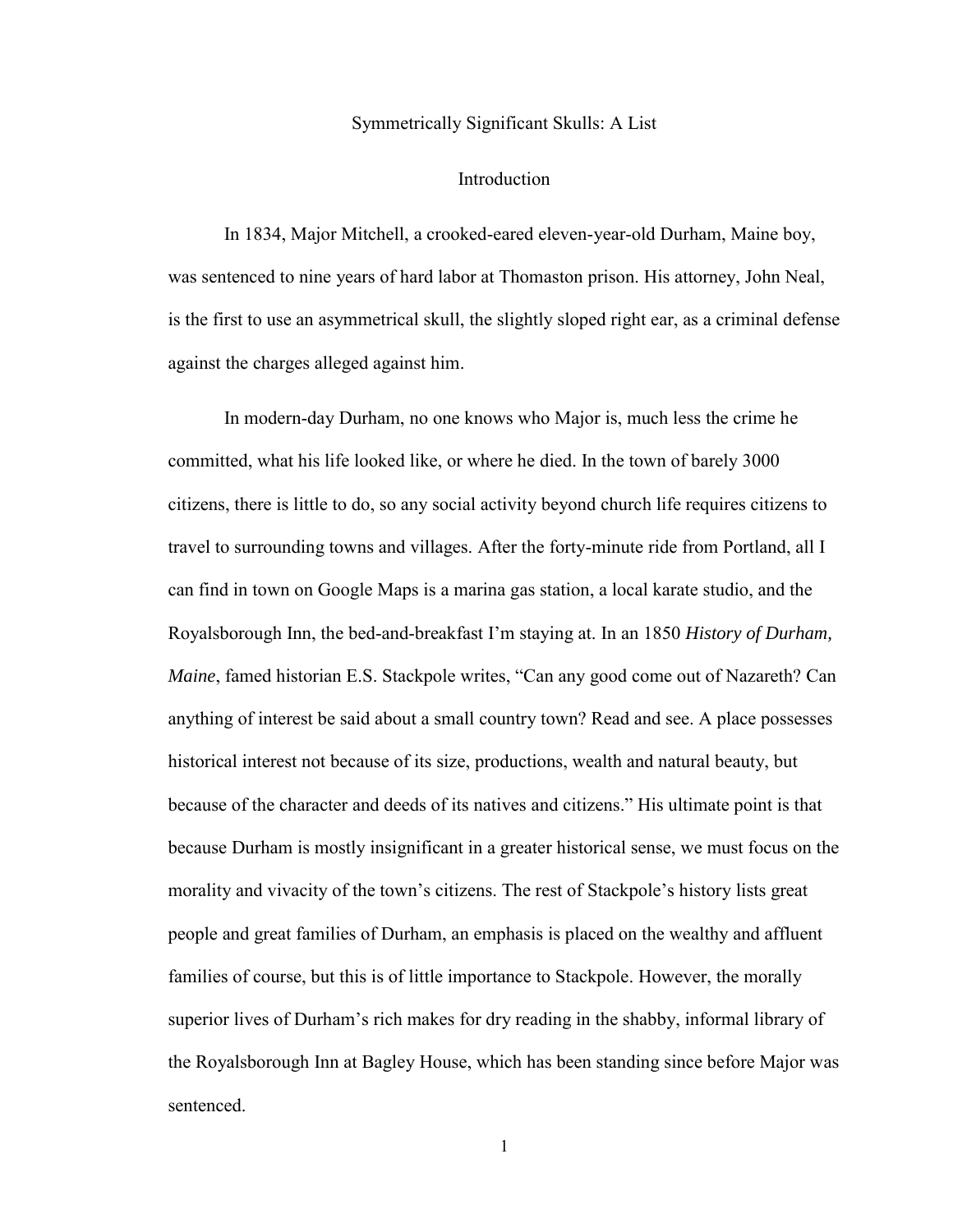When Jim and Marianne beckon me through the red front door (after a half hour of walking the property before check-in), they ask me what I am doing in Durham. They probably assume that the small town is not of real interest to a twenty-three-year-old Kentuckian, but they don't know that I am a writer. So as they walk me to my room, the Bliss Suite, before I can explain the purpose of my visit, they begin to recommend the fun activities and sites in nearby towns. But when I come downstairs to ask them about the house and the town, I share that I am investigating a court case from the 1830s about a boy mauling and partially castrating a slightly younger school mate. Sitting at the properly made breakfast table, Jim and Marianne's expressions beg me not to write that in the guest book, which I don't, instead writing, "Such a great place for some writerly inspiration!! Hope to return soon!"

The difficulty of writing about Major, of coming to investigate him, is that his crime is so violent, so abhorrent, to both past and present audiences, as witnessed by the reactions of not only Jim and Marianne, but every cab driver I ride with, several librarians, and the Indiana couple I eat breakfast with on Wednesday morning. According to the court record, which is primarily the testimony of David Crawford, the eight-yearold victim, Major attacked him in the woods. At the bed-and-breakfast, I read the court record for a fourth or fifth time. I don't ask Jim and Marianne if it is okay, but I slip behind the alpaca barn to sit at the edge of the property to stare into the woods, where I imagine that Major attacked David. The first time, he would have attacked, Major convinced David, by threat of a punch, to follow him into the woods to search for flags. Once they were a little ways in, David said Major began to beat him up, threw him to the ground and punched him over and over. Because he yelled out, David was saved by Mr.

2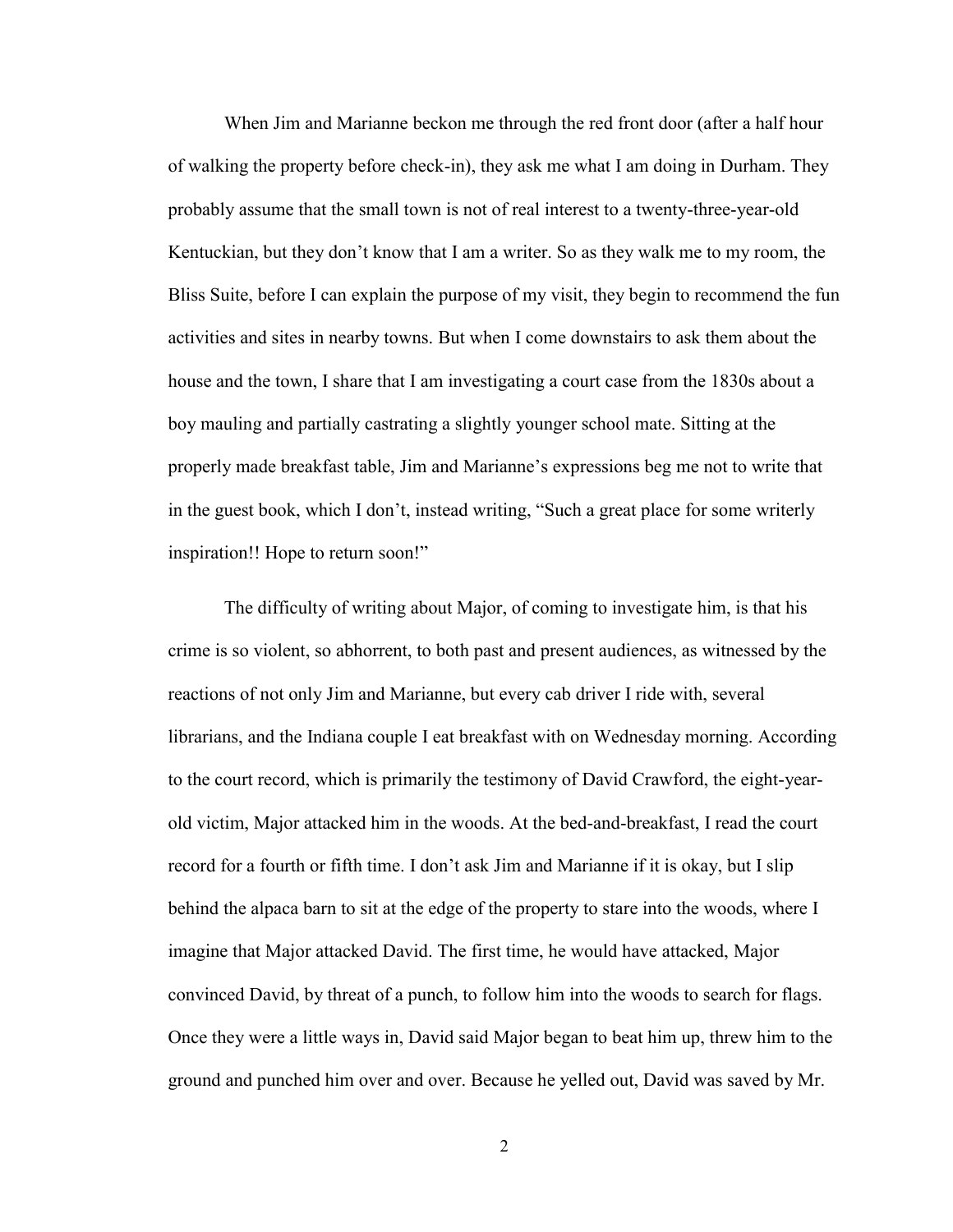McIntosh, the owner of the nearby farm, who then split the boys up and sent them on their way.

Major then circled around some other farms, met David before he got home and dragged him into the woods again. This time, as punishment, David said, Major tied him between two trees with his own suspenders. While David is tied there, Major whipped him with a switch, making David count the lashes to one hundred, which he is able to cheat because Major apparently couldn't count that high, and fed him shrub leaves and tried to make him swallow mud, which David spat out when Major left him for a few moments. When he returned, Major had found a piece of tin, which he used to slice open David's scrotum, removing a testicle.

At the edge of the woods, the court recording feels more damning, more immediate than it had in Kentucky. Almost as if I were to walk into the woods, the ghosts of David and Major would reenact the scene over and over. Maybe it is that David's confession begins to feel more like a child's. In court, neither he nor his mother are clear on how he escaped, whether by his own cunning or an act of mercy from Major. According to David's mother, Eliza, he was near death for two days as a result of the wound and continued to bleed for two weeks. Two doctors who treated David confirmed the bleeding of the wound, but they also claimed that while the wound was serious, it was never severe enough to cause death.

Sitting at the edge of the woods, Durham was familiar, uncanny even, in its smallness. It is, or at least was, the type of town that protects those it considered to be its own, the affluent, influential families collected in Stackpole's history. It herds around them, protects them, especially the children. As a founding family's child, the town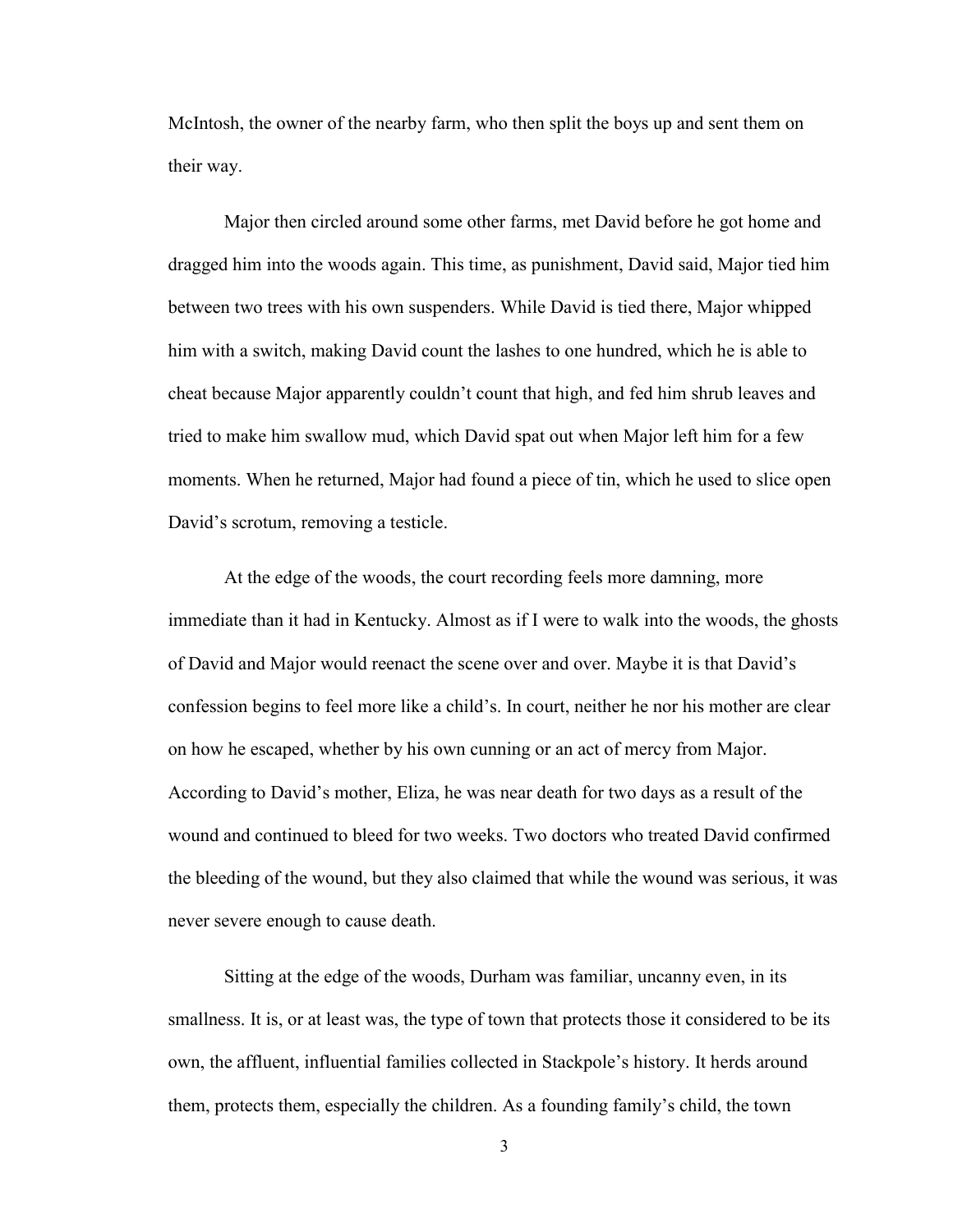rallied to support David. So every testimony, that of McIntosh, of Elisha Beal, of Henry Plummer, Major's own stepbrother, all condemn him as a slow-minded, violent boy.

When John Neal began his argument, he must have been aware of this, so he wedded the rationality of a medical argument combined with the pathos of Major's widowed mother. The two intersect at the want of symmetry in Major's head, an injury sustained six weeks after birth. Major fell off a chest, while his single mother was working, which resulted in a permanent crookedness. Major's right ear was slightly lower than the left. Neal questions Dr. Mighels, a phrenologist, the "theory of the mind" that attempted to use the skull to determine the mental superiorities and deficiencies of an individual.

Dr. Mighels testified, "There is a want of symmetry in the head; the right ear is lower than the left. This is very apparent. I have doubts as to the congenital nature of this. This may have well risen from a wound, or from a blow on that part of the head. The child might survive a material injury of the brain; even if insanity or fatuity were not produced." The doctor's testimony indicated that Major's physical asymmetry, by court testimony it is a visually noticeable malady, may have resulted in an insanity. Moments later, Neal builds upon Mighels's testimony to report "that phrenology teaches just what the witness, now on the stand, has testified to; and proposed to show that the organ of destructiveness is located just where this enlargement appears." Essentially, Neal wanted the court to believe that an imperfect, asymmetrical skull was a sign of a boy made violent, not by his own temperament but by a destruction of a crucial mental faculty. Major was not a morally reprehensible character, but a he was a character possessing little morality by the nature of his asymmetry.

4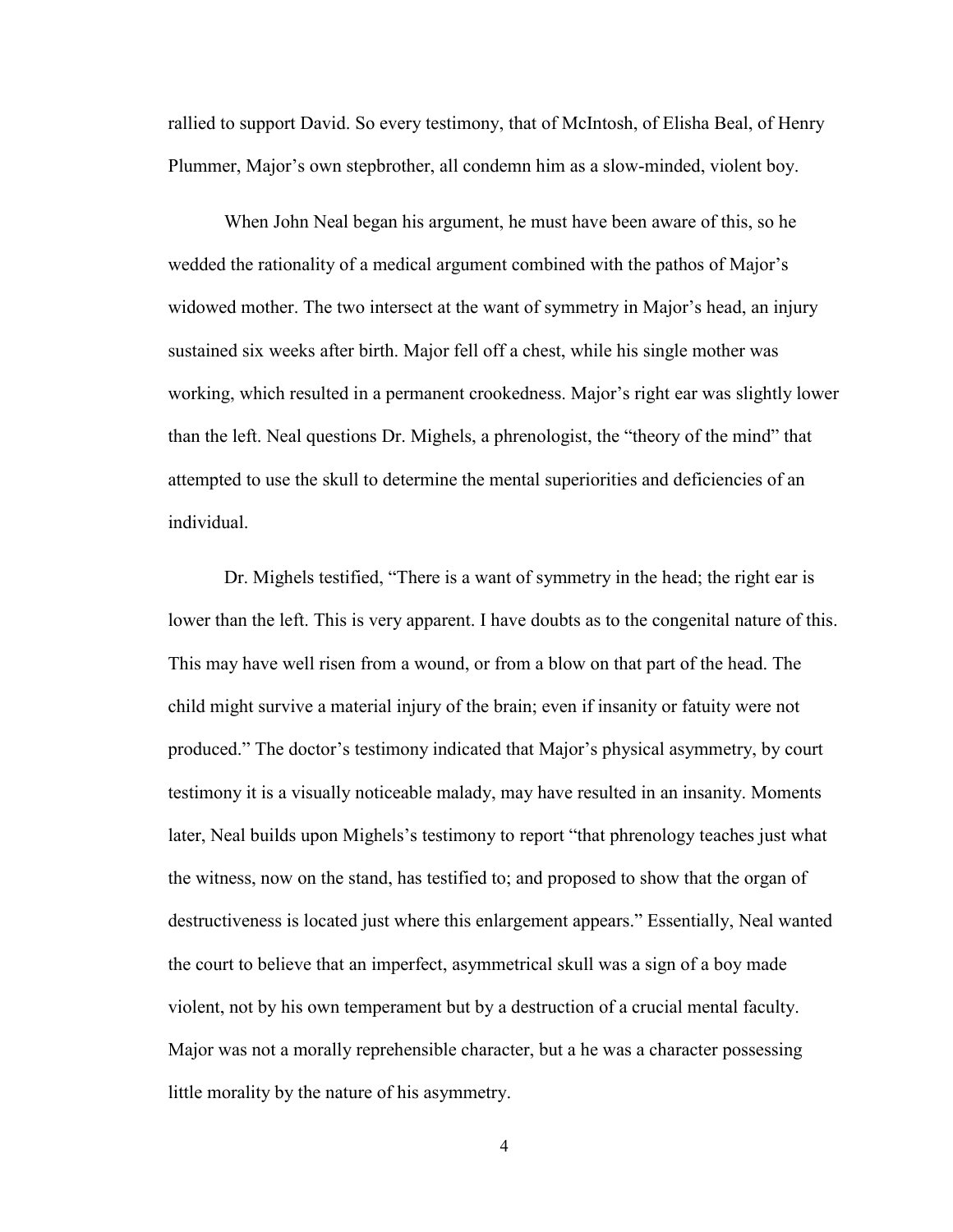The attorney general objected to the testimony on the grounds that there was no standard understanding of phrenology among doctors, much less the jury or himself, but not before Neal argues that "he did not ask the Court to base its decisions, the Attorney General his arguments, or the jury their verdict of their acquaintance with phrenology." The ultimate decision is a reliance upon a personal response to phrenology, if the jury can align their belief with the beliefs of phrenology. Essentially, Neal hopes the verdict may come down to an understanding phrenology as an alignment of physical and moral asymmetries.

#1

In a poem I had workshopped, there's a line that reads, "Mother a box of bones." Because this is a workshop, classmates debate about the meaning of "box of bones."

*Bag of bones, maybe?*

*I just don't think it's necessary.*

*But then there is something missing in the meaning*.

I agree, that is true, but I don't know the something either. This is one time I am thankful for the workshop gag rule. Because all I know is I like the sound and its sound means something. When I submit more poems about bones a new debate ensues about the structure of the poem and the *sine qua non* of skeletons sketched in my verse and about the plausibility of plucking a bone from a buried body and where my want for bones begins (other lines in another poem say, "if I find / a skull on a side / walk I will keep it"). Again I don't know the origin of the fascination, my freaky morbidity. Mainly for the skull, which pops up so frequently it ends up in the title of the never published chapbook.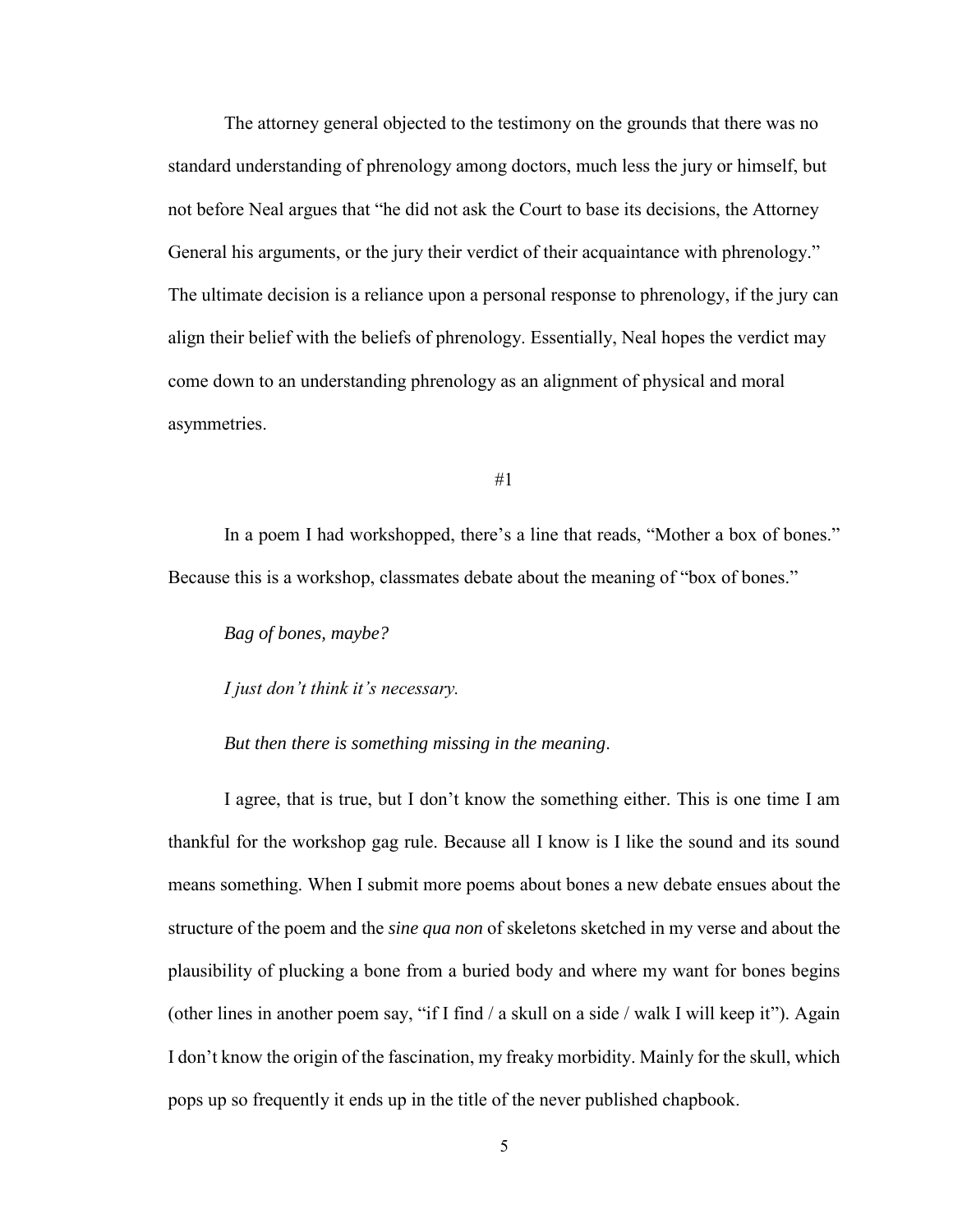Perhaps it is that the skeletons that order our bodies are beneath our shallow skin and that draws me to them, enamors me. That skeletons are so rarely seen while we are alive, except by surgeons. But because I am too squeamish for surgery, I shall never see one.

Maybe it is that both my brother and uncle die in car crashes that shatter their skeletal systems and bludgeon their skulls before they may be buried.

Maybe it is that the skull is the shallowest bone below skin, closest to the surface, least protected despite it housing our most significant organ.

#2

One of the two T-Rexes on display at the Carnegie Museum of Natural History in Pittsburgh is the holotype, the most complete sample of a species and used for identification of further samples. I am visiting the museum with the only friend I make the summer I interned for a magazine in Pittsburgh, whose name is also David. He had picked me up that morning, despite the fact I lived within walking distance of the museum.

The first few rooms in the dinosaur wing of the building are designed specifically for children. The information placards and interactive displays rise to thigh level, so children can reach up and compare the size of their hand to a plaster mold of a dinosaur's footprint. The children and parents in front of us enjoy making memories, their own fossilizations. David laughs at me when I stick my hand in the mold and smile widely for a photo, which he obliges and takes on his camera. I offer to do the same for him, but he declines my offer, chuckling as he walks onward.

The hall full of suspended dinosaur skeletons is guided by a winding path, which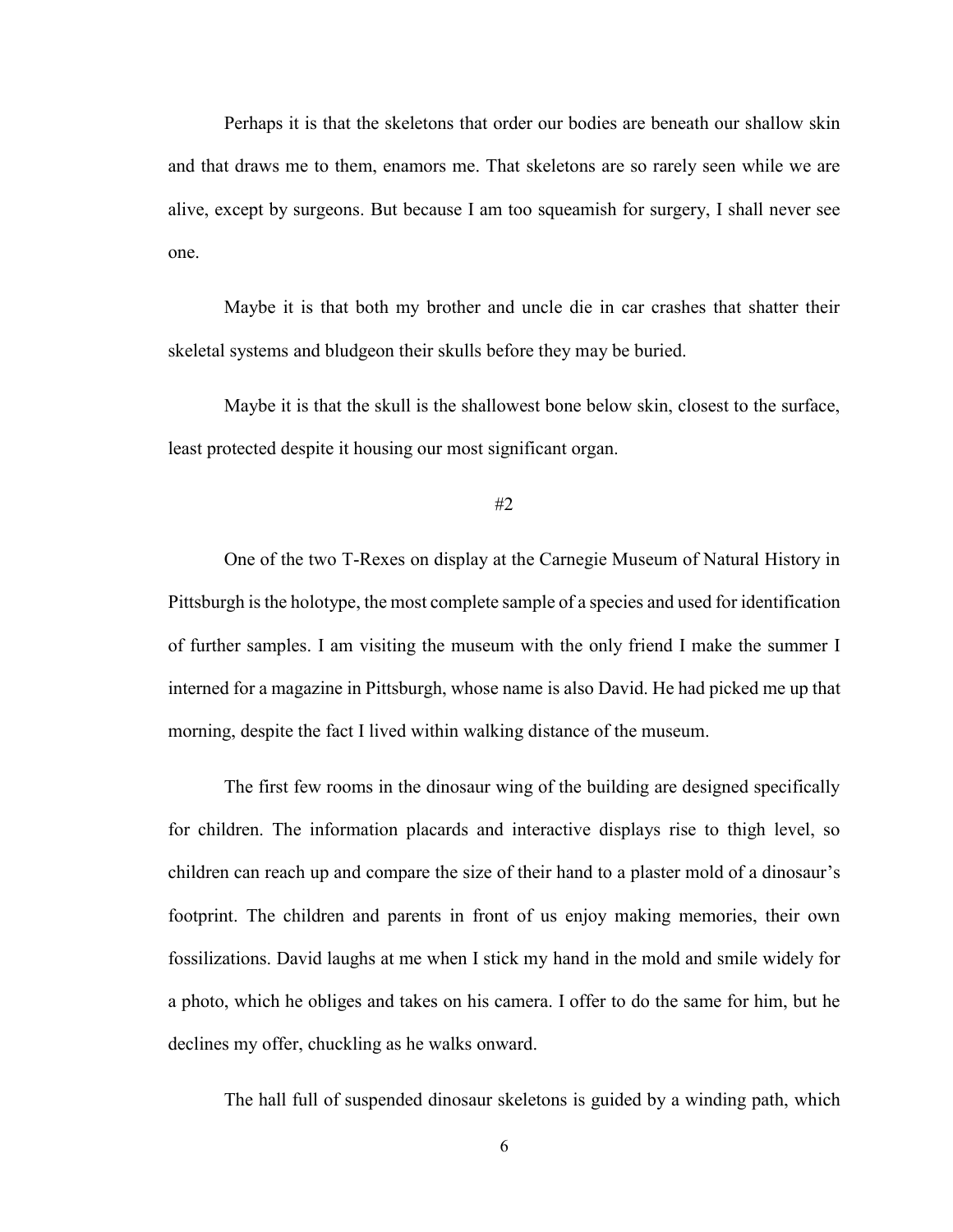begins with earlier, smaller dinosaurs and moves onto larger scarier dinosaurs of later paleontological periods. In the first or second room of the dinosaur wing, we learned that most of the skeletons on display in museums are replicas. Using casts of the dinosaurs better preserves the millions-of-years-old bone, and the bones themselves are frequently too heavy to be reconstructed as a full skeleton. They keep the real bones behind the glass for further study.

The two T-Rexes are some of the last dinosaurs we encounter. It is the last full skeleton, though I might be remembering this incorrectly. David and I trace the two rexes upward(ish) with our eyes. The info card below the dinosaurs says that recent discoveries found that the majority of biped dinosaurs, including T-Rexes, walked and stood more horizontal than vertical, and all the dinosaurs have been adjusted to accommodate this finding. At the bottom of the display, on our side of the barrier, an epoxy covered casting of the skull sits on a pedestal, also roughly thigh-high, and also probably meant for children. I walk around the epoxied skull, sliding my hand across the shiny, smooth surface. David stands at the back for a while. *Have you noticed how asymmetrical it is?*

I laugh because it's an odd thing to notice when you're looking at dinosaur bones. *It's not asymmetrical*, I squat down to look and make sure I'm right as I say this. He motions me to the back of the skull where he has been standing.

*See the inner part in the left is bent, it slopes down*. And it did. The rough diamond shape of the interior was more compact on the left than it was the right. The bones were more curvy and morphed, too, as I ran my hands along it.

The next time I see David, we go to a trendy, overpriced taco restaurant and go on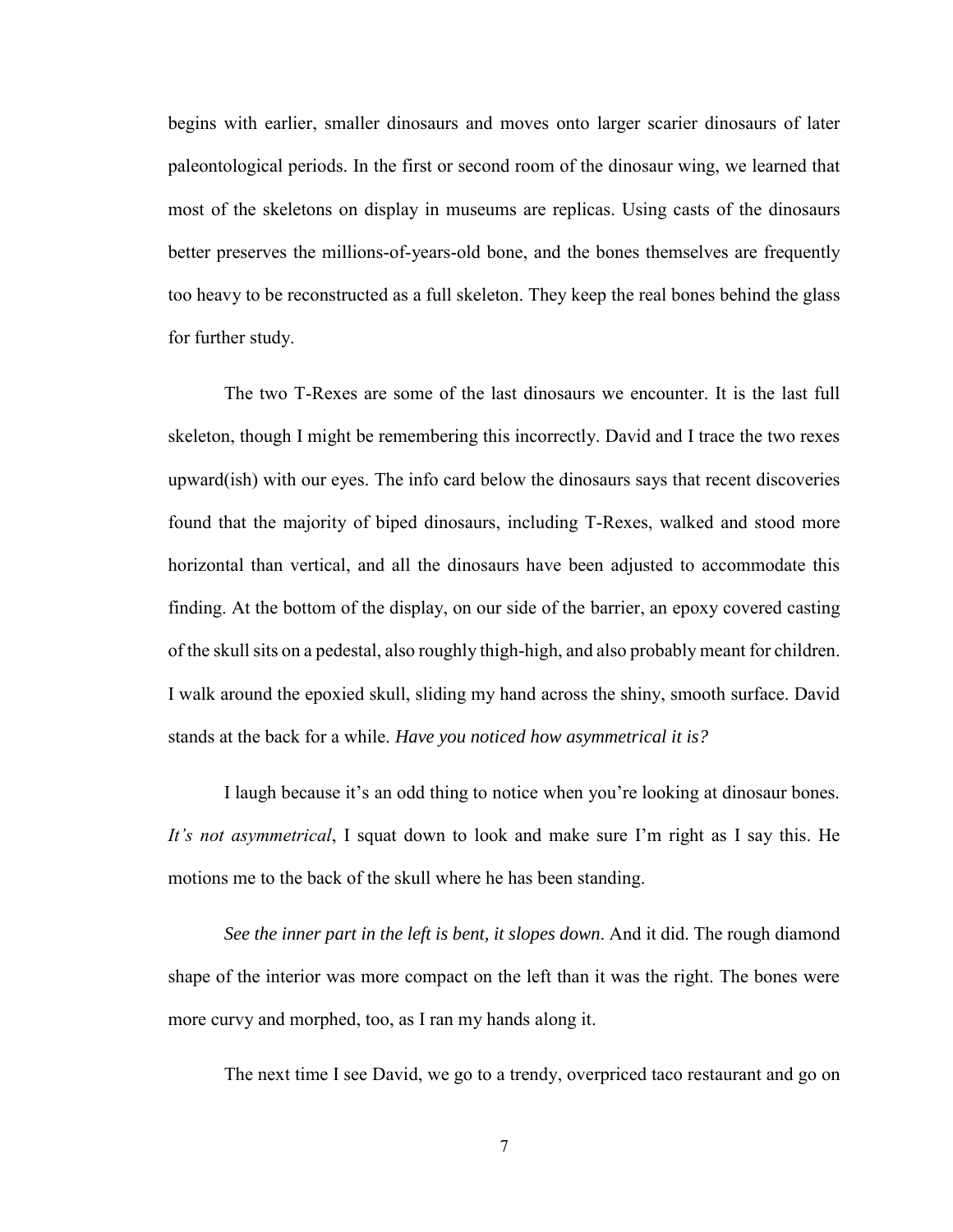a walk by the river. I talk about the skull, which I had been obsessively researching since. It was annoying that the museum hadn't provided any information about the deformation of the skull. David isn't as interested in it as I am; he's pretty much forgotten about it, even though he pointed it out. I'm rambling. *It's weird. But like kinda totally normal, maybe.*  We eat ice cream from an organic shop as we sit around a fountain. *Our skulls shift as babies because the bones are soft. But like that was a full-grown dinosaur's skull.*

The holotype T-Rex (CM 9380) was found in the Hell Creek formation in Montana. The strata of stone cover a geological range from the Upper Crustaceous period through the lower Paleocene period. The rocks trapping the bones between 100.5 million to 56 million years ago. CM 9380 is surrounded, somewhere in the years of stone, by lesser beasts and plant life similarly stuck in sediment.

There is no direct commentary on the slanted skull of CM 9380, no known reason as to why the skull is slanted. Some scholars propose that changes in skulls show the evolutionary shift from dinosaurs to birds. In this change, the skull changes size, not shape, so the skull closes around a smaller bird brain. This skull caught in a specie-specific shift, maybe. Others believe that pressure of stone and sediment slanted the skull into this position. In the process of fossilization, somewhere in the skull's transformation from bone to stone, the inner cavity collapses, just a bit.

In either case, the skull shows a sense of self-preservation we may not fully understand.

My brother was flung from the windshield of his car, his body landing in creekmud.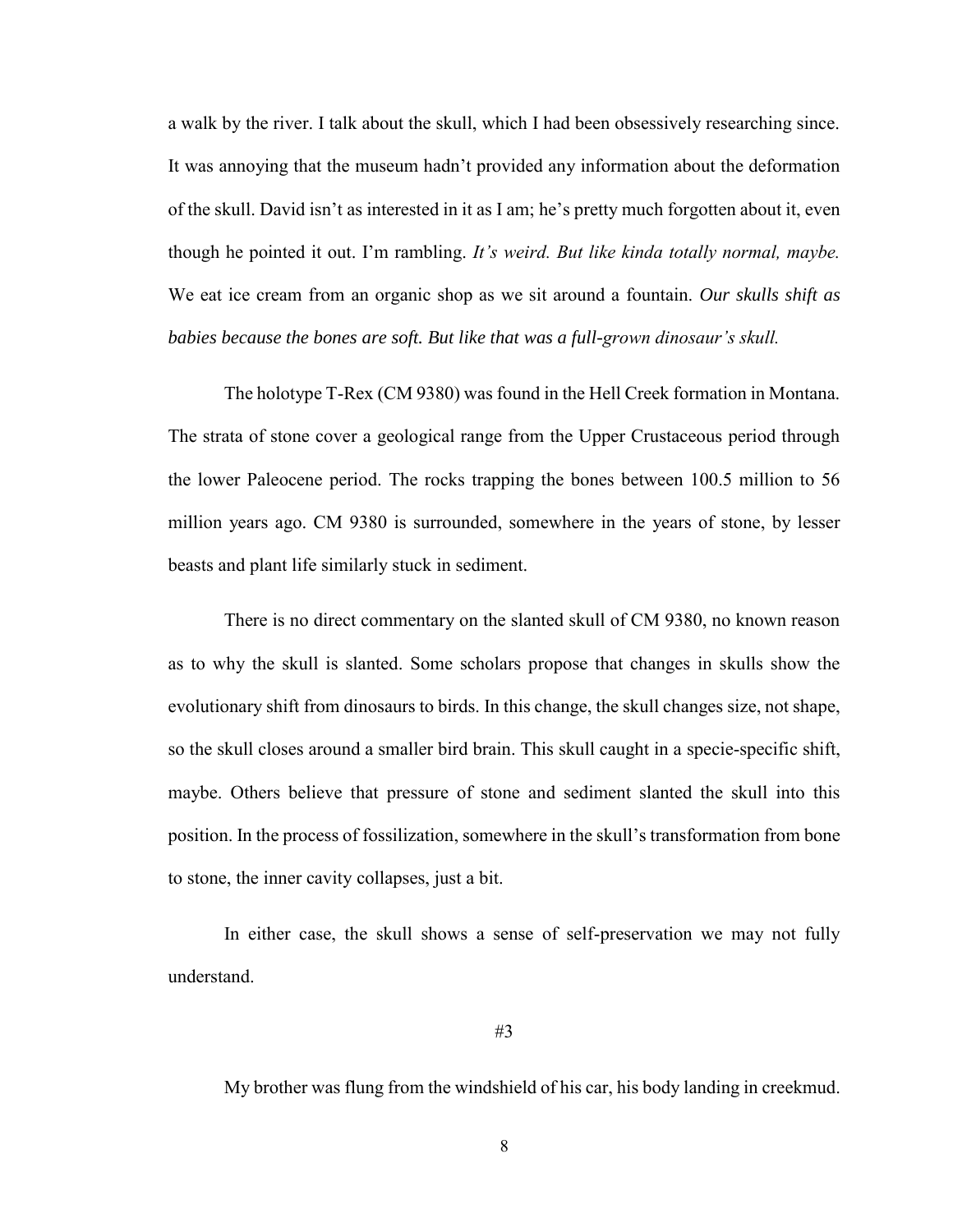Most of the bones in his body were broken. I know for sure that his face is badly damaged. His face had to be reconstructed, the extent of which I don't know. The makeup is thick, covering his forehead, while his nostrils are slightly more tapered than usual. There is a clump of makeup that one woman tries to scrape off his face with her fingernail. But, in his casket, he looks as close to himself as possible – a reflection of the living; I tell people now that when a family member dies, you can never imagine them fully alive again.

At my brother's visitation, the owner of the funeral home pulls me aside and asks me to tell my mother to not touch Jordy's hands or face too much. Both are heavily makeupped and too much friction will remove the make, and risk the facial reconstruction, which everyone says looks good, just like him.

For the majority of the visitation, I stood at the foot of the casket. This feels like crowd-control. Parrying the wait, and weight, of the moment. I laugh at things I don't really find funny and fake comfort in response to stupid clichés. When I am at the head of the casket, I don't touch my brother much. Not because I have been asked not to but because of a fear that I will break him, like porcelain into a fine powder.

Occasionally I will pat my brother's hand when talking with acquaintances – this proved, in my mind, that I loved my brother, that I could in fact touch him. Before the casket is closed, I hug him. The few times I feel the need to touch my brother, he is cold.

A few times, a total of five maybe, I touched the premature gray spot on the right side of his head, around an inch behind from his temple. His hair was soft and a neutral temperature, not cold and stiff like the rest of him. Sometimes I would use the tip of my index finger, and other times I would use the knuckle. After the first couple times I petted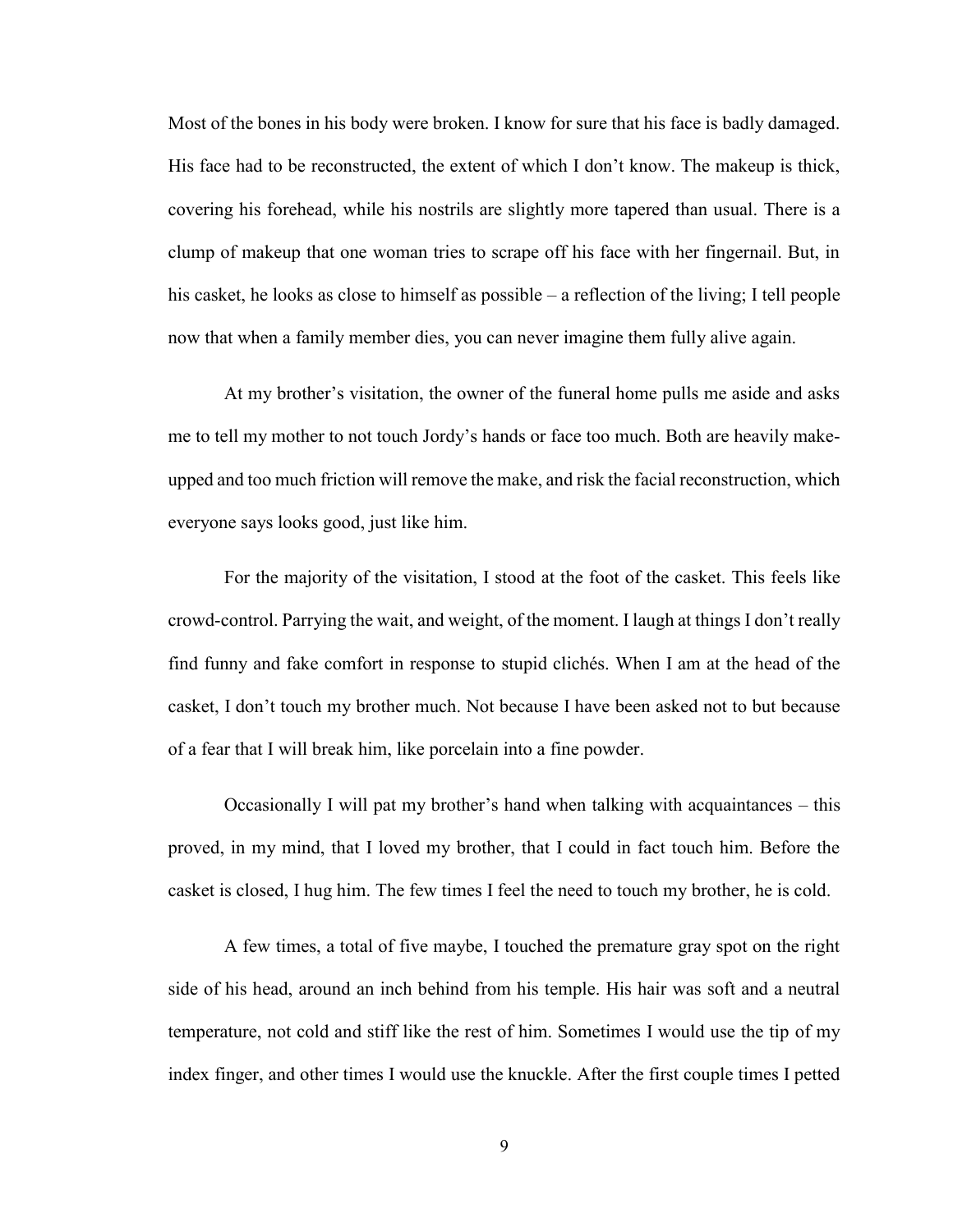the hair, I notice the staple there, maybe a screw, that closed his skull. Later, after he was buried, I tell my mother, and she says she thought about it too. It was probably a mole – he had many moles on his scalp, she says. But I know that there were many cuts and scrapes they had to close and cover.

I could only touch my brother's soft gray spot so long without shuddering and moving back to the foot of the casket. It was different than tapping his hand.

My mother is proud that she has a photo of Grandma Drury, our only living great grandparent, holding each one of my siblings and me. In each Kodak print, Grandma Drury beams, her smile stretched over her straight, white dentures. Her left arm cradles our bodies while her right cups our heads. In the second, similar print, she looks down at whichever baby she is holding.

Mom told me that once, Grandma Drury, whose big mouth should've got her in trouble frequently but never did, said, *Jan, I love to hold your babies because their heads are so round. Not flat like their daddy's*. I like to imagine that she is holding me because it has to be me or my younger sister because she said *babies*, which means it couldn't have been Jordy, who was born first. I also like to imagine that she looked over at my father after she said this, holding me, and waiting for him to react to her joke. Dad laughs and rubs the back of his head, which he self-admits is a bit flat, as he tries to stumble through a response to her quick wit. She smiles harder and looks back down at the baby.

Grandma Drury knew flat-headedness happens when infants lie too long in one position on their backs; their soft skulls succumb to more solid surfaces.

<sup>#4</sup>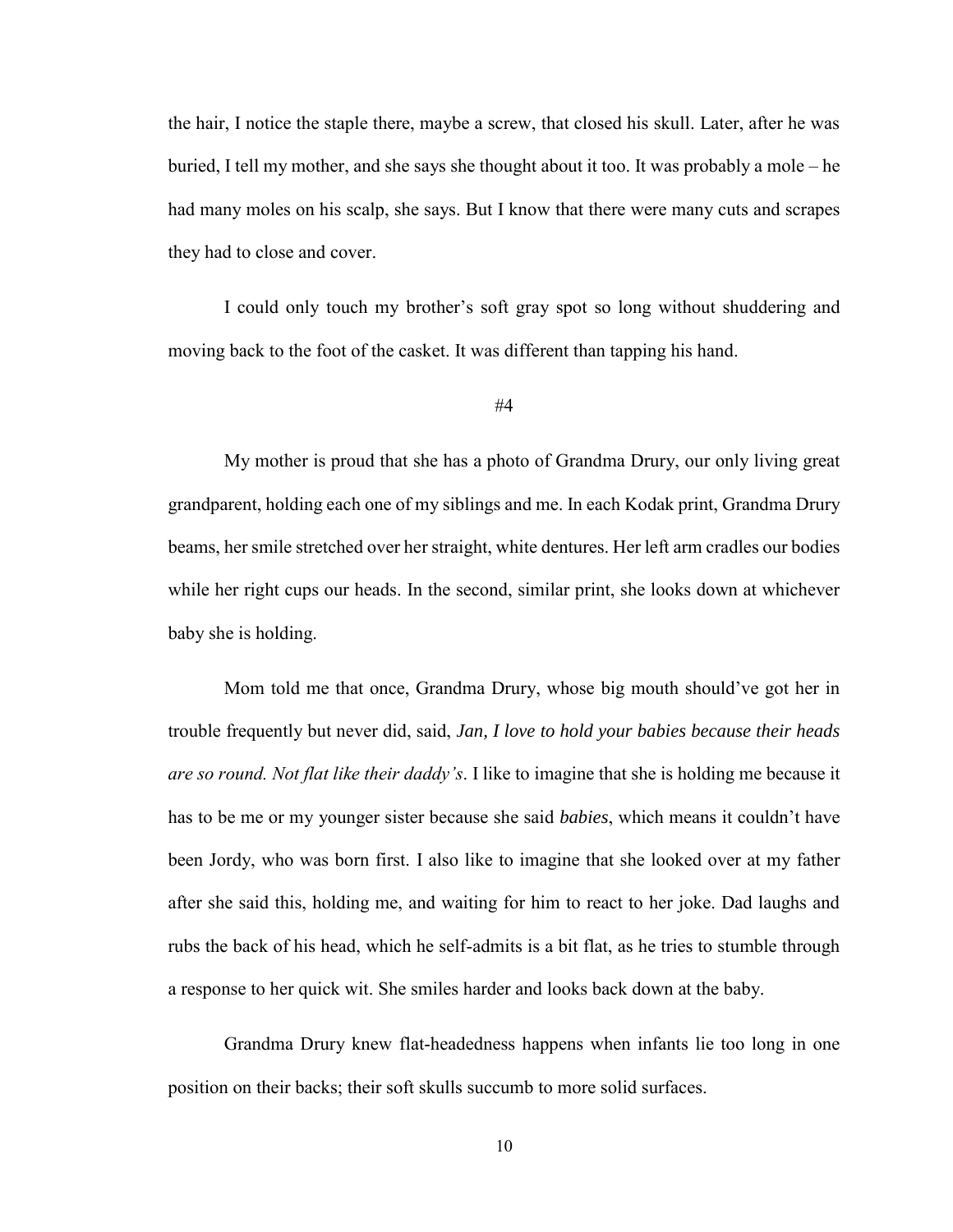The medical name given to the common condition is plagiocephaly, with 200,000 diagnosed cases a year. Sometimes, plagiocephaly is caused from the pressure of the birth canal – simply from coming into life, a baby's head may become misshapen. Other times, it is diagnosed as positional molding. Unfused fontanels, the skull plates particularly towards the back of the skull, fuse flatly and incorrectly. Plagiocephaly specifically refers to asymmetrical fusion, but now is commonly used to refer to all infantile flat-headedness. Most doctors consider it a cosmetic issue, as so far there are no known physical or mental defects caused by such fusion. The Mayo Clinic writes to new parents, "Flat spots related to pressure on the back of the head don't cause brain damage or interfere with a baby's development. Keep in mind that if you spend too much time worrying about your baby's head shape, you might miss some of the fun."

The American Academy of Pediatrics explains that most infants outgrow plagiocephaly, becoming toddlers with beautifully round heads. It is still common practice for doctors and parenting guides to suggest methods for re-rounding flat heads. Mayo Clinic says that alternating arms while holding the baby or rubbing its head while it nurses may polish out positional molding. Mom tells me she was careful to roll us over to give us tummy time as infants. She hated to hear us cry and admits to holding us and maybe not letting us self-soothe frequently enough.

Grandma Drury loved holding babies up until her death a couple months shy of ninety-three. Even in bad health, she attempted to cradle them in her arms. Instead, she would settle when her caretaker, my great-aunt Gerry, would make her recline her rocker, laying them on her lap and looking down into their faces. She would still cup the cap of the head. To the parents of round-headed babies she would say, "you can always tell how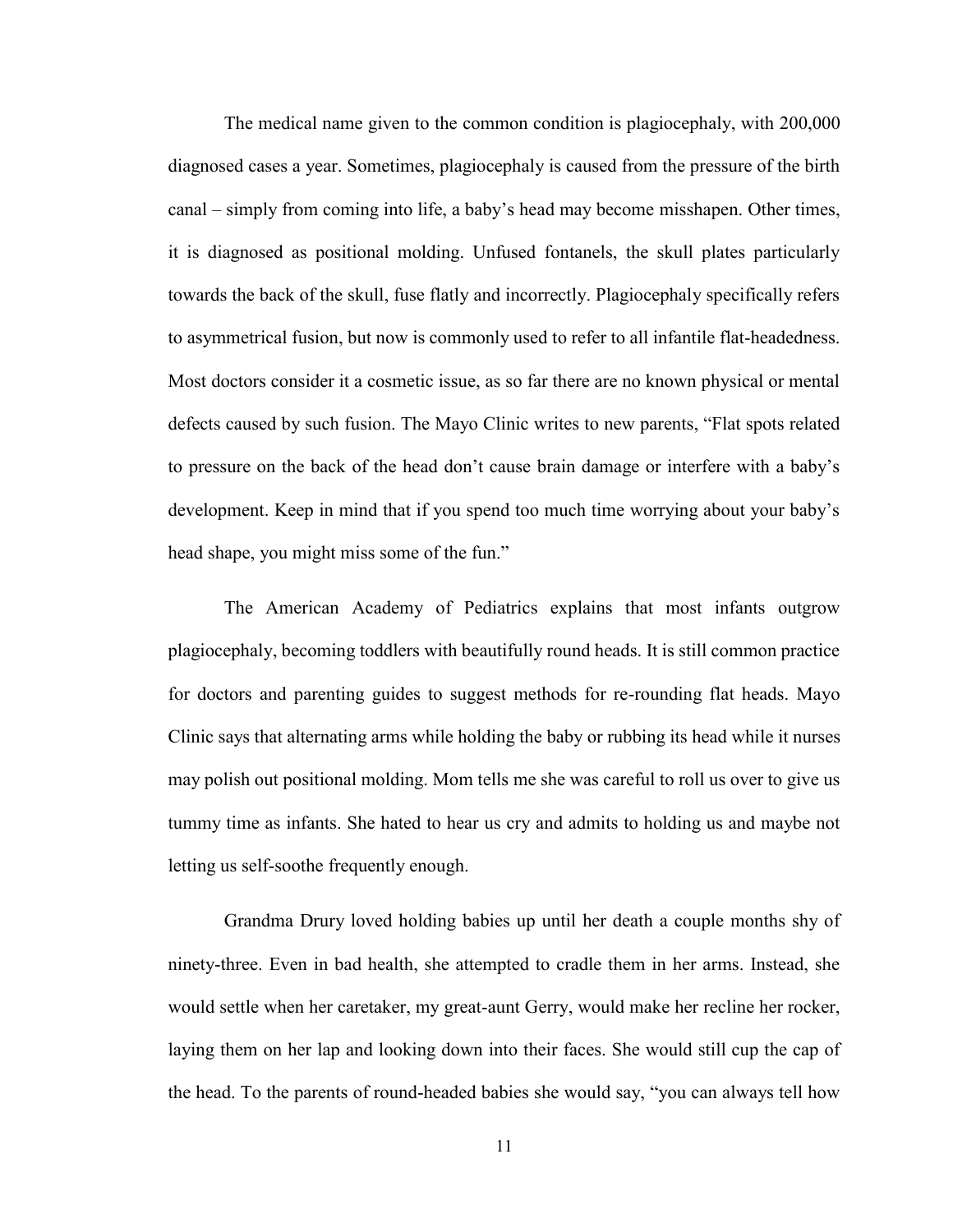well a baby is loved." She never said anything to the parents of plagiocephalic babies.

In the 1480s, Leonardo DaVinci moves to Milan, where he begins, inspired by his new surroundings, a treatise on painting, particularly how to paint the human body. In his folio *Anatomical Manuscript*, of which there is A and B, he begins to document the body, and he starts with the skull.

In *Anatomical Manuscript B*, DaVinci draws a skull. It is in Milan that he is finally able to gain access to human skulls, to touch and draw them. At some point in the 1490s his interest in them wanes but not before drawing many skulls on the pages of the folio, the most revered has a quarter sliced out of it.

DaVinci's drawing situates the skull in a shaded corner, mimicking its dissection of the skull itself, where the left front quarter has been excised. The edges are solidly shaded, creating a clear, bony boundary between the skull and the world around it. He has also shaded the sides to show the indentations normal to a human skull. The jaw is angular, and the teeth, without lips and musculature to change countenance, are left permanently smiling. Upward, the skull shows the nasal cavity, where the sinuses would reside, and the left cutout portion shows the depth of the nasal cavity. Likewise, the eyes and where the mouth begins to merge with the throat.

Unlike some of the other skulls, which are more artistic, creative renditions of the skulls, this one is a near replication of the model skull. Because the skull was likely stolen, DaVinci's choice to physically alter the skull is a dangerous one, but it shows simultaneous regard for the body, a reverence, and a disregard for social mores that would condemn the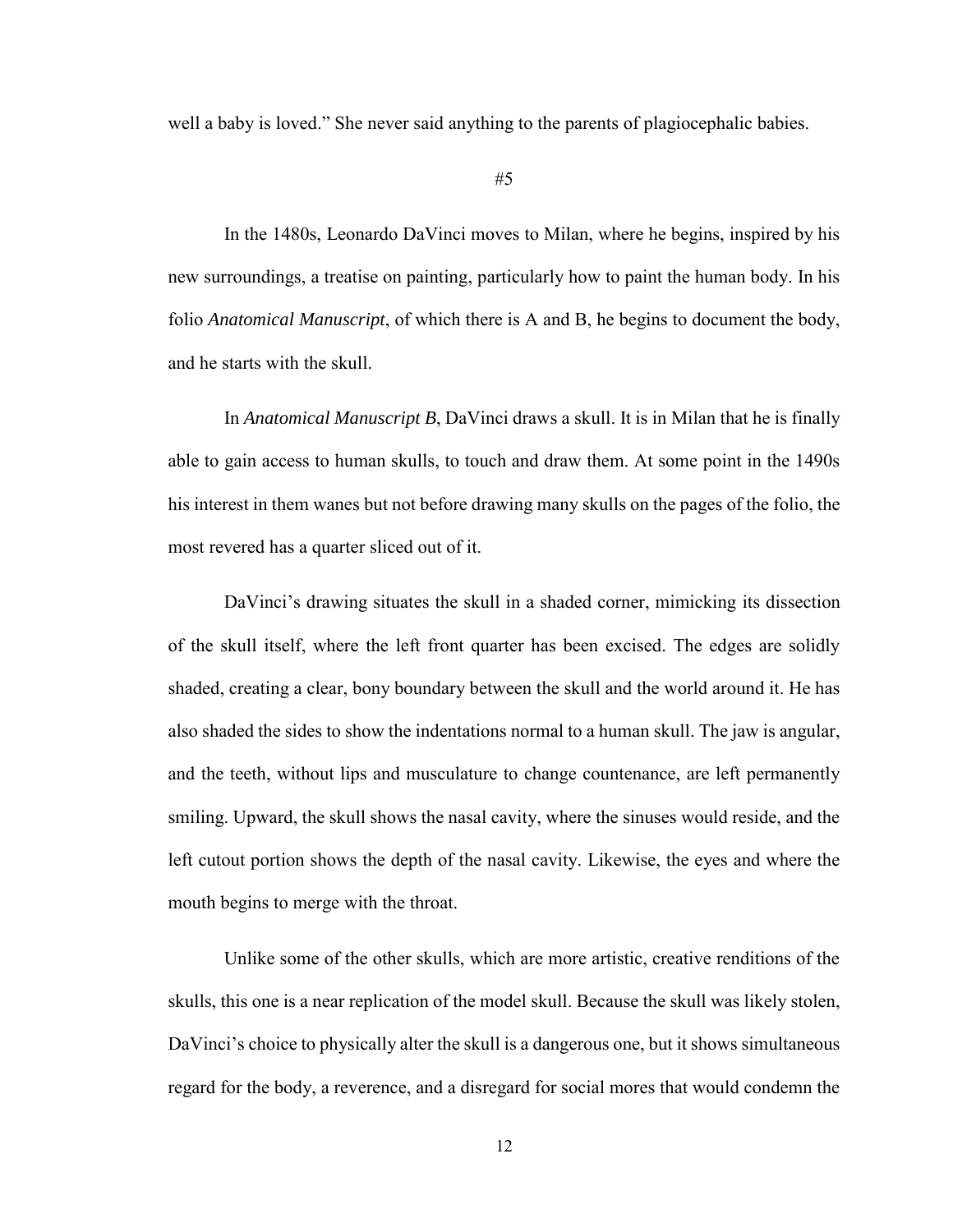desecration of a body. This particular drawing is different simply because it shows us the most interior part of the skull, making it the deepest the human eye, and the artist's eye, had ever been.

#6

Lawrence Olivier as Hamlet holds the "twenty and three years" skull of the dead jester Yorick for a while, flipping it around as if sport before the nameless clown, a gravedigger, tells him it is Yorick. Hamlet then says, *Alas Poor Yorick! I knew him, Horatio*, as he grows more serious. He holds it in both hands now, looking at it dead on. *A fellow of infinite jest, of most excellent fancy. He hath borne me on his back a thousand times*, he says as he turns the skull, taking in all that is left of the corporeal body of the jester. Though by Hamlet's use of the present tense *hath*, we see he is maybe losing sense of the boundaries between past and present.

*But now how abhorrent in my imagination it is. My gorge rises it.* The scene's switch to prose indicates a more emotional, less composed dialogue. Hamlet's rigid personality and his sanity are waning.

Olivier holds the skull throughout the first half of the graveyard scene, where the clown gravedigger doesn't recognize the *mad Hamlet*, and where he and Horatio reflect on death before hiding when a funerary procession marches in to bury the dead Ophelia. Film historians and myself alike have been unable to verify whether the skull is human or not. Some other productions walk boldly into the macabre, using a human skull. Boasting about it in preshow media.

Others have transformed the scene, using projection, a sweater, or other props to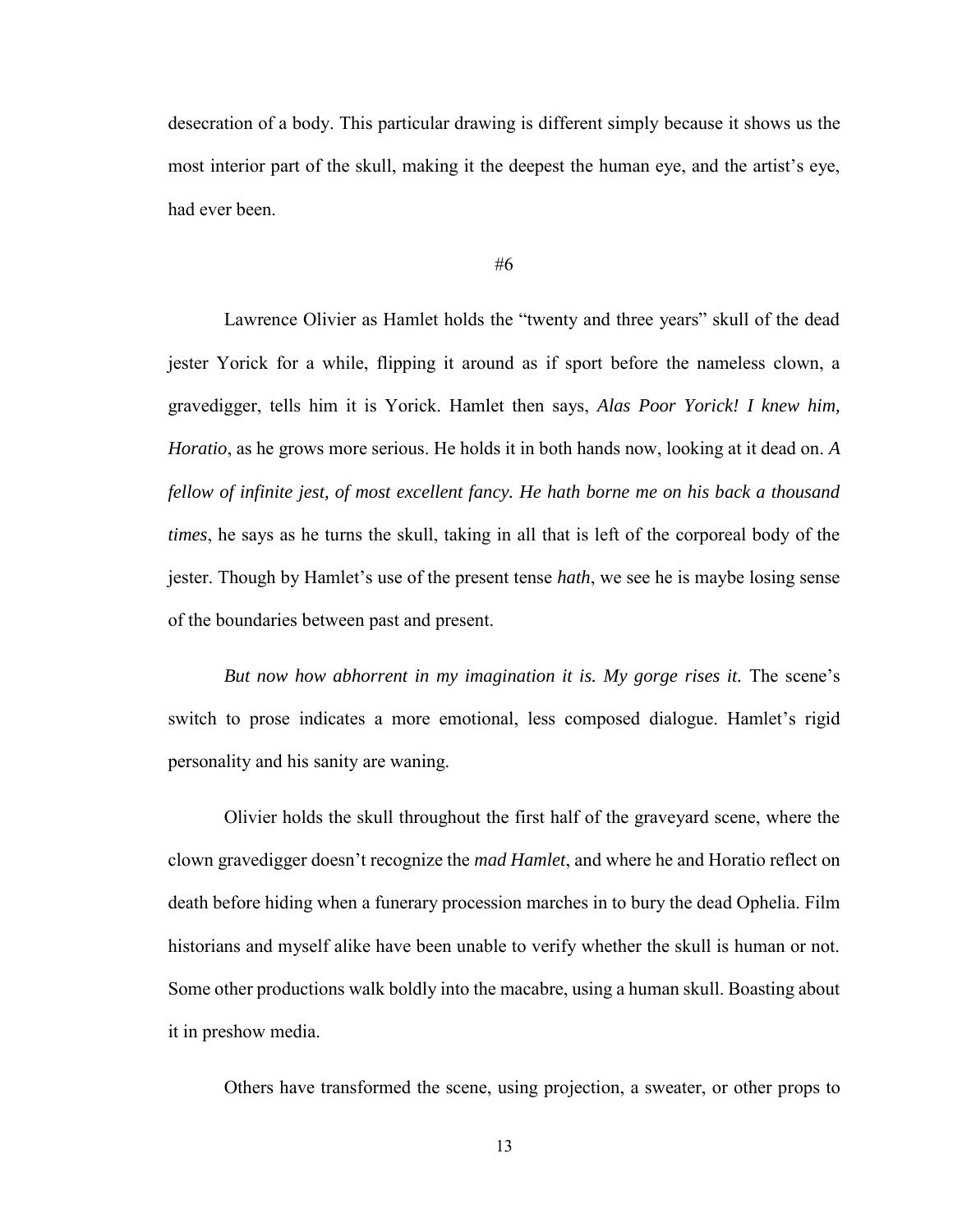symbolize Yorick. Some have even cut the scene all together.

And still others use the real skull but lie about it. In the 2009 Royal Shakespeare Company production of *Hamlet* starring David Tennant, the skull of composer Andre Tchaikowsky posthumously plays the part of the jester. However, the skull was said to have been replaced by a replica, when in actuality, it had not been. In an interview with *The Telegraph*, artistic director Greg Doran said he didn't list Tchaikowsky as Yorick in the program in order to avoid the scandal and the potential for distraction that a real skull may have caused. Instead, he says, "Yorick's skull, and Hamlet's lament to him, is probably one of the most famous icons in Shakespeare, and one most frequently [satirized] and misquoted. It was through André that the company tried to get beyond those clichés, to investigate something deeper. You can't hold a real human skull in your hand and not be moved by the [realization] that your own skull sits just beneath your skin, that you will be reduced to that at some stage."

#### #7

The facial features of the Starchild Skull appear dwarfed when compared to that of a "normal child." They are tighter on the face, the eyes are smaller, and the forehead stretches a greater distance to where a normal hairline should be.

The lore of the Starchild Skull places its discovery in an abandoned mineshaft in an unknown Mexican village in the 1960s. After several passings down, a nurse named Melanie connects with Lloyd Pye, an expert in "alternative knowledge." Together, through a series of tests performed in labs across the world, they determine the skull to be 900 years old, with a "significant percentage of the DNA in the Skull [*sic*] appear[ing] to be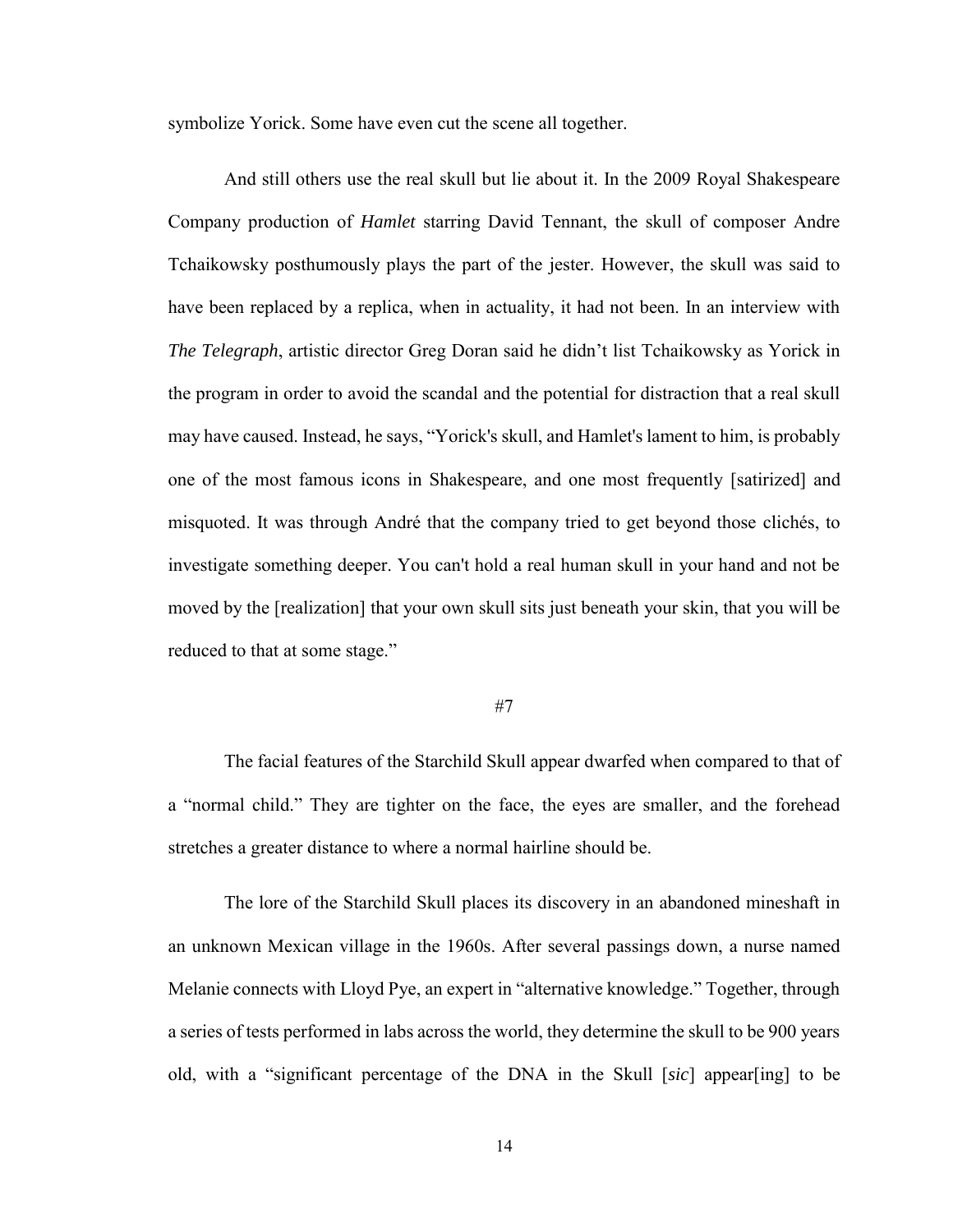nonhuman."

Recreations of the face on the Project Starchild Skull website figure the child as an alien. In the clay models, the features align with the "little green man" variety of alien, though the clay is the color of Caucasian skin. A drawing gives it maroon-brown skin stretched tightly over the protruding round head and deep black eyes. In both, the being's features are barely human-esque. Side-by-side comparisons of the skull and its human counterpart, found together in the mineshaft, show the differences between a human skull and the Starchild Skull. The page lists the structural incongruencies of the skull: missing sinus cavities, super strong but thin bone, the large rounding protrusion, the flat skull back. The page reckons with the "rational" naysayer, debunking the debunkers. The point of all these refutations being that this couldn't just be an ugly, unloved child.

The skull's high level of symmetry is also suspect, as most human heads don't make it through life without slight indentations, bumps, and slantings of the skull. It is too perfect and too complete. Instead, it is something otherworldly, unhuman. A level of perfection we can only theorize and never reach.

The Starchild Skull was largely a late 90s, early 2000s phenomenon for conspiracy theorists. For those that believe the information provided by the Pye, this is definitive proof of aliens, most of them predisposed to believe in aliens already.

#### #8

In July 2018, my sister Abby babysat our sister-like cousin Stacey's baby, Lexi. Lexi was six months old, already tottering, already smart and beautiful. She had attached herself to Abby from early infancy.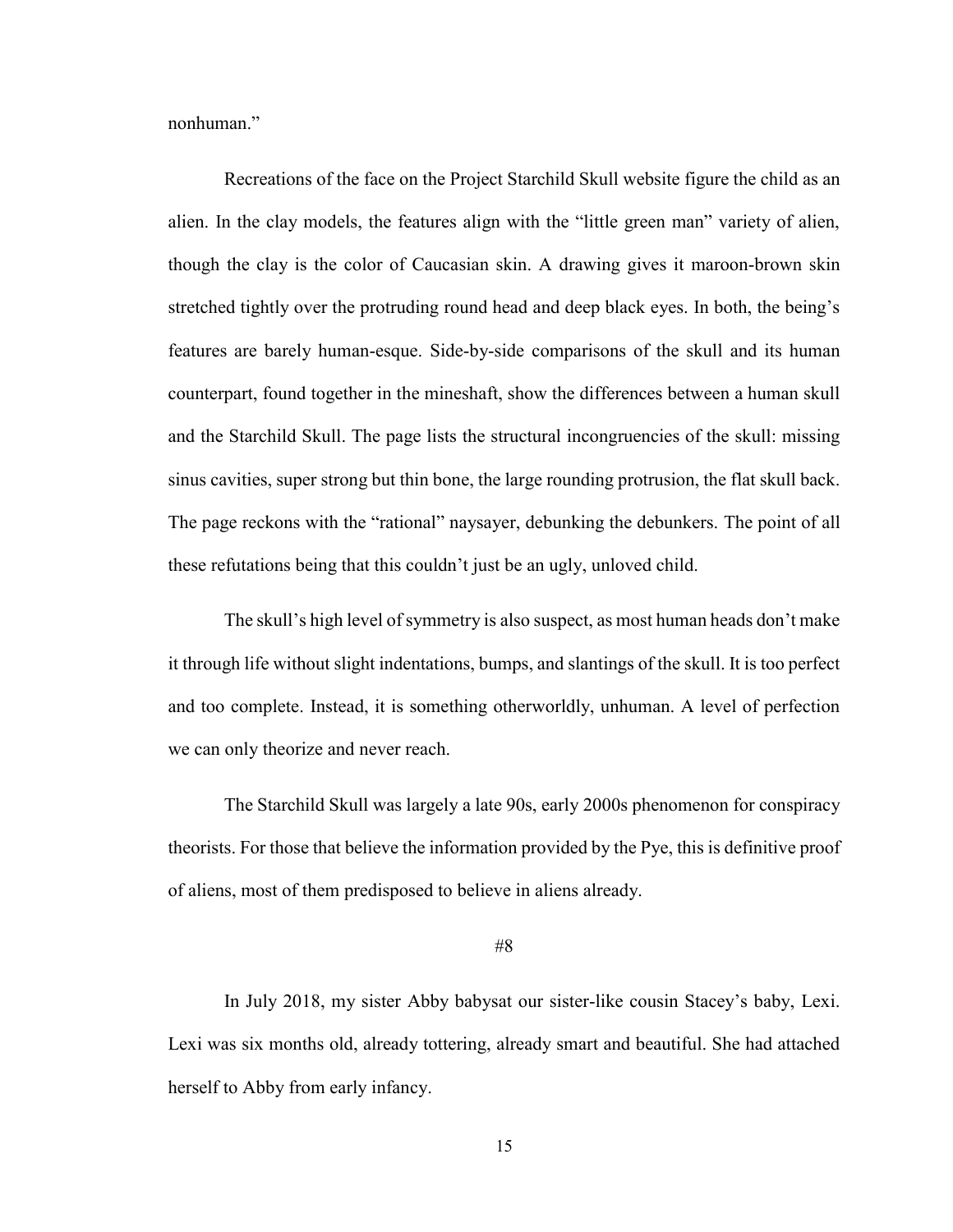One week when I am visiting, when she wasn't sleeping, we'd play all day. When Lexi falls asleep, my sister takes her into her room. My sister says it's to protect us from Lexi's post-nap rage, but really Abby uses it to spend more time with Lexi without Mom or me to take Lexi from her. When I fed her a post-nap-rage bottle, I can feel the smoothness of her head. Not only the silky strawberry blondeness but also the skin below, never touched or scarred by cradle cap. When she had finished drinking, I held her in my lap and swirled my finger around to tap her nose. By the end of the day, she had learned the game and began to tap her own nose by lifting my finger to her face.

As she tired, she laid her head on my shoulder, combing my hair with her babyhand as I cradled her head, admiring its curve, knowing she is loved.

When Stacey arrives from work, Lexi is ready to reattach to her mother, able even at six months to detect the slight incongruencies of my sister and momma-proper. Lexi and I "talk" as her mom talks to mine. As we talk, she begins to lean her face into my finger, playing our own game.

As Lexi stood, in the barstool, held at the hips, Stacey pointed out two bumps at the juncture of her skull and neck, one on each side of the spine. One was larger than the other. Stacey rubs them as Mom watches Lexi for any pained reactions, but her barely teething gums just smile.

Stacey says she noticed them a few weeks ago but didn't think much of them. Thought they would've gone away by now. She asks Mom if she should take her to the doctor.

"They don't seem to be hurting her. And babies will usually tell you if something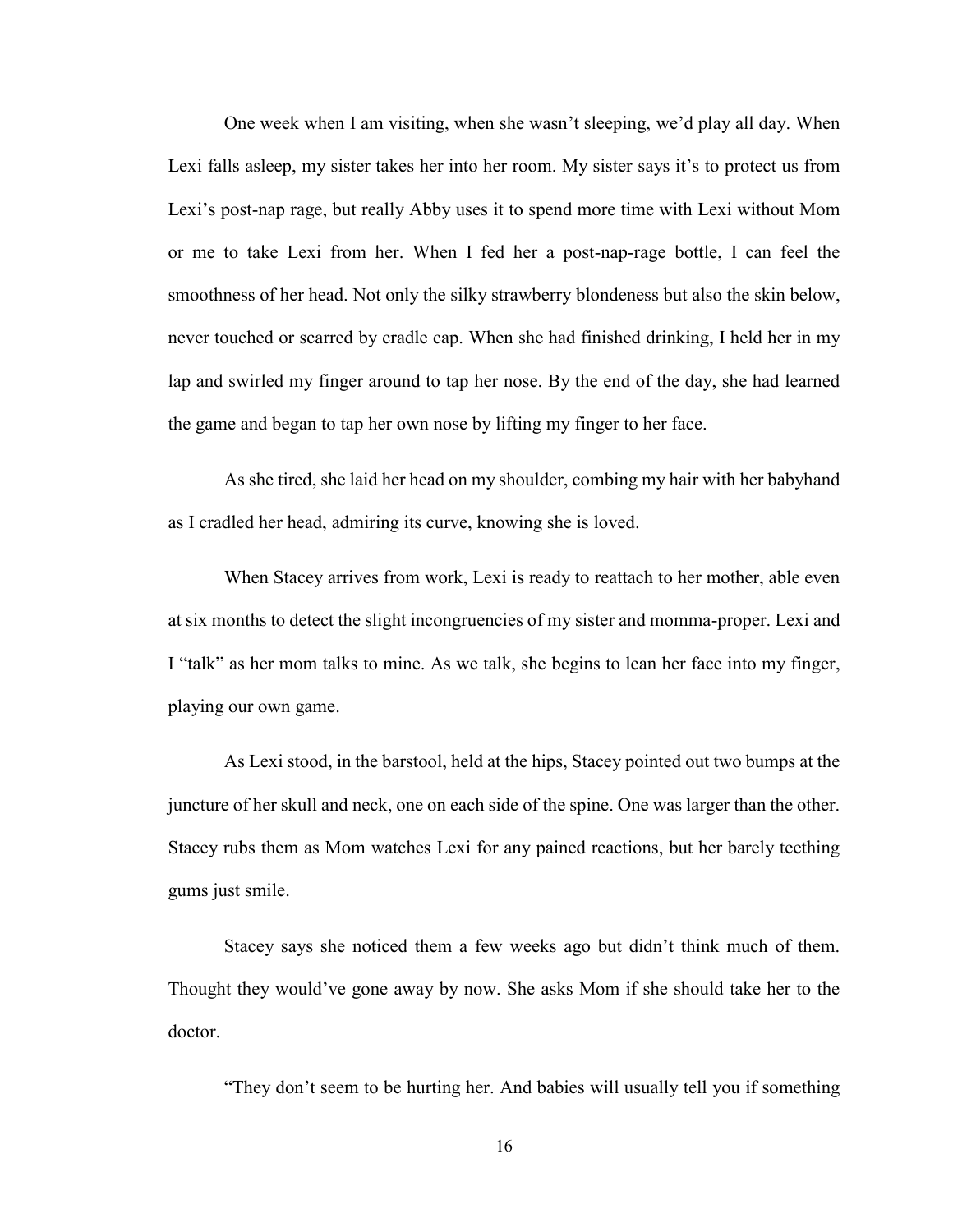feels wrong. But deciding to take her is your Mom-thing to decide," Mom said.

A few days later, when Stacey picks Lexi up after work, I compliment Lexi's beautiful head. I tell her that I love to run my palm against the smoothness of her babyskin. Lexi loved these head rubs. She'd push her chin up with a toothless tonguey smile. And I realize that I am like Grandma Drury.

Occasionally, when I am holding her now, I will feel for the bumps at the back of her head. I honestly can't tell you if Stacey made the Mom-thing decision and took her to the doctor. Part of me still want the bumps, painless and harmless to still be there. Nothing wrong, and Lexi would know that.

## Verdict

Despite how compelling phrenology was to the American and Mainer public, with over forty American phrenological societies by the mid-1830s, the judge ruled Dr. Mighels's testimony inadmissible, and Major was found guilty.

But despite this ruling, Major becomes a fascination of phrenologists and law scholars who sought to redeem him or at least use him to redeem others. Isaac Ray, a contemporary legal scholar participated in his examination and sided that there was trauma to the organ of destructiveness. He included Major in the *Annals of Phrenology* and lamented that John Neal was "unable to show the occurrence of any such change" to Major's temperament.

The greatest sorrow of the case might be that later phrenological science, and possibly current neurology, may have proven Major innocent by demonstrating the commonality of such injuries causing damage to the destructive faculty. Orson and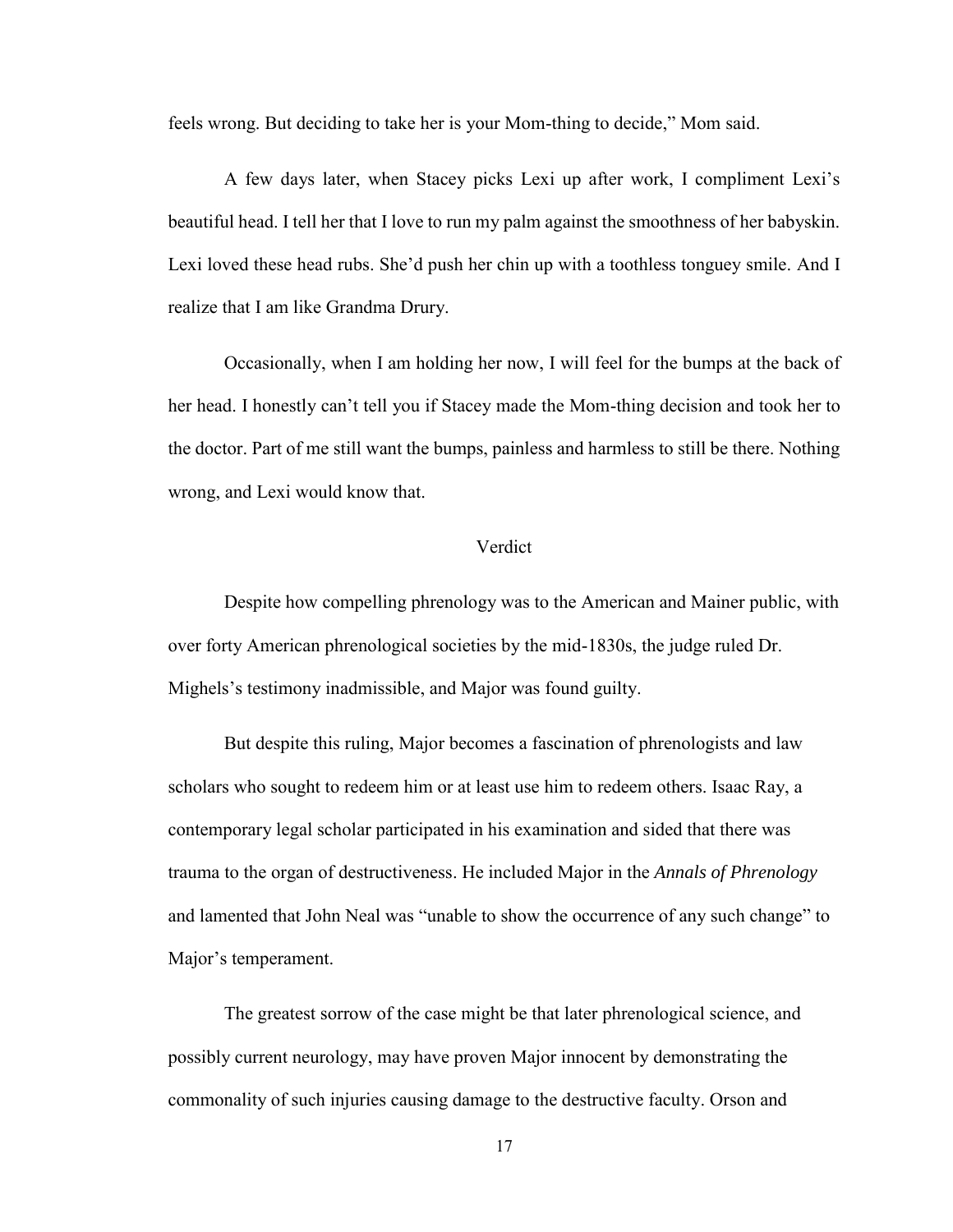Lorenzo Fowler published *The Self-Instructor in Phrenology and Physiology* in 1854, twenty years after Major was sent to prison. The brothers, their tours, and their book largely cemented phrenology as a science into the early twentieth century. The book was used by doctors as a diagnostic, as well as legal precedent in many states. The "Symbolic Head," the illustrated map of the compartmentalized brain in *The Self-Instructor*, shows as Neal testified the organ of destructiveness just above the ear. Immediately to the left and right are the organs of combativeness and alimentiveness, or appetite and hunger. Were phrenology established as a precedent in Major's trial, damage to these eras might equate to a modern insanity plea.

In Lisbon Falls and Freeport, the two nearest towns, I search for proof that Major existed, but there is very little. After his stint at Thomaston, Major returned home to live with his mother for a few years. By the time he returns, she is widowed again, or maybe divorced. In the 1840s and 50s, she is marked as the only other person living in the house. At some point, Major gets married, of course not to a Durham girl. He and his wife, unnamed in census documents, move to Delaware, then Rhode Island where they both die.

Alongside Ray's testimony in the *Annals of Phrenology* sit tow sketches of Major, produced by English Artist E, which according to Neal's notes were also used in court.. In these drawings, Major is rendered more childlike and innocent than I was able to picture him in my head. The caption says that Seager was trusted for his "correct eye," so I assume that the drawing is realistic. In it, Major's features are small and rounded, perfect on his face. His eyes and mouth are slack in the way a toddler's might be. And his hair, in thick locks, lays perfectly on his head, curling at the nape of his neck. He most

18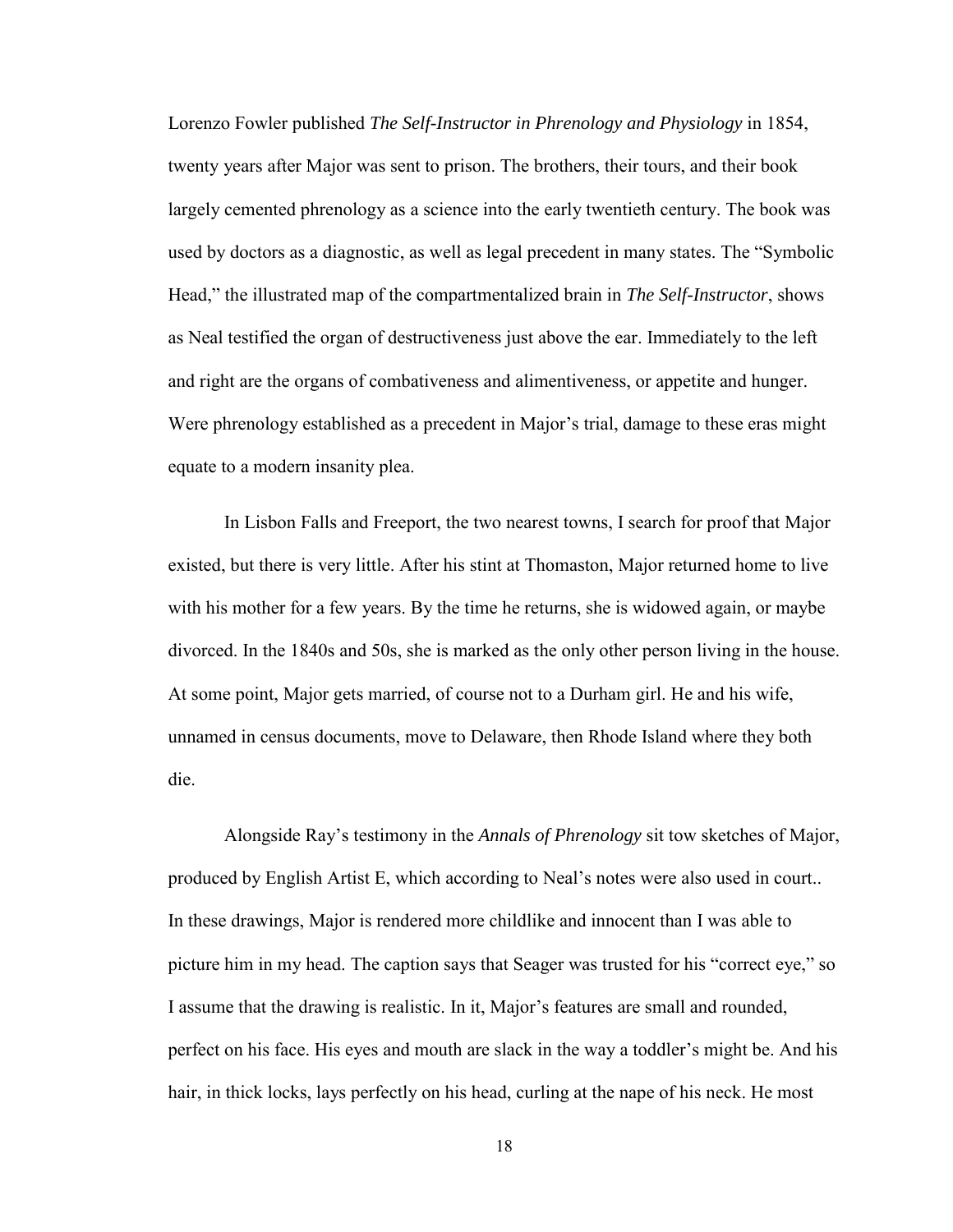closely resembles a porcelain doll. He is fragile and breakable.

Wednesday night, the last of my trip to Maine, I sit in the library with Stackpole's *History*. In writing the histories of remarkable men and families of Durham, Stackpole includes nearly every witness in the trial. David Crawford even goes onto to become a well-known minister after attending seminary. Major's family isn't given space in the history, the Mitchells or the Plummers.

It is dark outside, probably nine or ten o'clock when I am reading the "Historical Miscellany" chapter of Stackpole's history. I am trying to figure out what to do with the little to nothing I have learned about Major, but I can't think of how I will write the history of a boy who's crooked ears wrote him and his family out of existence. The miscellany is boring, about a bridge, businesses that have opened and closed, some churches. In a section on temperance Stackpole brags about the morality of a town so honored by teetotaling. In the last paragraph of the section, he denotes the dishonor of those made violent by liquor. "During the hundred years after Durham's incorporation only three persons were sent to State's Prison from the town, and one of these was a boy who seems to have had an unbalanced mind and horribly mutilated a playmate."

A bothered boy from a bump on the head. Phrenology is only relevant when we need to know how to read a skull for basic comprehension.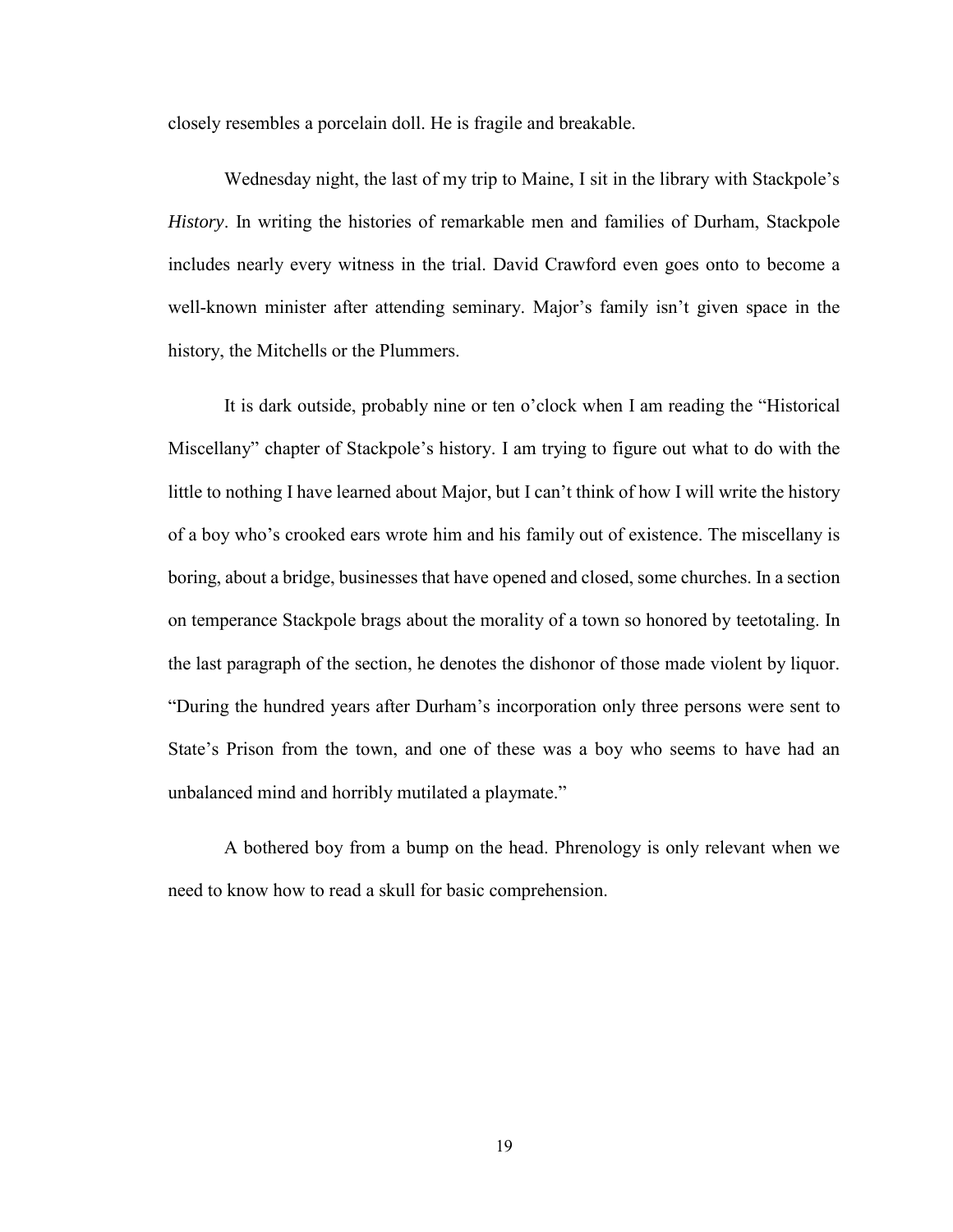## Equal and Opposite: Body Physics

Sir Isaac Newton's third law of motion states, *To every action there is always opposed an equal reaction: or the mutual actions of two bodies upon each other are always equal, and directed toward contrary parts*. This, Newton proposes, proves, and publishes along with two other laws of motion and the universal law of gravitation in *Philosophiae Naturalis Principia Mathematica*, presently called in physics *Principia*.

In broader terms, the law lays out that forces form in pairs. One force forces the other forward and outward. The action is enacted, enabling the second force, reaction, to respond. That forces function in this formal way, forms one fourth of the foundations of physics in the universe.

• Action: I am 19 when my brother dies alone in a single-car accident a few miles from our parents' house.

He was 23, single, and unmarried. *Survived by his parents, Alan and Jan Haydon; two siblings, David Stephen Haydon and Abigayle Haydon; no wife; his grandparents…and many aunts, uncles, and cousins*.

- Reaction: This is not the most significant detail of my brother's death, but I latch onto it. I obsess about dying alone. For the first semester and summer after, I practice agoraphobic tendencies of isolation, only leaving my dorm room with one of my two friends or family. I am desperate not to die alone.
- Action: In the November after my brother's death, I agree to go on a date with a Communications grad student I meet on a dating app.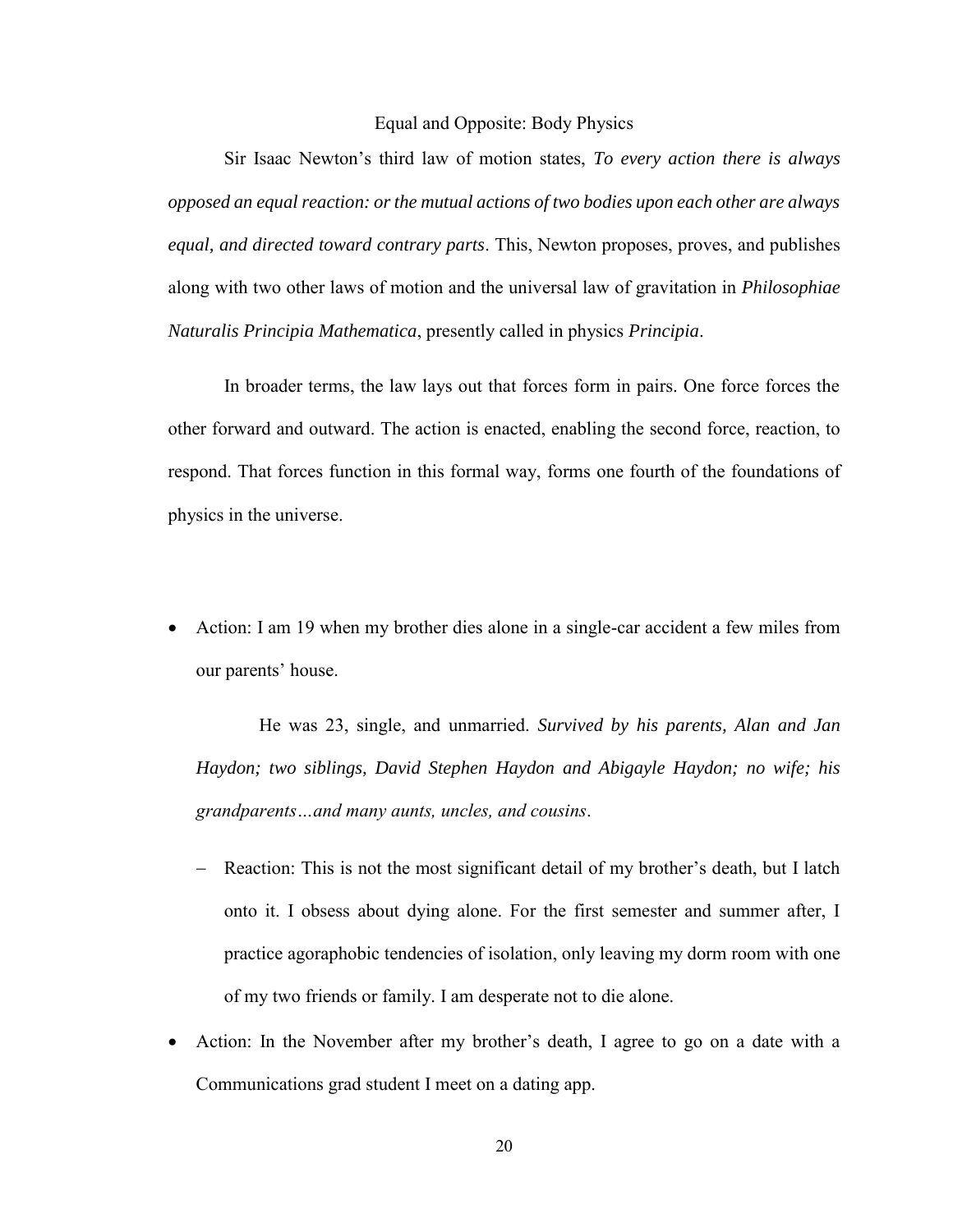I don't remember his name, even as I walk to his apartment from my dorm building. I don't find him very attractive, barely so actually. But he finds me cute and invites me over for a movie.

- Reaction: He is willing to hold me, which I needed so badly because I was a lonely nineteen-year-old. I probably tell him this is all I need to be his.
- Action: When I get to his apartment, he leads me to his bedroom, where he sits me on the bed while he makes us tea. At nineteen, I am too polite to know that I could decline, so I ask for the last bag of peppermint, which I like with enough sugar. He drinks Earl Grey from a travel mug while he rigs his charging laptop onto a cardboard box at the edge of the bed so we can watch *Austenland*, an independent comedy about a Jane Austen fanatic at a *Pride-and-Prejudice*-style retreat.
	- − Reaction: I sip the tea, which I don't finish before it is cold, from a large mug I must hold with both hands. During the movie, I fake laugh because he chose the movie because of my English major, not knowing that I abhor the Victorians. But I need him to like me, so I laugh at Jennifer Coolidge playing another dumb, blonde character while I curl my body into his and keep my knees pulled to my chest so as to not knock the laptop from its careful position.
- Action: He holds me close to his body. His bulk rests in the small of my back. As the movie passes its climax, he slips his hand under my shirt and begins to feel the hair on my stomach.
	- Reaction: His hand feels good there, slightly rubbing sensual not sexual circles. As he breathes into the hollow valley where my neck meets my clavicle, I roll my shoulders and press further into him.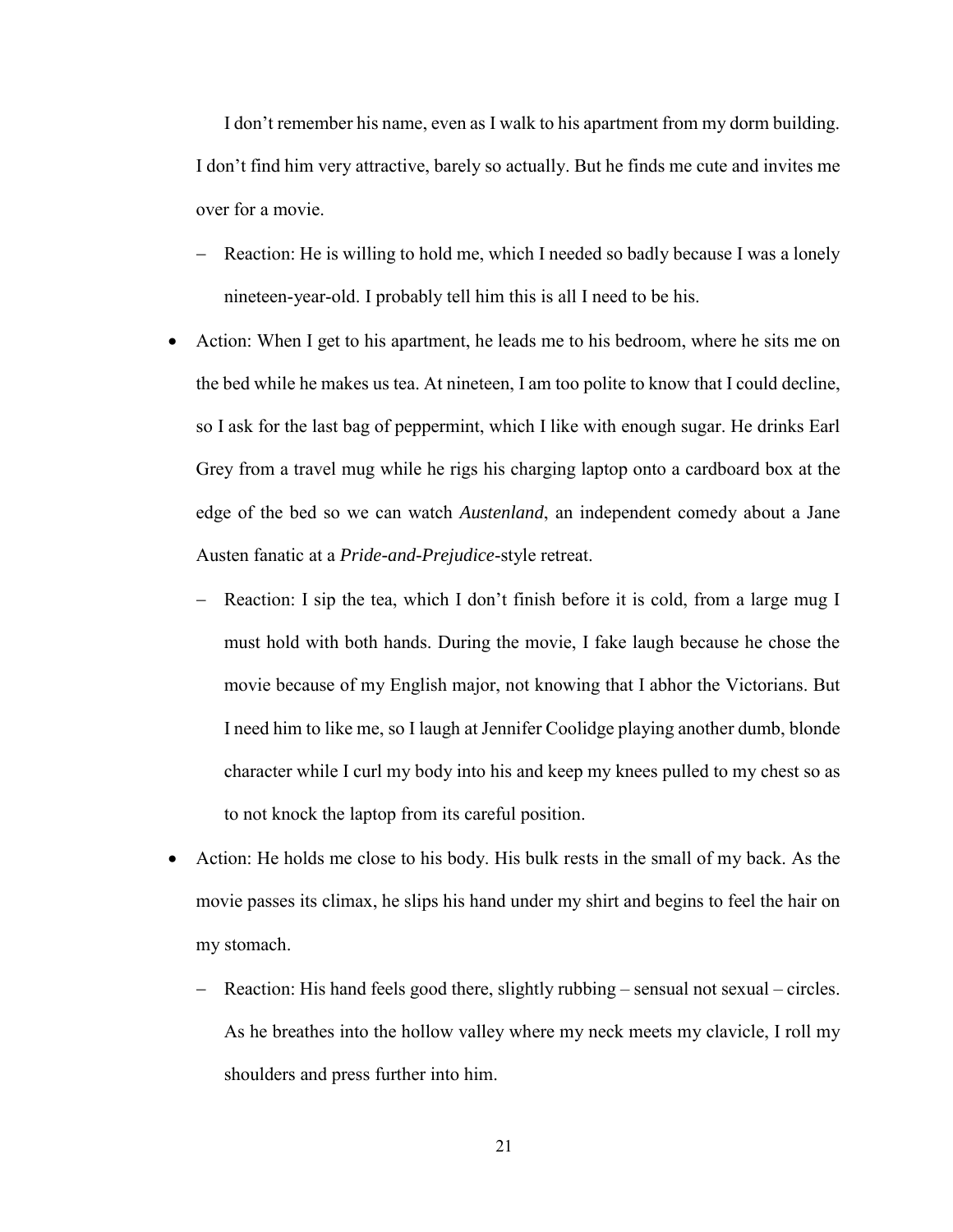• Action: As the credits roll, he closes his laptop and unrigs the setup so we can unfurl in his bed. He pulls me back into his arms, and this time I rest my head on his chest. We stay this way for a few minutes before I try to slip my hand under his shirt as he had done mine during the movie, but he pulls the hem down before my hand can reach higher than his belly button. Embarrassed of his torso, I guess.

He wedges his hand under my shirt again, though. And again, I like his hand there, applying light, sensual pleasure.

- Reaction: He rolls me onto my back, rolls over on top of me. It is a pleasurable pressure, at first, pushing me into his pillowtop. I like being beneath him. It's position and power. His eyes are very light blue, the parts of him I find most intriguing. His breath is strong, sickening, wet-soft from the hot Earl Grey.
- Action: He kisses down my neck, making me moan, the way one only moans the first time something sexual happens to one's body. A manmade moan moving through me, then stopping as he pulls back.

He continues, and my body is full of pin pricks, uncertainty. His stubby hands, short fingers grip my waist. I am still skinny at the time, so it feels like he has wrapped his hands around the circumference of my body.

- − Reaction: I receive his attention. Revel and roll around in it. My tongue against his.
- Action: He unwraps his hands from my waist and removes my hands from his back. Before I can move my arms around his neck, his hands are around mine, embracing between the fingers, tense, then they are holding my wrists above my head. A firm grip over soft pillows. I can feel the blood draining from my hands as they start to pin-prick numb. The blood leaves the slight erection our rolling around had caused up to that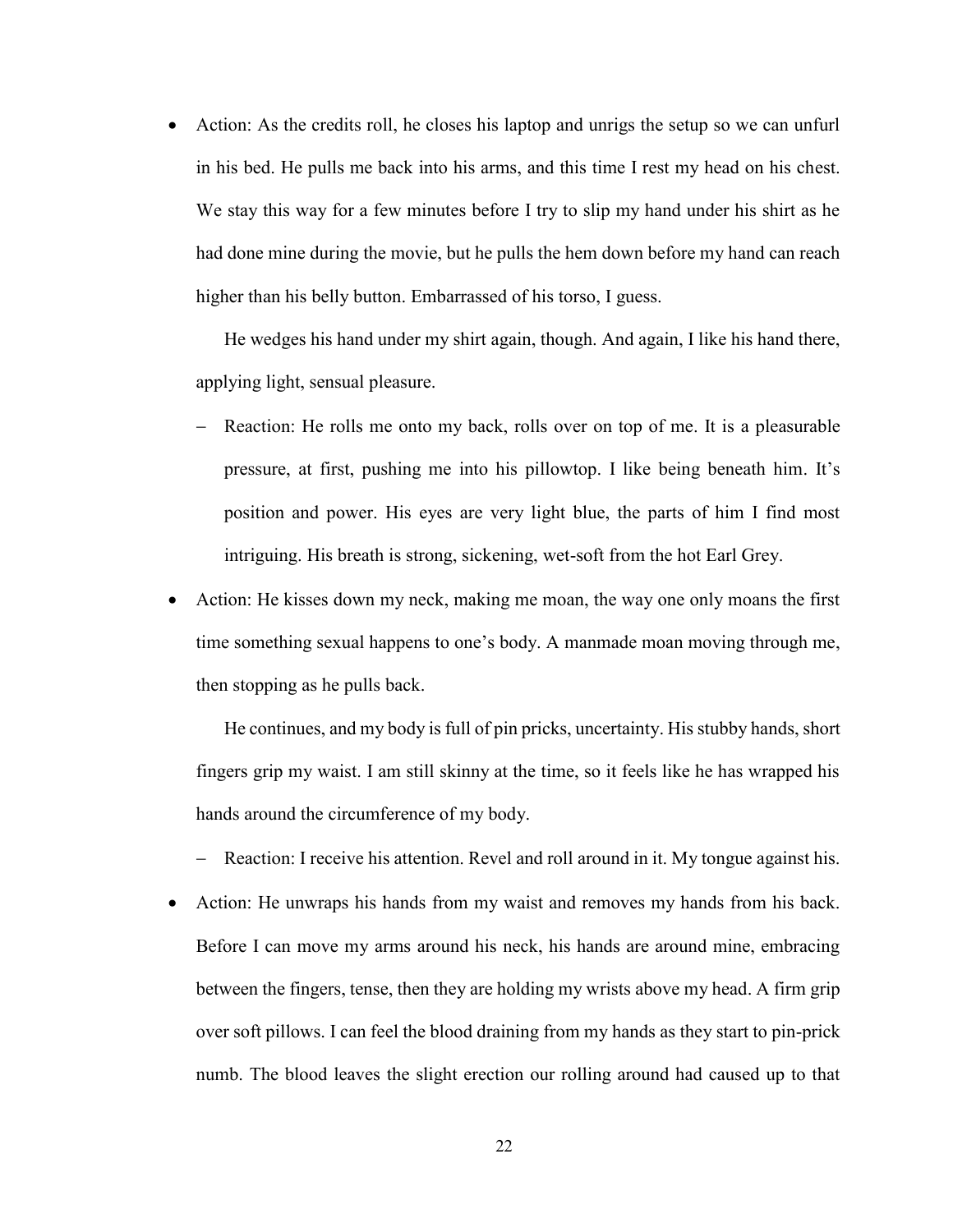point.

He lifts my shirt by nuzzling it, sniffing like a dog. By the end, my shirt is bunched in my armpits and collared around my clavicle. The smell of my sweat is pungent and sour now, no longer soft. He licks between my bellybutton and pubes. It is not solid. So, it is soft as he rubs his face in the space. And I can hear my body hair scratching his beard. He whispers *so fucking hot*. Staccato friction.

− Reaction: I lift my back, a readjustment. He reads it as an asking-for-more arch. A pleasure. And he must pursue that perceived pleasure further. I wriggle my wrists, creating friction against his hands holding me to the navy sheets of his bed. His hands are thicker than my wrists. And wider.

But my fingers are long and I try to wedge them under his palms, an attempt to pry them open. But his weight is on them.

- Action: His face is still below my bellybutton. His mouth a maw moving toward the small lump in my unbuttoned jeans. He licks it a couple times, which I wince at.
	- − Reaction: I try to lift my arms against him now, but there is little I can do. He is stouter, and he has the upper hand. I attempt pushing by bringing my shoulder blades into my spine. There is momentum, a budge but not enough to disrupt his body on mine.

I ask him to stop, *please let me up*. The request a soft nudge against him and his sexual urge I feel on my thigh. Soft flesh shielding against his hardness. *I just want to slow down*.

• Action: He keeps kissing my body. Lunged for my lap. Rubbed his face against my sour, sweaty body. His earlier attractive eyes look into mine occasionally, now they are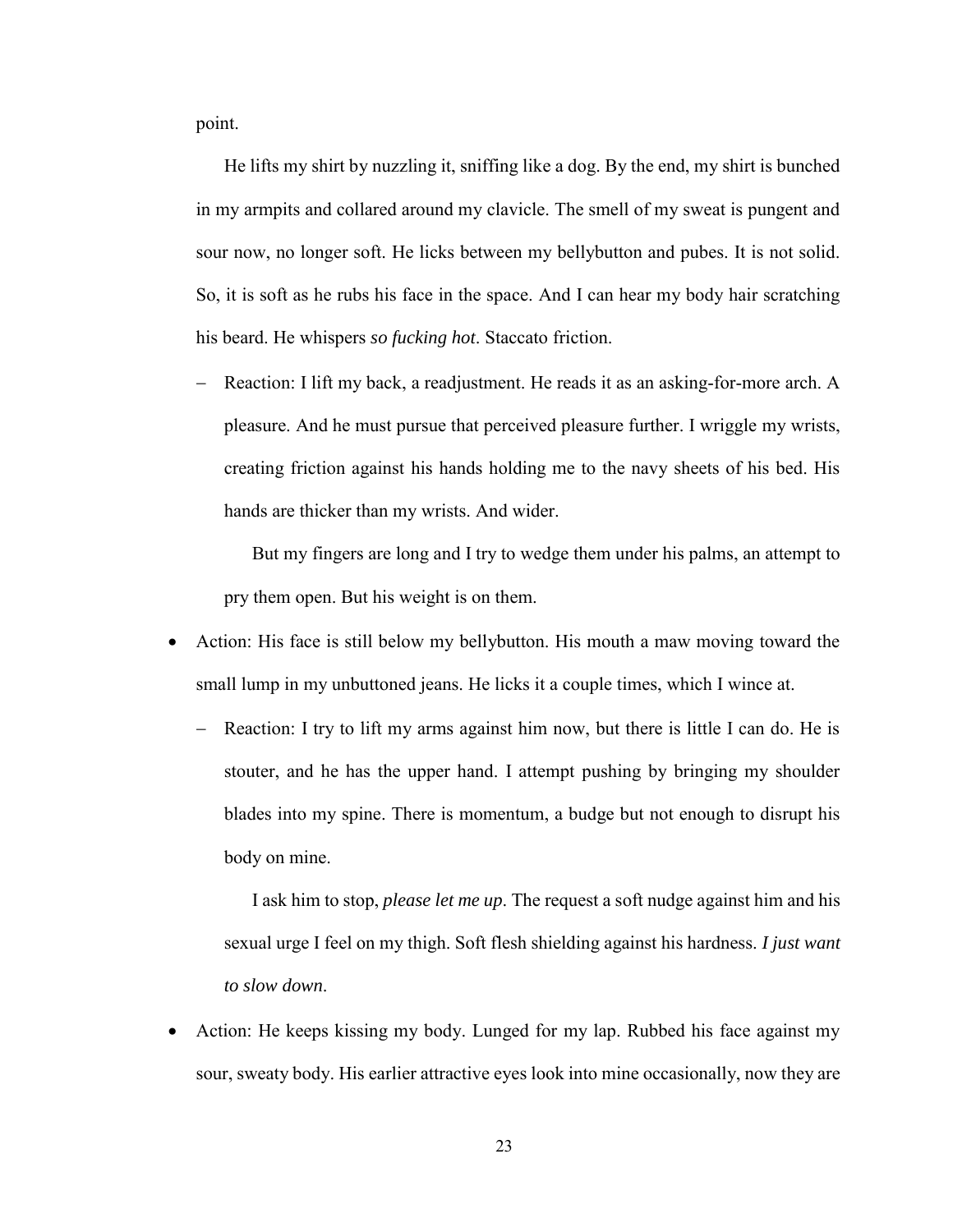urgent.

He uses his body to lift mine and flip it over. Because I am apprehensive to wrestle him off, he is on top of me while I am on my stomach. Underwear is around my thighs in the back. He humps my ass deeply enough that I feel the head of his cock touching me.

- − Reaction: I scoot to the other side of the mattress somehow. *No, I don't like this. No*. He looks over at me, curious as I pull my underwear back over my ass. I grab my jeans from over the edge of the bed and starts to pull them on. He asks if I don't want to continue. *I'm not mad. I just wasn't ready for all of this today.* I lied, scared of what his reaction would be.
- Action: His hand is still in his underwear, we are wearing the same style of boxer briefs, I notice. His fist is making the pouch pulse, so I look down at the carpet. *You want to watch me finish?* he asks. He thinks I brought him to this point.
	- − Reaction: *Not really, no*. I look at the carpet and hold my arm at the elbow.
- Action: *Well*, he stands*, I gotta finish. You got me too turned on over there. I'll be in the bathroom*.
	- Reaction: I dress and put on my rain jacket. I sit on the bed after remaking it, and look around the room as I hear his stroking in the bathroom. A wet, angry sound.

There is no particular reason I stay and do this, at least I tell myself now. But I was desirous; I wanted him to be good and this to be sweet. And I wanted to be good, but in my mind, stopping wasn't good. I was disappointed and violated, and what I really needed was redemption by him and for him.

• Action: When he comes out of the bathroom he is probably surprised I am still there,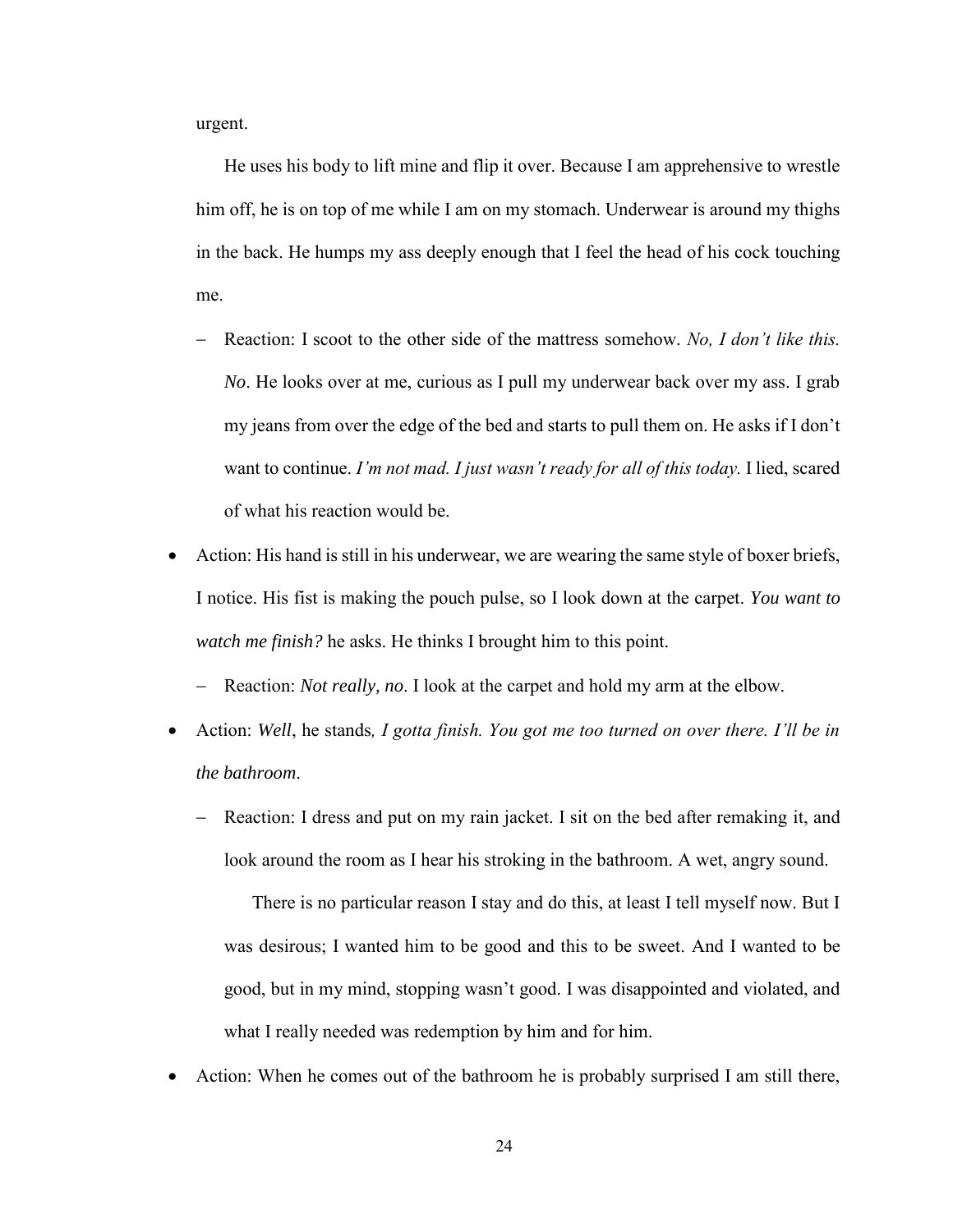maybe that nothing is stolen. He has to go, to a friend's, he tells me as he slides into clothes. Do I watch him the same way he had watched me redress? Disappointed?

We walked out together and it's raining. We are quiet, so the rain, a slight shower, is stirringly loud. He is a yard away and as I go farther away from him to walk back to my dorm, he says *I'll drive you. It's close enough to not make me late*. I accept and hope it's not the last time I see him because I still want redemption for us both. Want to make him hard and hungry again, want to make the bed a fruitful not forceful place.

Reaction: I begin to go on 'dates' like this frequently. Going to his apartment, cuddling and maybe watching a movie, making out, removing clothes but not going any further, trying not to, not wanting to. Maybe I was a tease. But I saw it as testing a boundary, looking at the ways bodies operate.

In the *scholium* to the third law, Newton notes, *Whatever draws or presses another is as much drawn or pressed by that other. If you press a stone with your finger, the finger is also pressed by the stone. If a horse draws a stone tied to a rope, (if I may so say) the horse will be equally drawn back to the stone: for the distended rope by the same effort to relax or unbend itself, will draw the horse back as much toward the stone, as it does the stone towards the horse, and will obstruct the progress of one as much as it advances the other.*

Simply stated, Sir Isaac states a slid stone is slidden by a slider. Said slider sacrifices force when sending said stone southward because the slidden stone's force is friction. Friction furling into sand and slowing sliding. The slider slides the stone successfully, but slowlier because the stone slows the sliding by standing ground against the slider.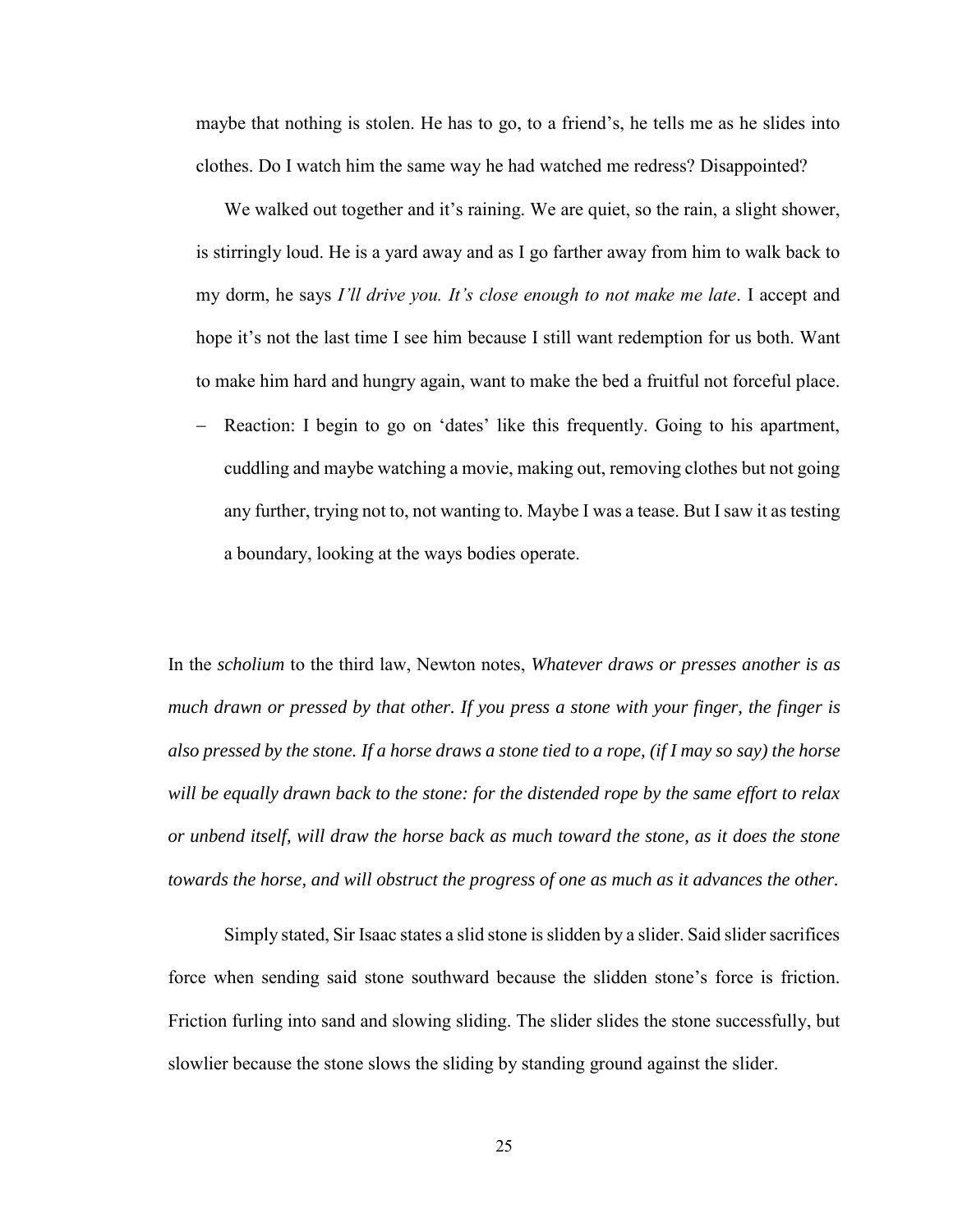The slider is still stronger, so the stones are simply sport for sliders. The slider is still successful.

And if a body, a boy body, attempts to bury another body, another boy body, the buried body is bogged down to a bed, heavy inside it. Made heavier by the boy on top of him. But the bed tries to buoy the bottom boy body and that boy body buoys the burying body.

But at times buoyed bodies continue to bury other bodies, breaking the momentum of the buoying force. So the buoying is barely noticeable. The resistance isn't strong enough to break.

The burying body maintains momentum, making the bottom boy body, who is buoying, bottom out and bend to the shape of the bed. A rope between a horse and a stone, the boy body unbends eventually.

- Action: I am clear with D before we meet that I don't want to fuck on the first date, probably not for a while.
	- − Reaction: he says he is looking for the same, a real relationship. And when I tell him I am home for Christmas break, and not out to my parents, he tells me he respects that too. Sneaking, I have found out, is second nature to older men dating barely legal boys.
- Action: He tells me he is the owner of a medical technology company, a millionaire. His sister and her children live with him because her husband left her, jobless with two kids and a house payment she couldn't afford, so she had to sell. He also takes them,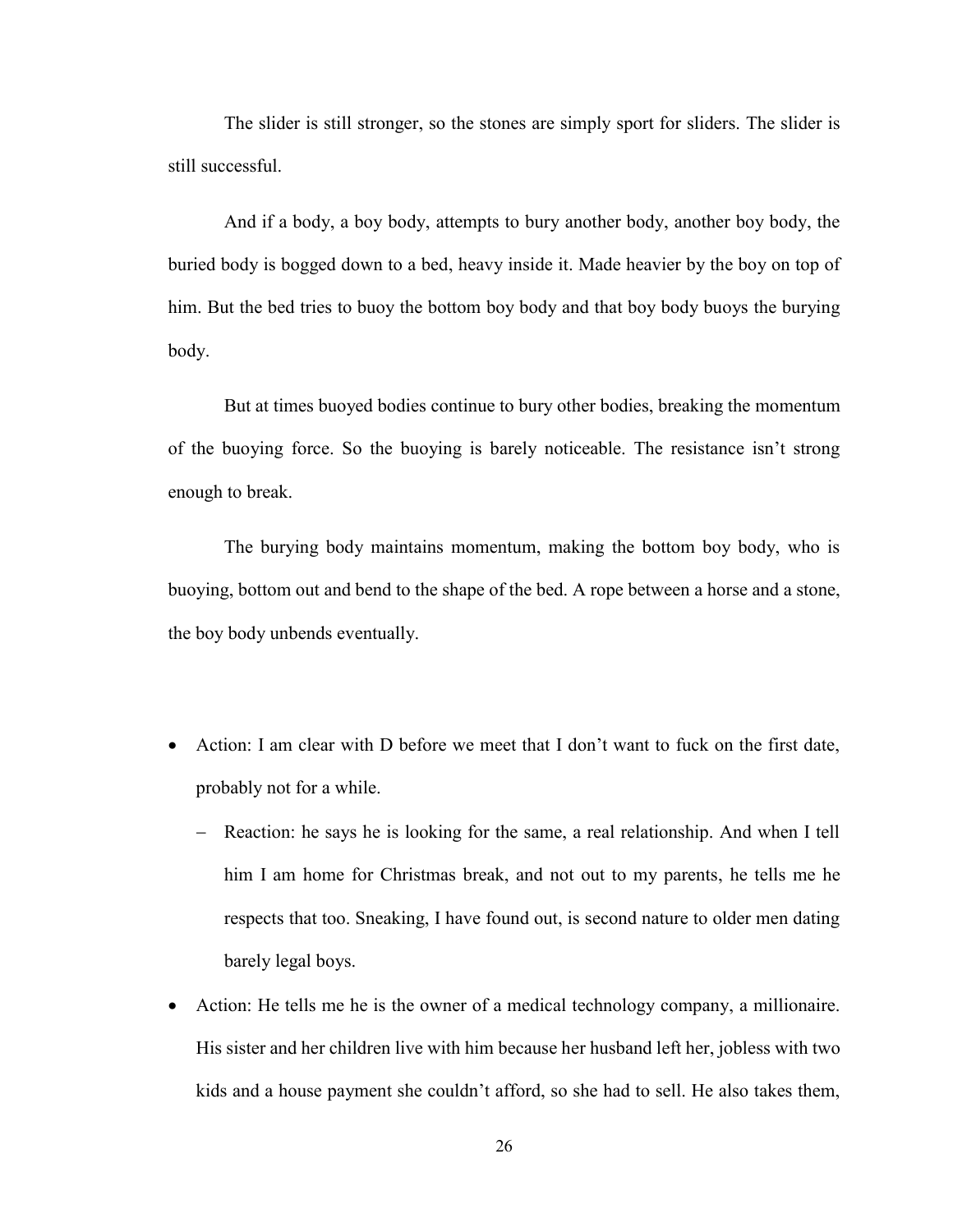along with his dog Bo, to his beach house in the Gulf. He is a good man, he tells me.

Reaction: I believe him, and I get in his rental, a new model Dodge Ram, as he apologizes for not picking me up in his Mercedes; it's in the shop.

I ride with him one town over, acting as if it would be impossible to be recognized there. I choose a dive, he thinks it's cheap, but I like the pizza. He pays, and I didn't even think to pick up the bill. He is a good man.

- Action: When he brings me home, I invite him in. He spreads his body on the couch and I make him scoot to the left so I can fit under his right arm. He smells clean and manly, so I push in further, and he pulls me into him.
	- − Reaction: He then falls into a lying position and drags me down to lie with him. I jut my ass back into his crotch, appetizing him to touch it. He groans and unzips his pants, pulling his dick through the fly of his boxers. It is hot to the touch, even through my clothes.
- Action: The next time he takes me on a date, we end up in my childhood bedroom. He stills smells nice, and to this day I can't explain or name the scent, except the clean smell of older men. Every man I date after D smells the same as he does.

He has the body type I like. His stomach is larger than mine, his shoulders too, which makes me feel small when he wraps himself around me.

We lie in my childhood bed, his skin is warm against my back and I like that.

He changes position and lies on his back, so I roll over, cupping the right of his body with mine. He thrusts his hip against my leg, which I've tucked in so it rests on his pelvis. His pulls his penis out and starts to rub it there. I flex my knee. Now, I don't know if I stiffened the muscle to increase his pleasure or stifle it.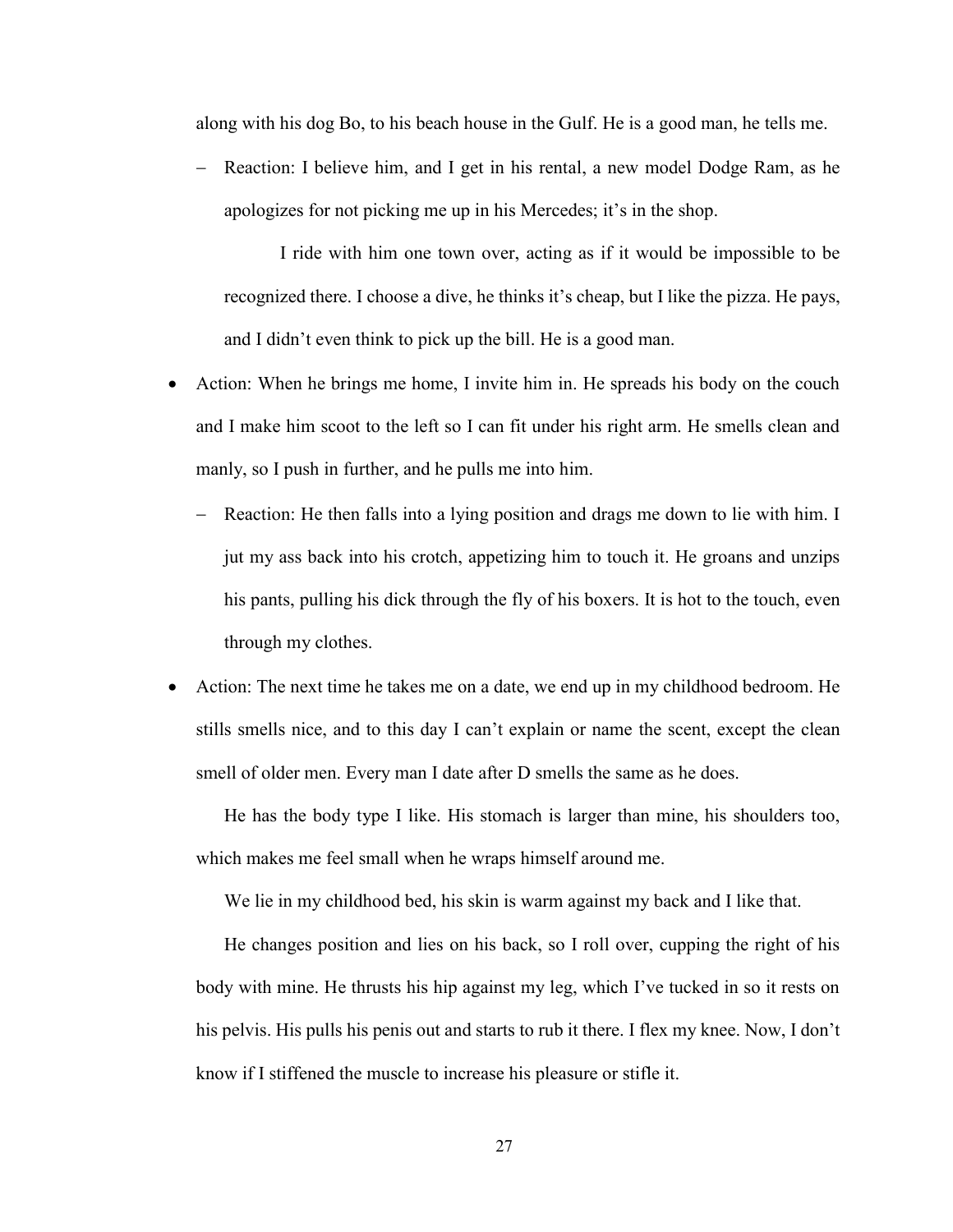He whispers, "David, suck me," gravelly and desperate. When he asks the second time, he slows his speech, stretching the sounds.

- Reaction: I feel it is necessary to do it, like to deny him is to lose him. He plays with my hair and chest as I go down on him. He is the first man whose penis I touch, the first I put in my mouth. I don't like it, but want him to love me. I am not good at it, but he gives me suggestions as I move my head in his lap. He curses when I do certain things. It feels strange in my mouth, a weird feeling of buildup between the skin and tissue of his penis. Later I read that this is a sign of potential cancer.
- Action: I have not been sucking long when he pulls me up to his face by my armpits. He pulls me in for kissing before rolling me over and moving down my body. When he is between my legs, he holds my hips down as he undresses me and wraps his mouth around me.
	- Reaction: I try to drag his mouth off, to pull it back up to my mouth or off to the side, to my bare hips. I pull at the sheets and shuffle my feet downwards, trying to move up the mattress, into a sitting position, where I can pull myself from his mouth.

His mouth hovers around my flesh, moving up and down with my body as I move it to try to get free. *I don't really like this*, I grit my teeth, and he comes up for air.

• Action: He looks at me sincerely curious, cocking his head to the left. He must wonder how a person with a penis doesn't like receiving oral sex. I tell him it feels wrong. Like the sensation hurts more than it pleasures. But he keeps his hand there, pumping it like the grad student had his own. The death grip feels better than his mouth, but this too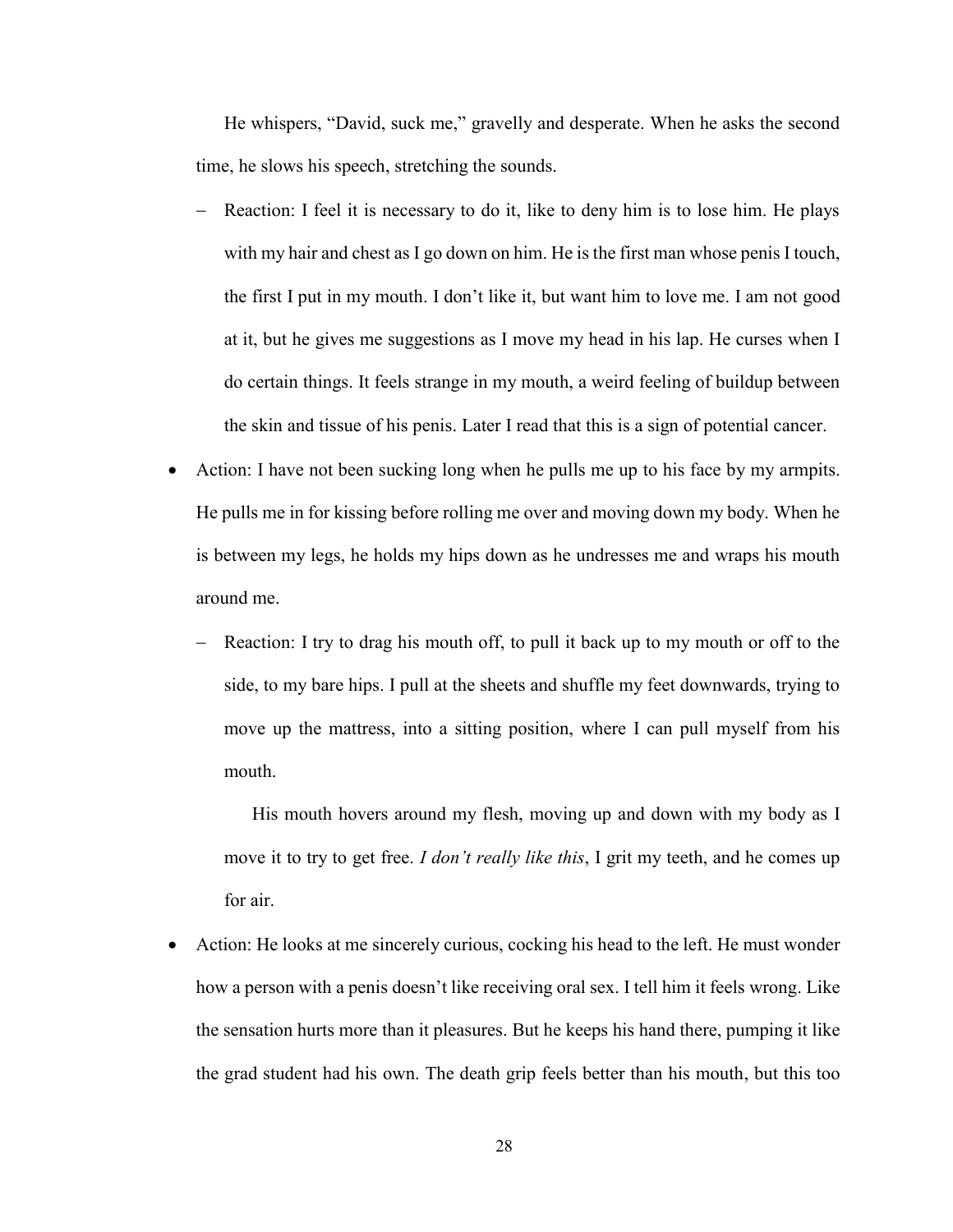feels wrong, frictiony. At points he is stroking me, pulling his dry hand over the sensitive sides. Sometimes the grip feels as if he may snap it off at any second.

He looks up while still stroking, *But I like doing it, and you like me, so you are going to let me do it*. He looks back down and reattaches his mouth to me.

- Reaction: I tolerate his tongue touching me there, his mouth moving over the area, as long as I can. I close my eyes as if not watching will make the tactile sensation go away. I touch the other areas of my body to try to find pleasure – he thinks it is definitely pleasurable and goes harder. I try to go flaccid, maybe then he'd stop.
- Action: At some point, I am able to finally pull myself from his mouth and avoid him reattaching. He tries to use his teeth to claim territory. It hurts but I don't remember if there is blood. I roll over onto my stomach, using all my weight to leaden myself to the bed, to avoid being rolled over. He gives up on blowing me and wraps my hand around his penis instead, teaching me the pumping motion he used on me earlier. I sit, soft and to the side.
	- Reaction: He makes a mess on my hand, and in post-orgasm haze, he offers to do the same for me. But I am able to decline this time. On other dates, in other hotel rooms, he doesn't always ask.

For Newton, force on a body results in reaction. A body resists and revolts at force finding a new movement, momentum. He continues the *scholium* saying, *If a body impinges upon another, and by its force changes the motion of the other, that body also (because of the equality of mutual pressure) will undergo an equal change in its own motion toward the contrary part. The changes made by these actions are equal, not in velocities but in the*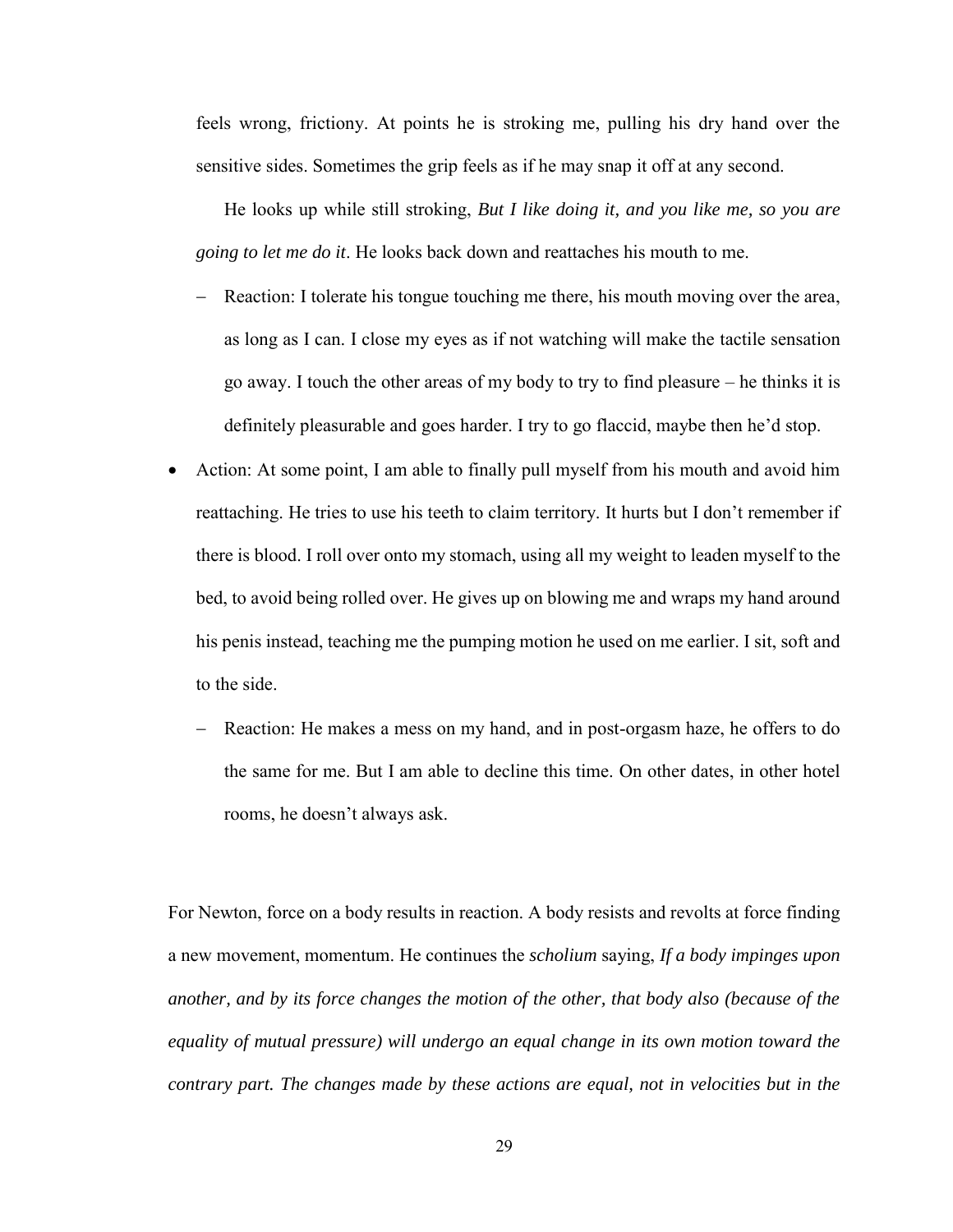*motions of the bodies; that is to say, if the bodies are not hindered by any other impediments. For as the motions are equally changed, changes of the velocities made toward contrary parts are reciprocally proportional to the bodies.*

Newton's *motion* means momentum, a body's ability to maintain force forward in a direction. Force, Roget writes, may be quantity, assemblage, effect, physical energy, influence, compulsion, power, violence, and rape.

A forceful body impinges, infringes, imbibes on fighting forces of other bodies, of reactions. A man's momentum is maintained while doing so because this what men are made to do, at least taught to do. His momentum moves onto, moves through a motionless body being imbibed on. The imbibed-upon body absorbs the motion and moves to a contrary part, a counter direction. Driving itself away from being the imbibed upon, but still wanting the imbiber. An inherent contradiction. A physical impossibility.

After frequent collisions and momentum moving, the imbibing, impinging body tires of the moving away of the impinged, infringed body. The momentumous body of the imbiber begins moving in a contrary direction. Both bodies breaking away and away and away from each other.

- Action: I leave a graduate assistant meeting with my mentor early for a hookup, only to be honked at by my mentor as I used the crosswalk to get into the hookup's orange hatchback. He is uglier in person than his photos online, a pattern among most men I have slept with. His smile is very crooked, and he has gained 20 pounds.
	- − Reaction: He tells me to unbutton my pants, and I do but laugh at how dirty it seems.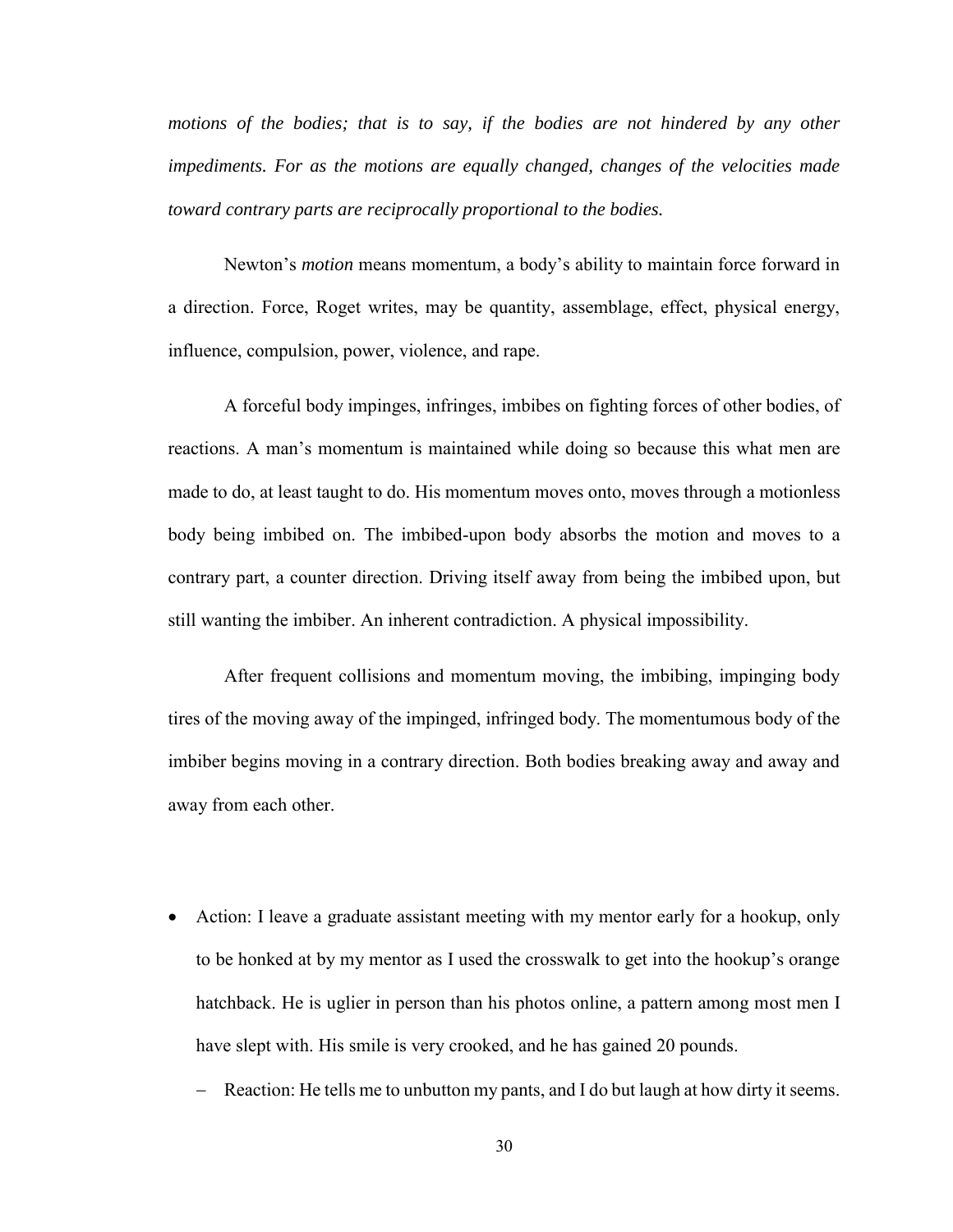He reaches over to rub his hand in the crotch of my jeans as he drives to a cheap motel that smells like the yellow of its painted bricks.

- Action: In the room, he tells me to strip and get on my hands and knees.
	- − Reaction: I strip seductively, wiggling my hips, and slowly taking down each stitch of clothing. I get on the dirty floor slowly; I have to remind myself that I have asked for this treatment because I am a masochist.
- Action: He fastens a choker around my neck, and it's too tight. He tells me BITCH is bedazzled across the front. He puts it on upside down, but I don't tell him that.
	- − Reaction: When I run my hand over the rhinestones, I complain it is too tight, and tug at it where it is pinching my Adam's apple.
- Action: He slaps me across the face. *No bitch*, his spit hits my face. *It stays on*.
	- − Reaction: *Yes sir*.
- Action: Before we touch, he gets out a bottle of poppers from the same bag as the collar. He places them under my left nostril, then right. Left, left, right. 5 hits total.
	- − Reaction: The warmth spreads through my body unclenching it all. My neck starts to sweat and my eyes feel full and slow.
- Action: He lies back on the duvet as I crawl between his knees. He wags his authority in my face, tapping it on each cheek.
	- − Reaction: I do the work I came here to do, on my knees. I enjoy it until he places the poppers under my nose, more hits. My mouth and throat are full, it is impossible to inhale the poppers, the air can't move down into my lungs. He holds them there and holds them there.
- Action: He moves me onto all fours at the edge of the bed. He makes me hold the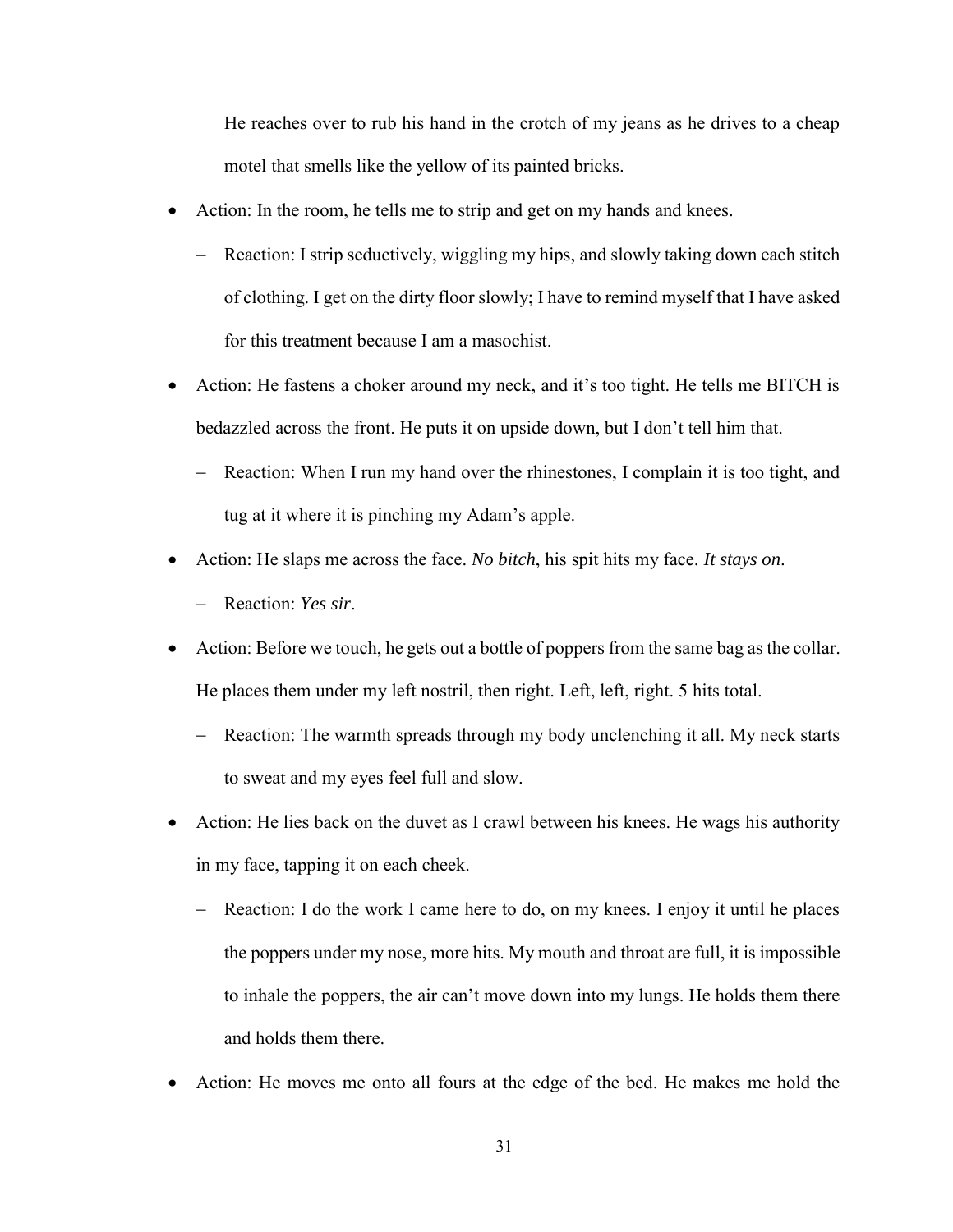poppers under my nose. Each opening of the bottle greases it and each hit makes clutching the slick vial more difficult. He moves into my popper-slacked body quickly, a new type of fuckpain.

- Reaction: I try to maintain my position, a proper back arch. But poppers make muscle contraction more difficult, and my moaning marks pain, so he pulls out and puts me on top.
- Action: More poppers, probably too many poppers. He expects me to do more work, stand on my feet and bounce in his lap.
	- − Reaction: I am not fast enough. More poppers. I am crying. *It's too much. I can feel it to deep in me*. I hold the point at my stomach where it hurts. I rest half-crouched in his lap for a moment, and he allows it. *It still hurts*.

I try getting off, pulling for what feels like inches and feet of flesh to flood out from my body. I almost fall over, popper high.

- Action: He stabilizes me by pushing my thighs down, and my ass by proxy. Back onto the feet and inches of flesh. My body is hot from the inside out, sweltering. He rubs circles on my thighs and it feels like he is carving flesh.
	- − Reaction: *I have to stop. I can't*. I say from my throat, choking. *You're doing it though*, he continues moving me himself.
- Action: At some point, I no longer know what I am doing. I am on my back, he is still inside me and I feel like I am swelling, bulging, busting at the seams from being filled too far. It hurts and I don't want it anymore.
	- Reaction: I am gurgling complaints that can't be called full language. He gives me more poppers, slaps me again.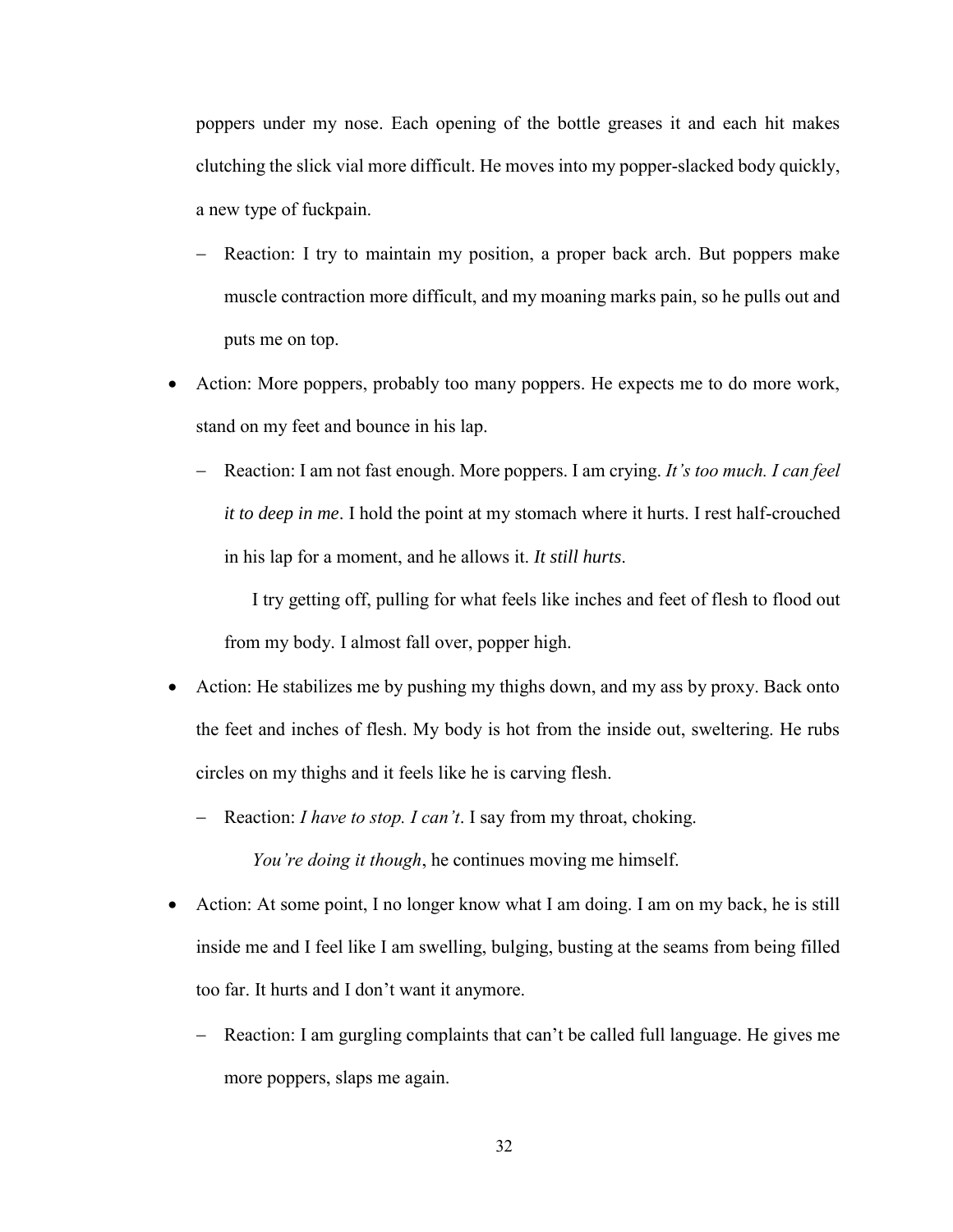- Action: At another point, it is over. He doesn't make a mess and neither do I. He soaks in the room's hot tub, which has a gritty bottom.
	- Reaction: I lie on the bed feeling my body and brain return to normal time and processes that are seemingly sped up and slowed down simultaneously while on poppers.
- Action: Later that night, he texts me to say his bottom lip is still bleeding from when I grabbed it with my teeth while he kissed me.
	- − Reaction: I apologize half-heartedly through text, knowing I had wiped bloody remnants of lube from myself earlier, but I don't tell him. Instead, I say, you weren't light on me either. And he says *I wasn't even trying to cum, I just wanted to see how much you could take. If you'd tell me no.*

I hadn't said no but I didn't take it, I wanted up but couldn't get there.

Sir Isaac's laws work through a system of simplification, in which all objects, all bodies become points on a plane.

Such simplification substitutes static, stationary points for people, planets, and other possibly unpredictable pieces of the universe. In such practice objects occupy one space and produce one force. Such simplification subtracts spinning cycles of planets or the penetrability of certain surfaces. So instead all objects are unified, all are stable.

In a simplified system, the momentum of one body manufactures moving of another body. The culminating change in velocity counts the mounting, moving momentum in consideration of the mass and movement of the body. In theory, one body moving into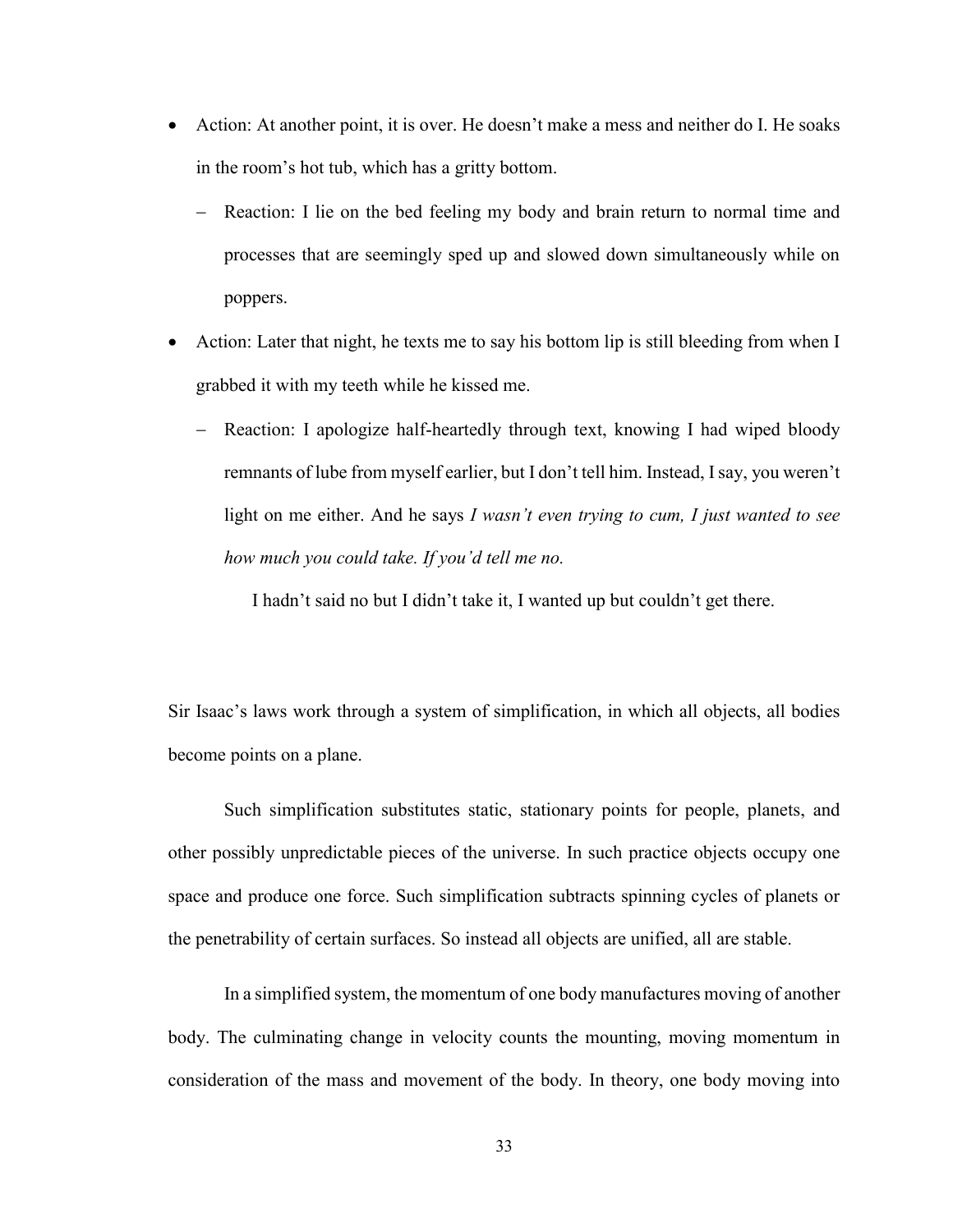another body, when both are moving at the same speed, creates the same symmetrical movement in both bodies. However, such bodies science can't find. Instead, bodies braided of more momentums, spinnings, silences, and slippery, sinkable surfaces. Such sophisticated bodies may not spring off one another. Such is the case that one such body may muddle another body.

- Action: R and I have been dating each other for about a month when I ask *What are we? Because you said you loved me but you talk about wanting to fuck and marry DB a lot. I'm just confused, I guess.* My saying this interrupts our pillow talk and stops his hands' light grazing of my thighs and ass.
	- − R makes me look him in the eyes, which always makes me panic, when he says, *I love you, David. I really, really do, but you're so young and it feels wrong to tie you down to just me right now. You really need to explore before you know that you really want to be with me.*
- Action: From then on, R expected me to have sex with other people. Per our arrangement, he could too, though he rarely did. It excited him for me to be 'dirty' and have sex with other men. When he would travel for work, we would have phone sex – sometimes his fantasies involved him dominating me, and other times, more frequently, he would imagine other men using me. We both supplied a variety of men for these fantasies. Good masturbation material: strong, hairy, masculine men who could take my body to the brink of destruction. These fantasies got him off quickly, while they took me much longer to accept and eroticize. But R would keep talking until I orgasmed, the first time a man had ever waited for me.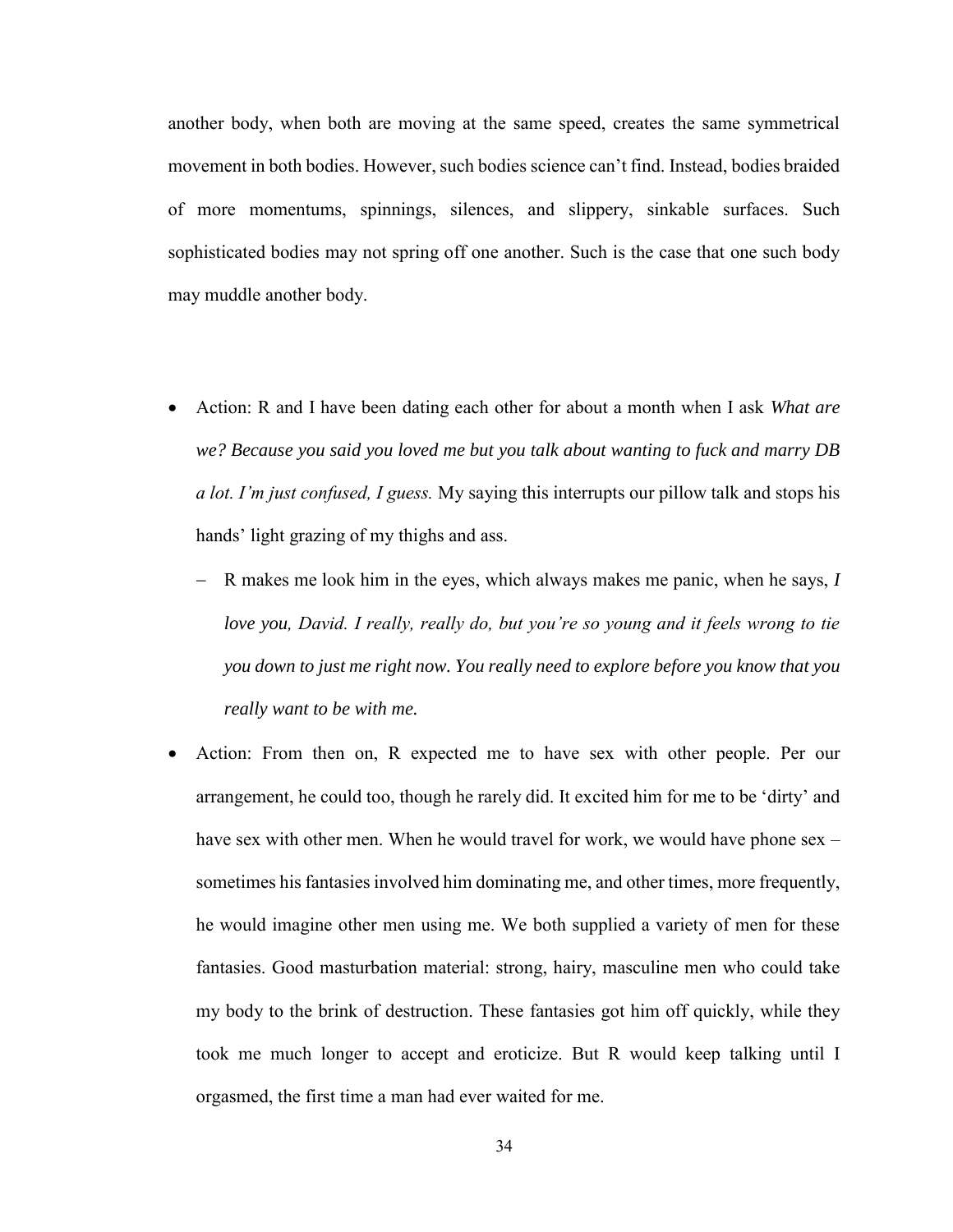− Reaction: The first time I fulfill one of these fantasies and play with another man, the next night R comes to sleep with me. He sits me on his naked lap and asks me to describe what happened. When I stop the story at the end, a blowjob followed by orgasm, he asks for the rest, *What was the fucking like?*

I roll off his lap and tell him that's all that happened, just the rough blowjob. He expresses his disappointment diagonally and then asks why I didn't get fucked.

I am able to convince him that it is because *I want you to break me in*, but I really just want to explain being pinned to a bed, and forced to keep having sex, but I don't know how he'll react.

- Action: Weeks later, he asks why I still haven't been fucked by another man. He isn't angry but still seems disappointed that I haven't accepted his offer to free promiscuity.
	- − Reaction: After back and forth of coy reasons for not having sex with other men, I explain to him about being pinned to the mattress and the sour sweat, and being too dizzy to deplane the ugly hookup's dick, and about being made to tolerate the pain of D's mouth around my penis just for his pleasure. I duck my head into his armpit so he can't see my face because my it is red, and I know it, and I am about to cry because I didn't want to tell him, I just wanted him to not ask me to fuck any other men any more.

He holds me until he leaves that night.

• Action: Another night, I am sitting in his lap again, and we are both naked. I am staring down at his features, the ones only lovers notice: his lips, which he licks too often, and a moustache hair poking out of place from the rest.

He runs his hands from my shoulders, down over my nipples. He traces under my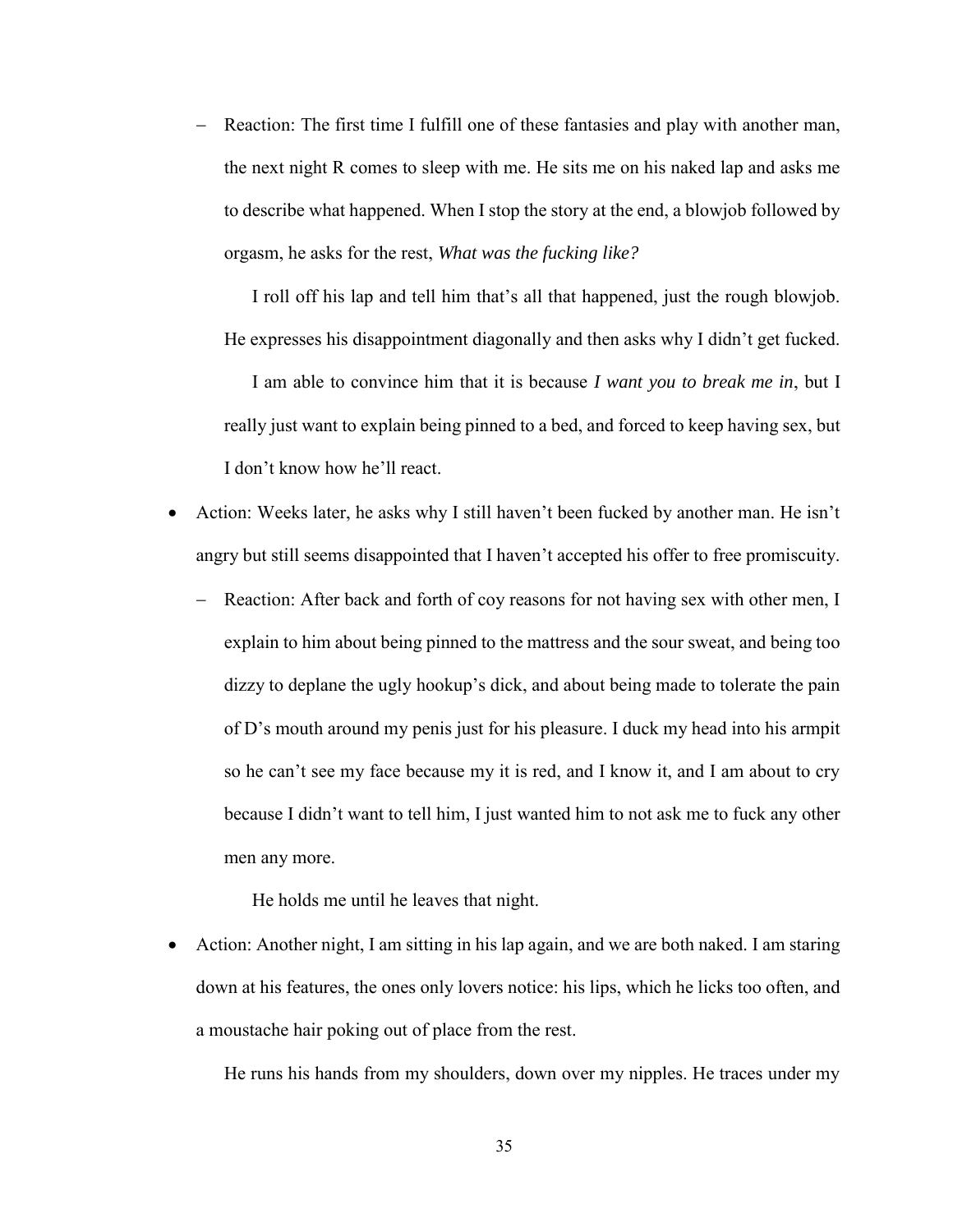ribcage to the highest point of my hip bones and then to the meeting of my thighs. *David, you have a nice frame. A really nice frame… with a little work, it really could be perfect. I love it now but imagine what your ass and chest would look like with a little more muscle*.

A request to make my body more perfect, more symmetrical. This would make my body more ready, more stable against any violence leveled against it. My body would be more beautiful when it reflected sameness on both sides.

Reaction: I never work on my nice frame, and I never imagine my body with muscles. R offers to pay for a personal trainer after I continually promise and fail to work on my fitness, so I just tell him I am too busy with school. When I start having multiple panic attacks a week, he tells me working out would help.

During this time, when I am not working out but saying I will, I try to explain that for most gay men, a more muscular body is a better body and a better body is a more noticeable body and noticeable body attracts attention and eventually, attention attracts pain. *At some point they are all linked together*, I tell him on the phone one night.

R never understands; he tries but he can only see out of masculine eyes what it means to be muscular, not the ways in which it can attract attention that can hurt. Instead, he tells me that at 6'1, I could already fight off most men who try to hurt me, and with more muscle, I would only be more of a treat.

The third law presents pairs of forces unfolding from each other, opening in opposite directions. These unfolding forces unfurl from a folding of two forces, a folding into and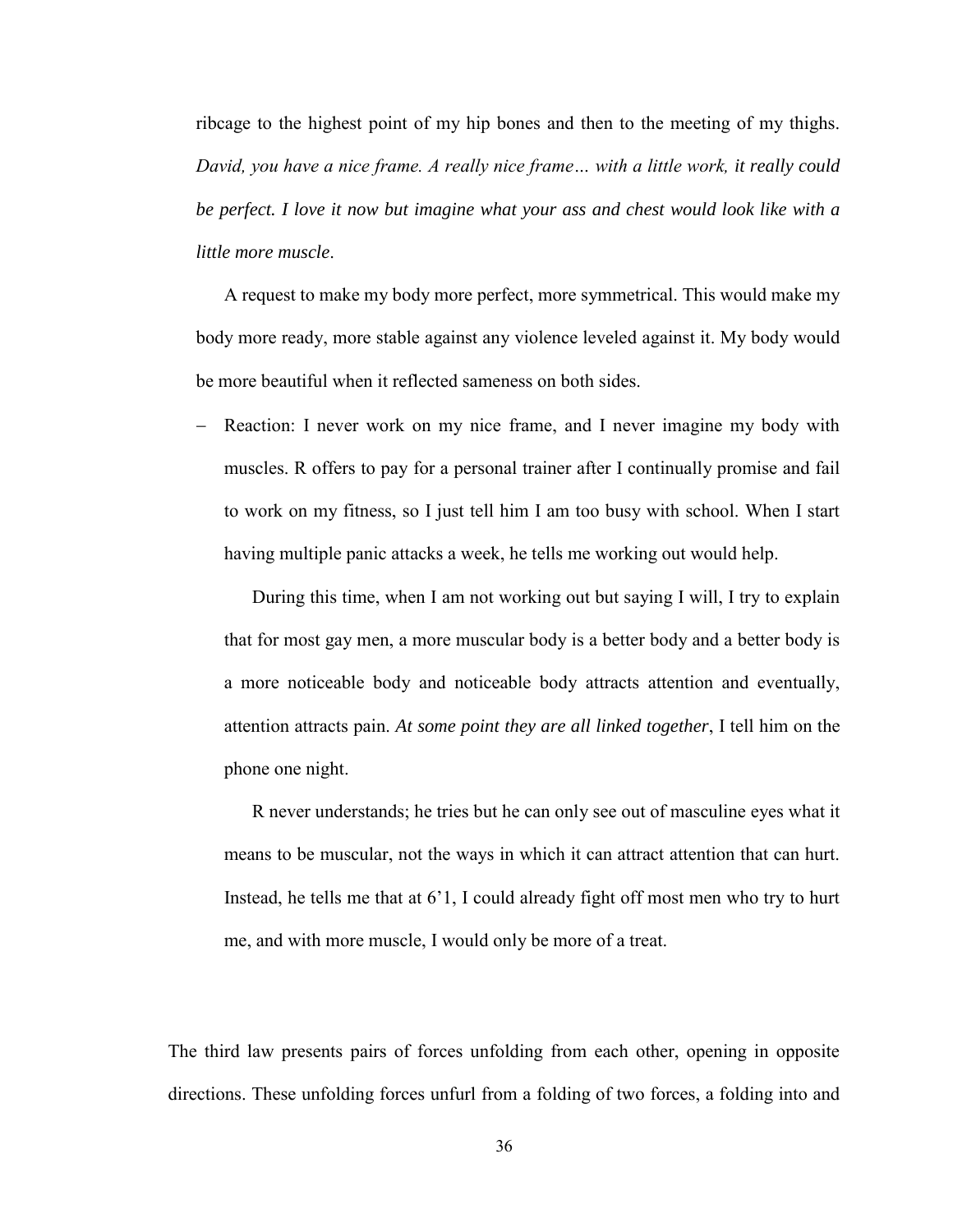out of a furl. The further flung the flung bodies are flinged, the faster their motion slows. However, it happens forces frequently forfeit no motion.

When Newton notes *action*, he means force, power, violence. *Action* actually cannot connect to motion directly. Action actually is almost always applied as motion, movement making. Bodies bare no obligation for being moved or being a mover. Instead, large bodies may be unmoved by smaller bodies burgeoning into them. A boat is unbothered by a bump of a baby, but is bothered, bounced by a bunch of belugas.

*Action* may also be made aware of by battles of boys who break and batter. A boy with a body for breaking barely breaks, but a break is still a break. A brokenness may move malevolently through a body, but that brokenness has breached a boundary. That motion has made a momentary gap.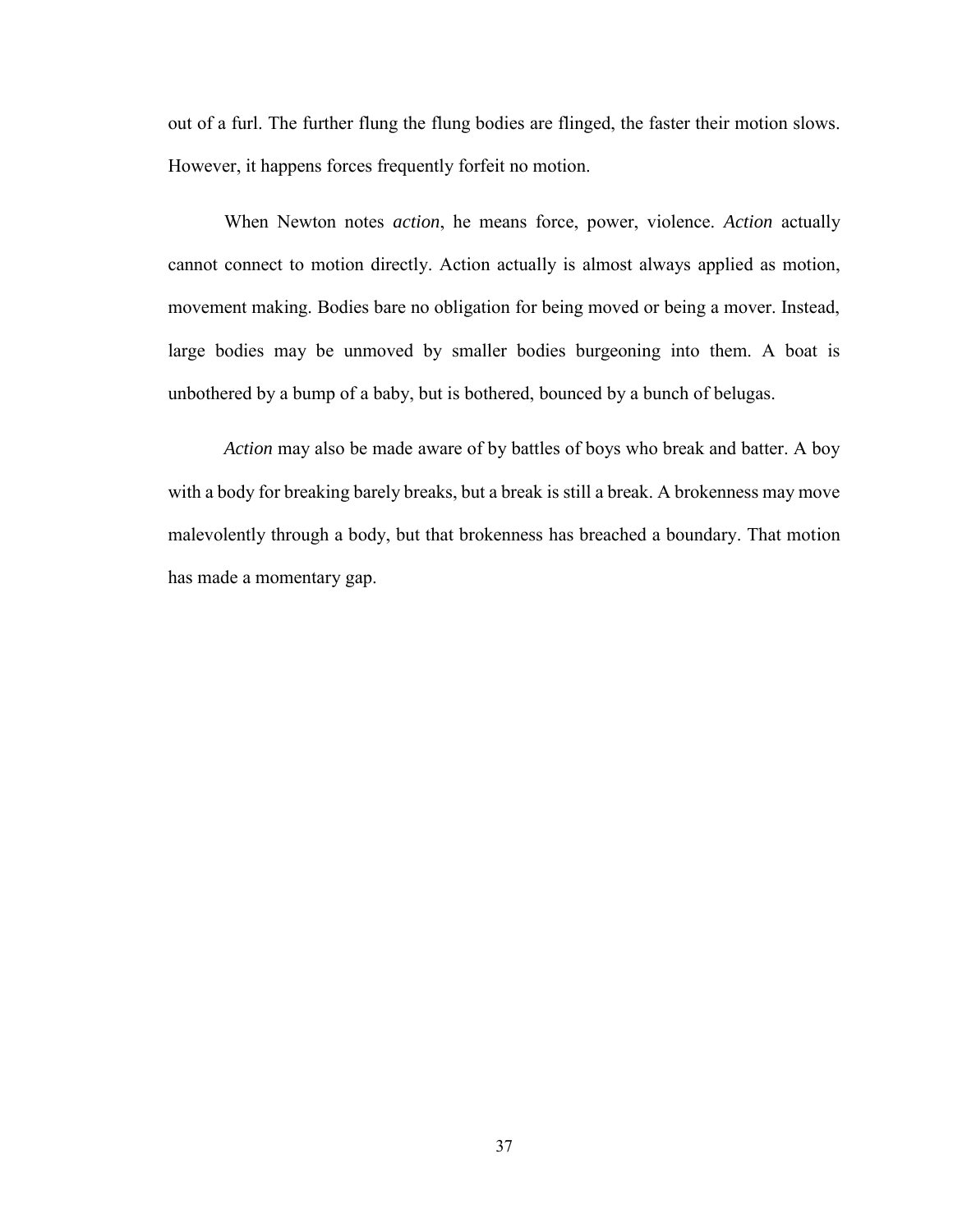## In Case Of: Surviving Symmetrical Systems

In case of the straight brother dying when your parents are homophobic:

First remember that at the funeral people mistake you for your brother, thinking that you had died, rather than him. This will allow you to believe that it is possible that God or the universe or whatever had missed its target when firing.

Next understand that according to queer theorist Eve Kofosky Sedgwick, homophobia works by:

demonstrat[ing] that categories presented in a culture as symmetrical binary oppositions – heterosexual/homosexual, in this case – actually subsist in a more unsettled and dynamic tacit relation according to which, first, term B is not symmetrical with but subordinated to term A; but second, the ontologically valorized term A actually depends for its meaning on the simultaneous subsumption and exclusion of term B; hence, third, the question of priority between the supposed central and the supposed marginal category of each dyad is irresolvably unstable, an instability caused by the fact that term B is constituted as at once internal and external to term A.

Which is to say that in your family, the closeted queer will never be as important or central as the straight brother, who claimed first birth, making him and his straightness term A. You will first be told that your parents will always love you as much as your brother: symmetry. But this is before you are gay and start to exhibit "gay" behaviors, and patterns, and personalities.

It is at this point that you will be told at the slightest incongruencies from A (your brother), who you look like and should therefore act like, that you will be sent to

38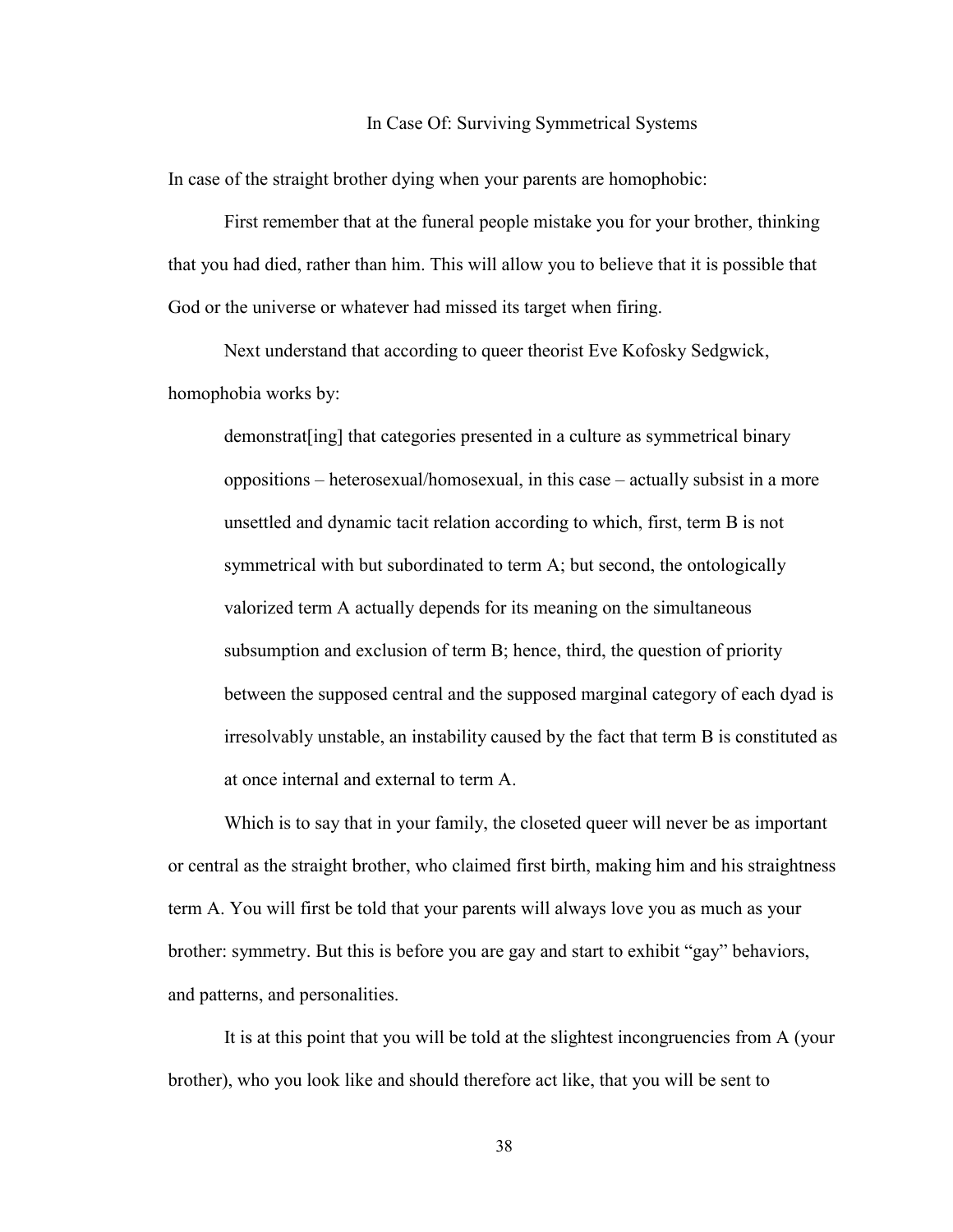reparative therapy, which sucks and makes you jealous of the simplicities of straightness.

However, your brother's straightness relies on your gayness, which is an inverse of the birth order theory that some biologists and geneticists insist is the reason for queer boys, and by which they quarry the queerness for genetics and put it in the quagmire that is post-coital, prenatal chemistry. But anyway, your brother's straightness relied on your gayness. A gay chicken lays a straight egg, then crosses a road?

But when your brother dies, the straightness remains central, so you have to pretend to be straight, that the gayness has been play all along.

So you swallow the binary straight-gay pill, because if you squish a binary inward, it begins to take the shape of a capsule, a symmetrically divided oval that you will take orally. The pill makes you both gay and straight at once when you swallow the whole thing rather than standing at one end. It is slow to go down and has a sour taste. But instead of making you both gay and straight at once, it tries to split you down the middle, severing the severely self-seeking parts that search for singularly different things. Straight serenity and gay gladness, which before buying into binarism, the whole gay self once believed possible to simultaneously possess because such sexualities are symmetrical defined:  $A = B$ .

Before sawing yourself in sections, skim *The New Yorker* and see scientific studies that suss out straights from gays on systems of artificial intelligence. Look at your brother's face in a photo; attempt to look at your own face without a mirror, what do you see?

You must remember every single time you were confused for your brother or called twins. Document each one in a journal. Code this data so it cannot be used by

39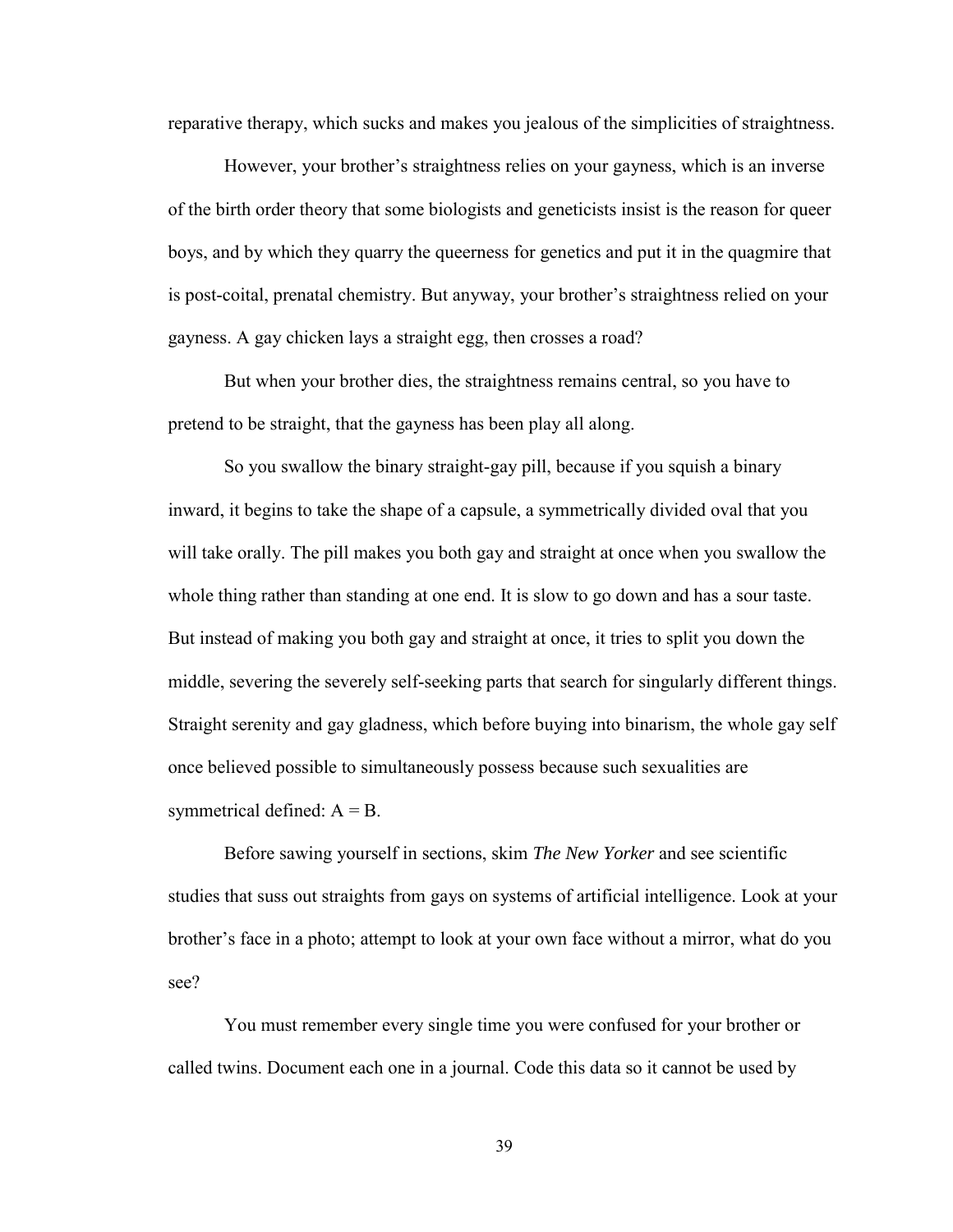enemies. The straight and gay selves, if successfully split, may take shifts at this coding.

Suck the life out of your soul by searching the sociology, psychology, sexuality studies, and any other article of the unfortunately unannotated bibliography of the previously mentioned study. Now you know too much.

Read Albright College psychologists Susan M. Hughes's and Robert Bremme's "The Effects of Facial Symmetry and Sexually-Dimorphic Facial Proportions on Assessments of Sexual Orientation," where you learn straight people perceive symmetrical people as probably straight.<sup>1</sup> Later convince yourself that the perceptions of some specific set of super-straight people is the measure of straightness, and therefore also the measure of gayness.

Sedgwick responds, "The master terms of a particular historical moment will be those that are so situated as to entangle most inextricably and at the same time most differentially the filaments of other important definitional nexuses." So, straights can't say whose straight because it would give them too much power. Straights would control, this theoretical world!

One night, while insomniac in your childhood bed, convince yourself that you're straight using Aristotelian logic, beginning with the premise: If sexuality is fluid, then \_\_\_\_\_\_\_\_\_\_\_\_\_\_. Go through a series of premises to a conclusion within 2 hours, though hyperlogic supersedes time, meaning you will only perceive yourself as straight for approximately 30 seconds before you realize that you are B.

 $\overline{a}$ 

 $1$  Question: Is Narcissus gay if he falls in love with his own image? Answer: If the love led to a preference of masturbation over sexual contact with others, rather than simply staring, Narcissus would be considered an autosexual. Wouldn't it be nice to just fall in love with yourself so much that no one else and nothing else matters? A new definition of self-love.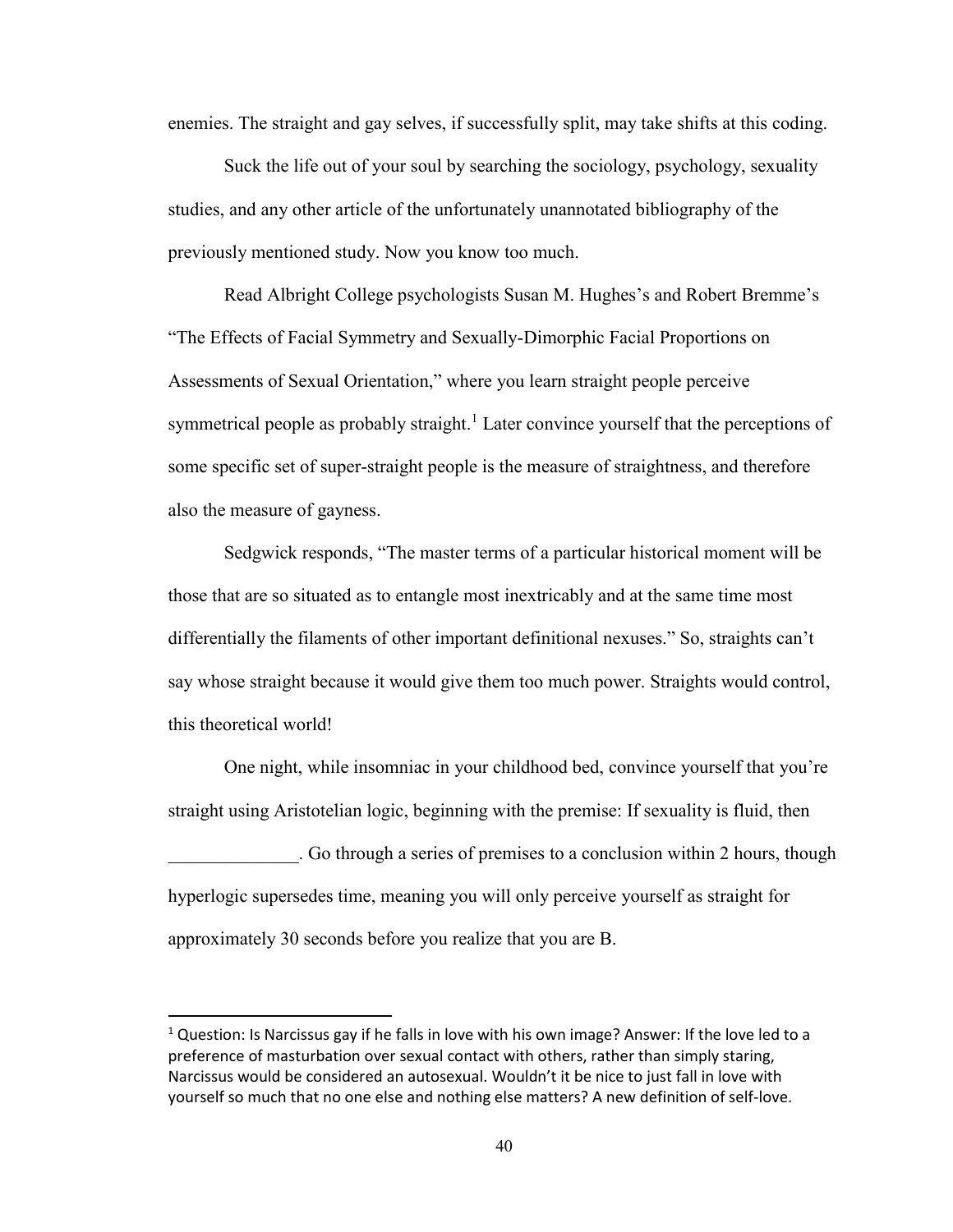B defines A simply because A needs to know it is not B. Perform an inverse of the operation, so that you can say, A is defined by B, but B doesn't know what it is, so what can we know about A. In which A is my brother, who shares a face with me, he willed it to me. In sharing the face, we must both be perceived as either gay or straight by the straight/gay sussing machine as well as by the superstraights, the theory of whom was foundational in the completion of the sussing machine. Therefore, you must grieve knowing that you and your brother may both have been B.

In case of Buridan's ass:

 $\overline{\phantom{a}}$ 

You must first realize that you are the ass. A hungry donkey. You must also realize that there are two piles of straw, symmetrical in size, shape, and circumstance.

You must then realize that you must make the decision between such symmetrical straw stacks. In case of these conditions, you must panic.

However, to navigate through the panic, you must first consider the ways in which all options work for both bundles of straw, unless God forbid, there are more bundles of symmetrically stacked straw. This requires a full system analysis, environmental impact report, input from all involved parties, including people, places, things, and ideas. $2$ 

<sup>&</sup>lt;sup>2</sup> Please ask all involved parties to submit input and complaints directly to your Emotional Claims Office by midnight of the third day of destabilizing panic. Late requests may be submitted to the Secondary Emotional Claims Office, which upon review may pass along to the primary emotional claims office. However, due to the serious nature of both internal Emotional Claims offices, and the nature of emotional bureaucracy of Obsessive Compulsive Disorder, late complaints will likely not be considered during this round of decisions. The secondary office will file all late complaints for later reemergences of the decision, if applicable.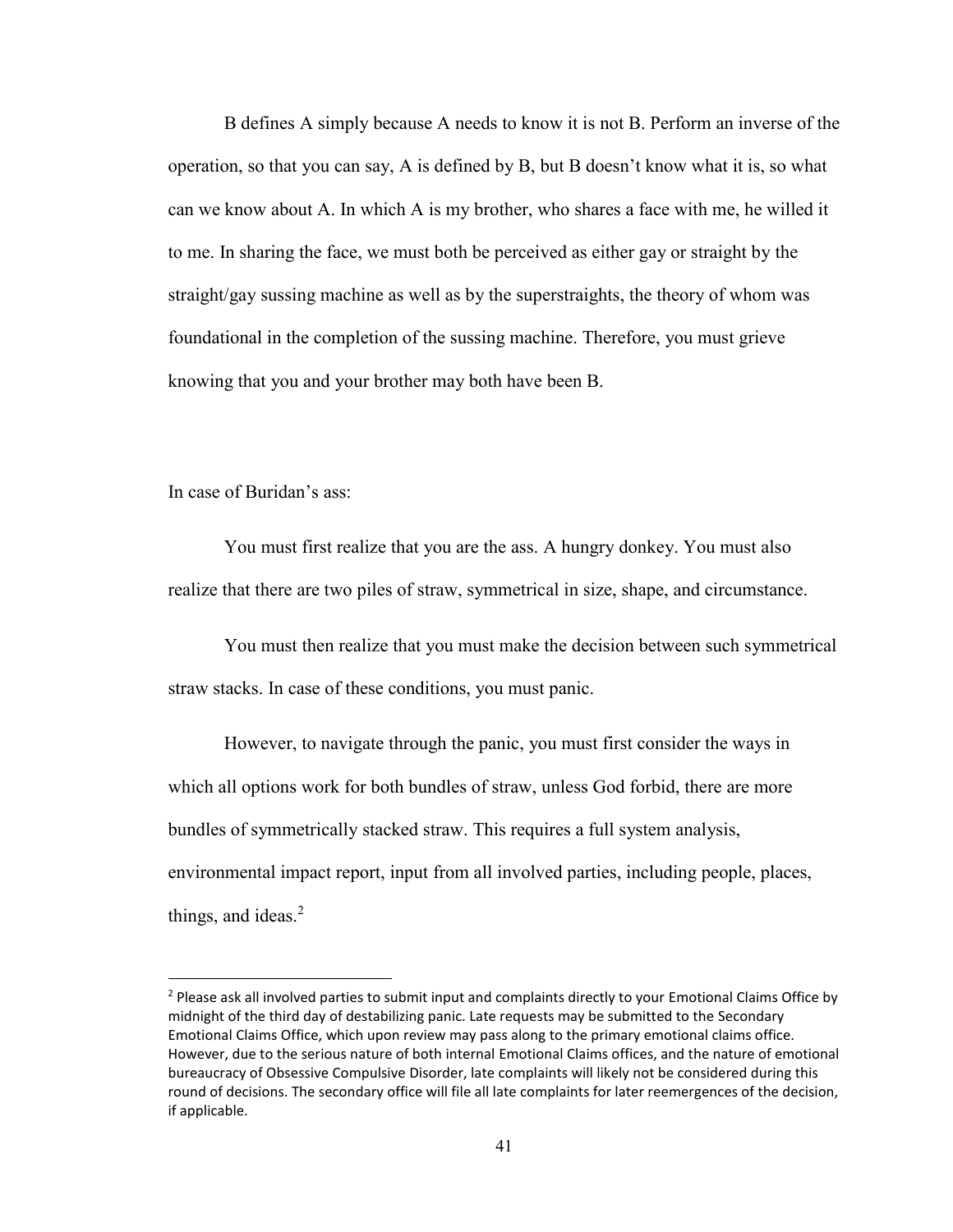After all information is received, please allow the Emotional Claims Office to process and overprocess this information until your train of thought is actually a liquid and not a train at all. The author suggests revising your speech to now call the former "train of thought" into a "tsunami of thought" or "tornado of thought."<sup>3</sup>

The liquid information should be shotgunned like a beer, which you are incredibly poor at. You may also consider taking it as a shot, or multiple shots as the volume of the liquid is quite large, or as an IV though you are most likely afraid of needles. You may also mix it into that liquid stuff you must drink for a colonoscopy that allows the probe to look at your insides, given this may provide greater illumination than the alcoholic metaphors provided earlier. This step, while unhelpful, is entirely necessary to successful processing of any and all information.

After the drinking, please contemplate your existence in bed for a minimum of six business days.<sup>4</sup> While you may get up to use the restroom, you may not cook, clean, do laundry, change your clothes, text/call/contact friends or family.<sup>5</sup> Cooking requires

 $\overline{\phantom{a}}$ 

<sup>&</sup>lt;sup>3</sup> The author, however, was unable to decide between the two as they did not have the time to fully processes all claims (this is an example of Buridan's ass, as both a tsunami and a tornado are destructive natural disasters rated on scales that take into consideration the destructive capabilities of weather conditions).

While a tsunami utilizes water and a tornado uses wind, both strike on land. Thus, it is nearly impossible for the author to find a justifiable reason to rank water over wind or wind over water.

The author also feels moral conundrums over using either term due to the fact that they have survived neither. Though as a  $2<sup>nd</sup>$  grader, when the major tsunami destroyed large parts of Indonesia, they raised over \$300 to give to the American Red Cross. However, knowing what they know now about capitalistic nonprofits, they are unsure if any of that money actually made it to the people of Indonesia.  $4$  Due to the influx of internet shopping, the author now includes Saturday, though not Sunday, as a business day. Because your obsessive compulsion to panic may be considered a job, you must work at it tirelessly. You have already been promoted to from obsessive compulsion to anxiety, you must not lose momentum.

<sup>5</sup> Addendum: Select family members and/or friends are permitted. However, you must use the following criteria to determine the appropriateness of such communication:

a. The relation must be the only one of the given relationship (e.g. only mother, only aunt, only 4 th cousin three times removed)\*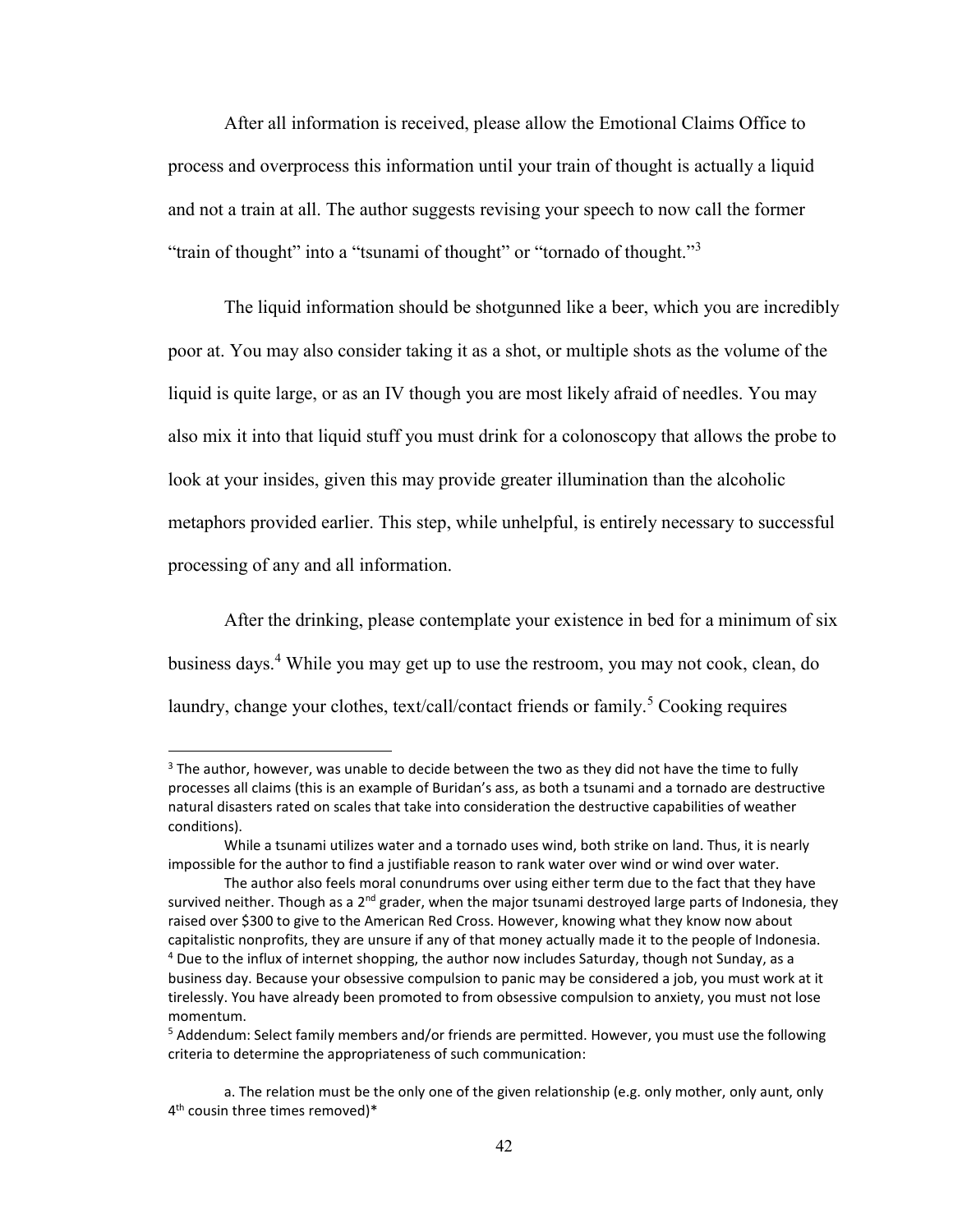choosing a meal, a cooking dish, the order of steps, and which dishes you will eat off of; cleaning requires selection of a task; laundry requires a decision of which color group, on which setting, using which detergent, and which clothes to machine dry and which to hang on your shower rod, and whether or not to use a dryer sheet at the risk of a headache; changing clothes requires a decision of underwear, shirt, pants (or shorts???), and shoes, which requires further decisions of socks or no socks, as well as how to tie the shoes.

During the six-day contemplation period, you should attempt to acquire even more information, which will be sent to the already overloaded Secondary Emotional Claims Office. Some typical inquires of the author include: how each selected action will eventually impact Tibetan monks in the year 2034? Will your actions affect Australian wallaby populations?; who controls the wealth assets of any profiting parties?<sup>6</sup>; and how many bathrooms are available for crying and/or panic if action requires you to leave your apartment?

If these questions are answered, the secondary Emotional Claims office may file them away in the container cabinet, which contains every imaginary container used in your therapy sessions: including a shoe box, a museum room, and a blanket fort; these are

 $\overline{a}$ 

b. You must be that relation's only one of the given relationship (e.g. only son/daughter/ambiguously gendered offspring, only niece/nephew/ambiguously gendered offspring of a sibling)\*

c. Said relation, if meeting conditions a and b, must have initiated communication within the past 48 hours.

If the terms and conditions of a-c are not met, communication cannot be undertaken. However, responding to an incoming communication is permissible. (\* In both conditions a and b, step-relations do apply).

<sup>&</sup>lt;sup>6</sup> Follow-up question: Are those parties and their wealth asset managers deserving your money?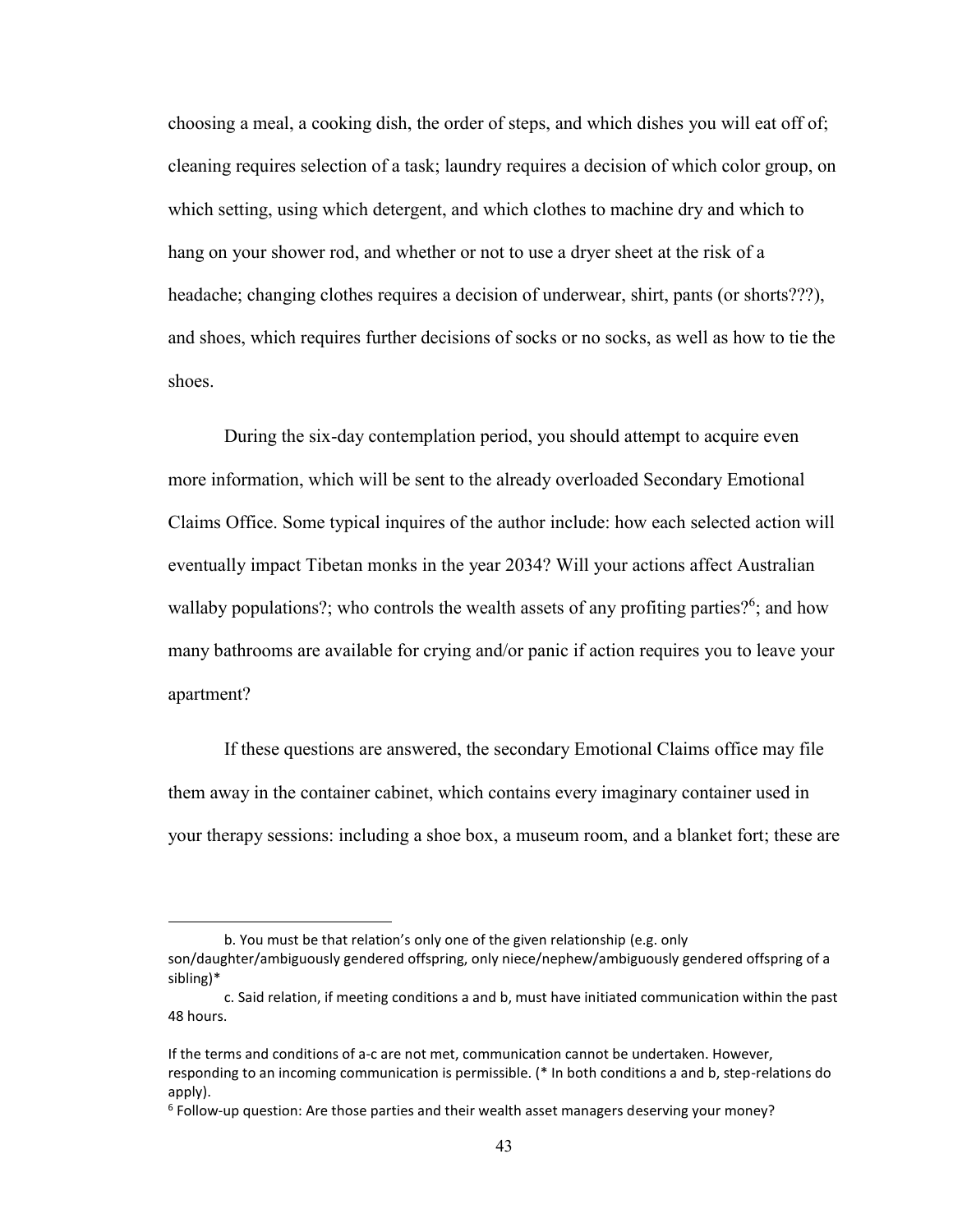used to hold unfinished mental and emotional work that is too fucked up to deal with on your own, so you put them in these boxes so they don't ruin your week. If the questions go unanswered, please file any incomplete data for later usage.

Discuss your inability to make decisions with your therapist named Todd. Who is attractive.<sup>7</sup> Todd helps your hurting brain. You must tell Todd that you wanted to commit suicide this week because you have promised you would in previous sessions. At the beginning and end of the session, you must now rank your suicidal ideation on a scale from one to ten. $8$  At the end of the session, Todd will ask you to repeat with him your deescalation plan, which he has now memorized because you recite it so frequently together. The plan is:

- 1. Call a family member or friend. $9$
- 2. Call Todd.

 $\overline{\phantom{a}}$ 

3. Go to the hospital.

After the session, you are granted one day of decision-making. The author suggests selecting words for finishing your fucking thesis, eating food that is not a saltine, showering, wearing clothes, and communicating with loved ones excluded from

 $<sup>7</sup>$  The only good time to be unable to make a decision is when it becomes necessary to decide whether or</sup> not you should tell him you find him attractive because you do find him attractive, but you also know that doing so would be considered transference, which is unhealthy, and which would probably cause him to transfer you to a different therapist. That would be bad because Todd has been the only therapist to help you feel like a real person in over 5 years of seeking therapy.

 $8$  You should select two favorite numbers in this range  $-$  a high and a low  $-$  early on in therapy because numbers really mean nothing to you because each distance between any two numbers contains an infinity between it. And also because you always want to commit suicide but fear making the decision. In terms of favorite numbers, I suggest 8.5 as the high, because it is high, but also has some wiggle room in case you get even closer to killing yourself one day, and 5 as the low, because it suggests you are always halfway there.

<sup>&</sup>lt;sup>9</sup> Do not tell Todd about the criteria set out earlier. He will make you deconstruct them in his office one day.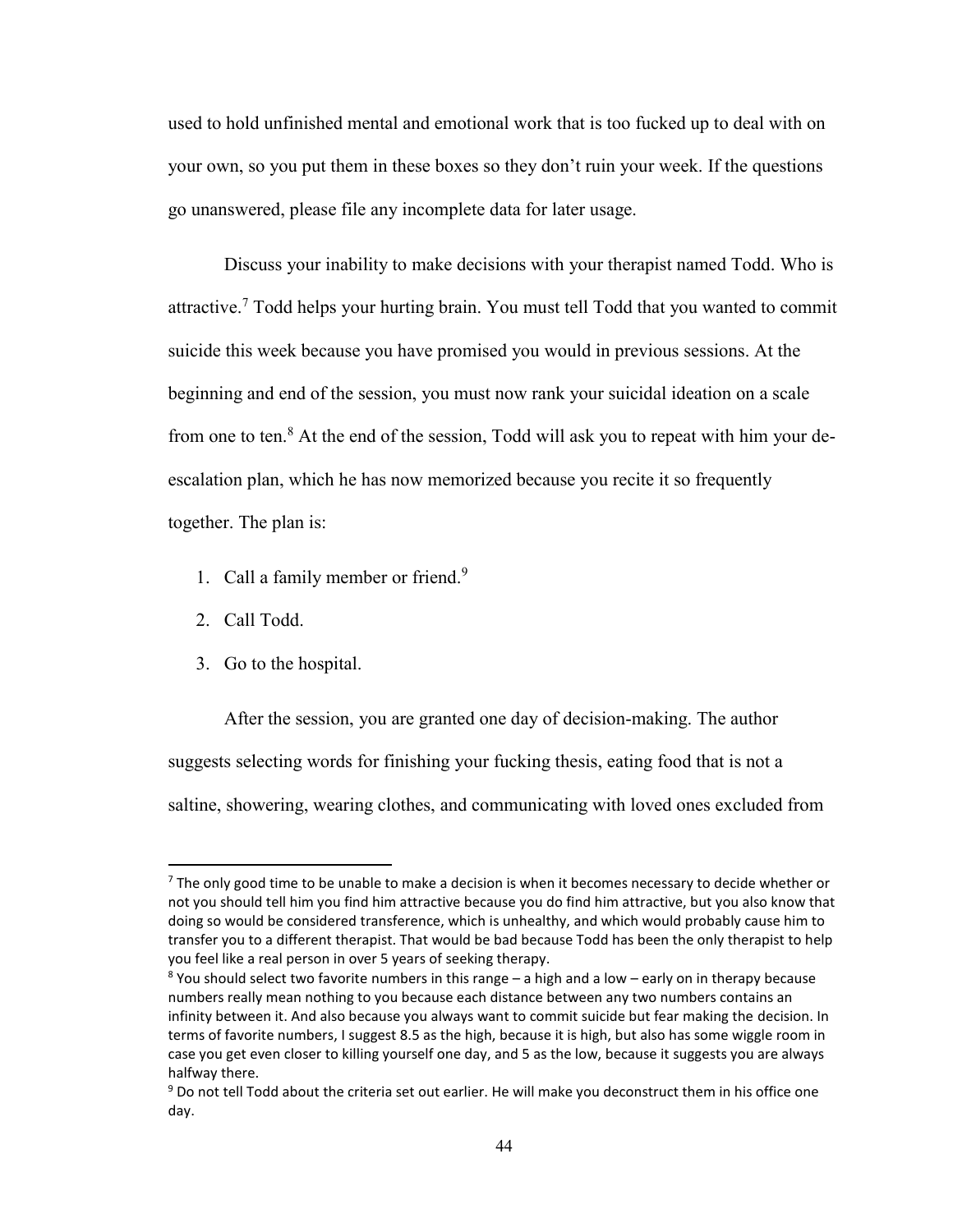the earlier criteria.

When the process begins again, please follow all suggested time periods. This method does not increase in skill or aptitude.<sup>10</sup>

The author also suggests laughing at the fact that you are an ass.<sup>11</sup>

In case of gender dysphoria:

l

Forget the word gender exists for weeks at a time. It is good not to have this word, but it forces you to lose the word engender, which is important for completing your MFA in Nonfiction.

In order to help you forget the word gender, it can be helpful to play an anagram game with the letters, then connect each one to your decaying system of gender. Define each one so that you know the definitions when Nanny fights you in Scrabble. If you don't know the definition, she will challenge your word with the official Scrabble dictionary, which she views as just below the Bible in authority. If she challenges you, you will have to bitchslap her, which is rarely successful. The list below is an example:

• End (gender as a concept in contemporary society) • Gen (I don't know the definition, much like gender) • Red (is a gender neutral color) • Ender (a new system will be the ender of gender) • Green (another gender-neutral color, though

 $10$  The author cannot be held legally responsible for any harm done to yourself or others caused by following the suggested guidelines.

 $11$  Frequently in philosophical or scientific conundrums that use Buridan's ass, it has been concluded that an asymmetrical action or impetus is necessary for the ass to be able to make a decision. If the straw stack symmetry is maintained, the ass will simply stare at the stacked straw, never eating it, a slippery slope to starvation.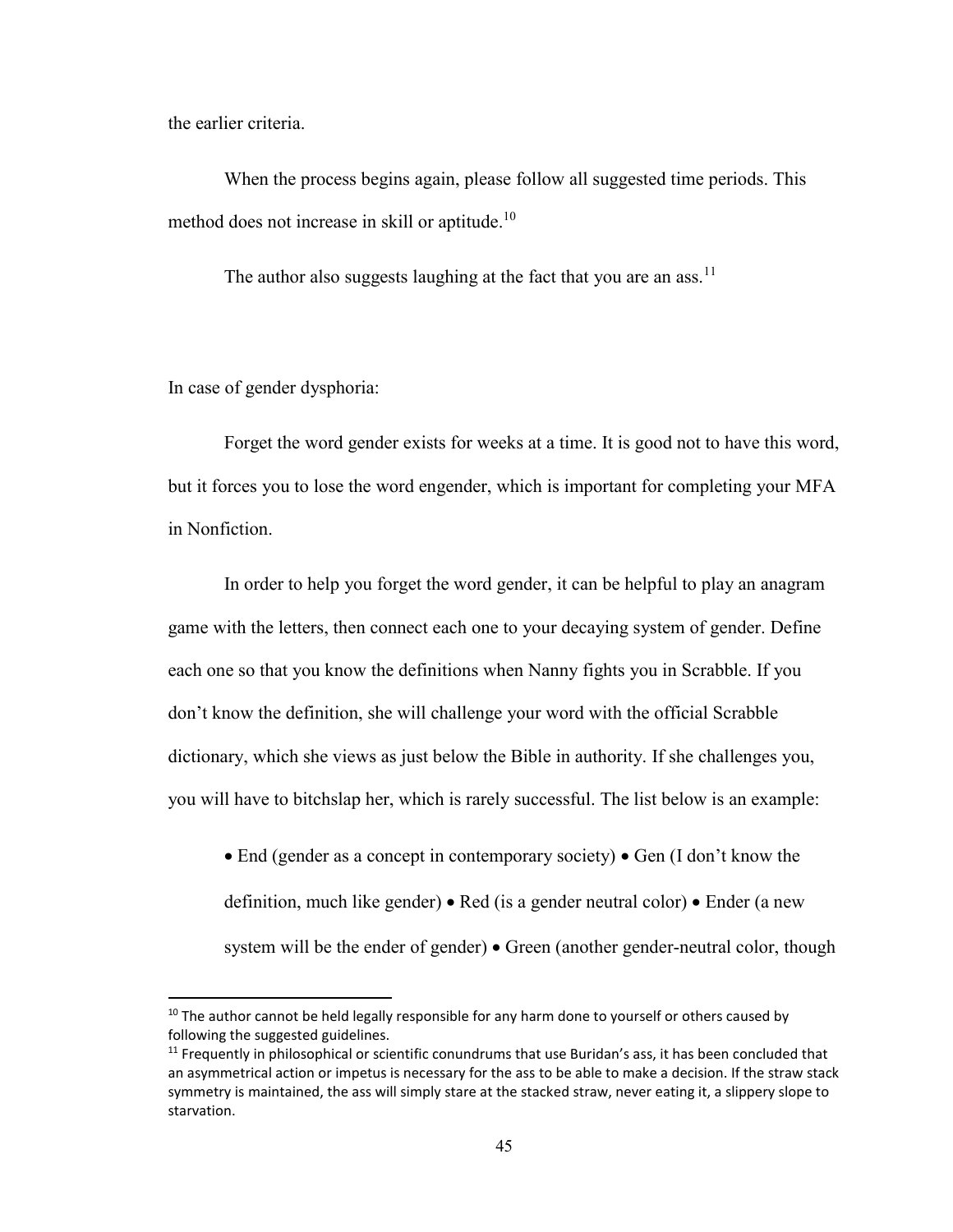it is associated with anger, which is typically associated with masculinity, so therefore, it may not be completely gender neutral) • Nerd (a gender-neutral description for a smart person who is a loser) • Edge (while masturbating, then decide that it is strange to have a penis) • Edger (what one who edges during masturbation is called regardless of gender) • Greed (is typically assigned to men – odd gendering – because after all Oprah is a billionaire but is never included in socialists' rants on the steps of government buildings) • Deer (is a gender-neutral word, though we have further classification of buck and doe) • Dene (a British word for a vale or valley. Is this a word you may find impossible to gender? But probably not because the British Romantics used valleys as yonic symbols – see Wordsworth's "Nutting") • Dere (Microsoft Word says this isn't a word (like gender isn't a thing?); Google offers a philosophical definition of the expression of the thing rather than the thing itself; Google also marks it as an archaic word for harm (gender is also trouble and also harm)) • Dreg (liquid sediment; sludge; how you feel inside when you think about what you are) • Dree (to endure something painful (i.e. gender)) • Eger (a dark Turkish wine, though archaic, like gender) • Erne (an Irish river containing an endangered species of fish, the pollan. Population numbers are unknown. Though it may be possible that population has dropped due to gender confusion among sexually mature pollans, similar to the clownfish who may change genders as needed based on reproductive patterns of the school.) • Geed (to turn something right, or to the right. *Can someone gee you to the right gender?*) • Need (certain psychoanalysts define gender identity as a need for healthy human development) • Rede (advice or counsel, in both noun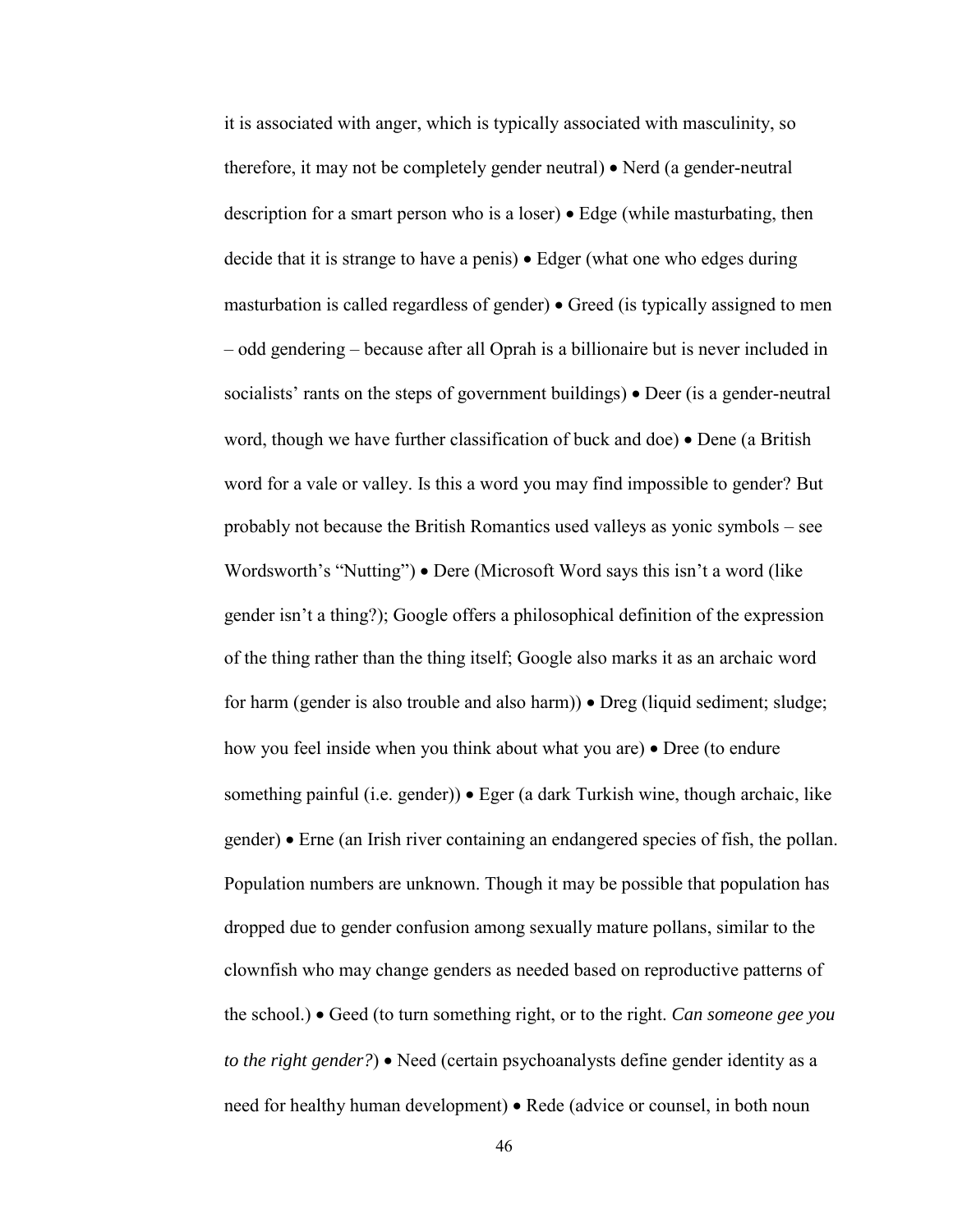and verb forms. *No rede has properly understood your dysphoria*) • Reed (archaic usage: a weak or impressionable person (or gender identity)) • Rend (literary usage: to cause great pain to a person's heart) • Dee (Proper name. Like the two you use: David and Davia) • Den (a place to rest, refuge from gender) • Ere (a position in time prior to something; *You wish to return ere your dysphoria started.*) • Erg (an incredibly small unit of work; remind yourself you haven't worked hard enough to be a man) •Gee (an exclamation; *Gee, that was a stupid exercise in wordplay.*) • Nee (references a previous name; *Davia, nee David*) • Reg (abbreviation of regular; a regular gender)

Shave your whole body in the dorm you share with a guy named Jason, who has a twin. Once your chest is shaved pull on your left nipple until it is stretched and symmetrical with the right one. Symmetrical bodies are easier to understand, much like the binaries that bodies are made to occupy, to stand at either end of. Unless one is androgynous, but even then, pop culture would like you to believe that all genderqueer bodies are white and thin and hairless and if not, you are just genderfucked, but you will never be actually fucked.

Which is why at the same time, you should simultaneously be subsumed in your own shadow and the pictographs for men's and women's restrooms. Subscribe them onto your shadow, the pictographs. The signs perfectly capture gender because everyone, including you know what they mean. Maybe they will help you know what thing you are. In order to look like one in your shadow, wear a wide brimmed hat at all times, which will provide your shadow a round head shape. When dressing, consider how clothes will look in your shadow. To avoid strange body shapes, you should always avoid: collared

47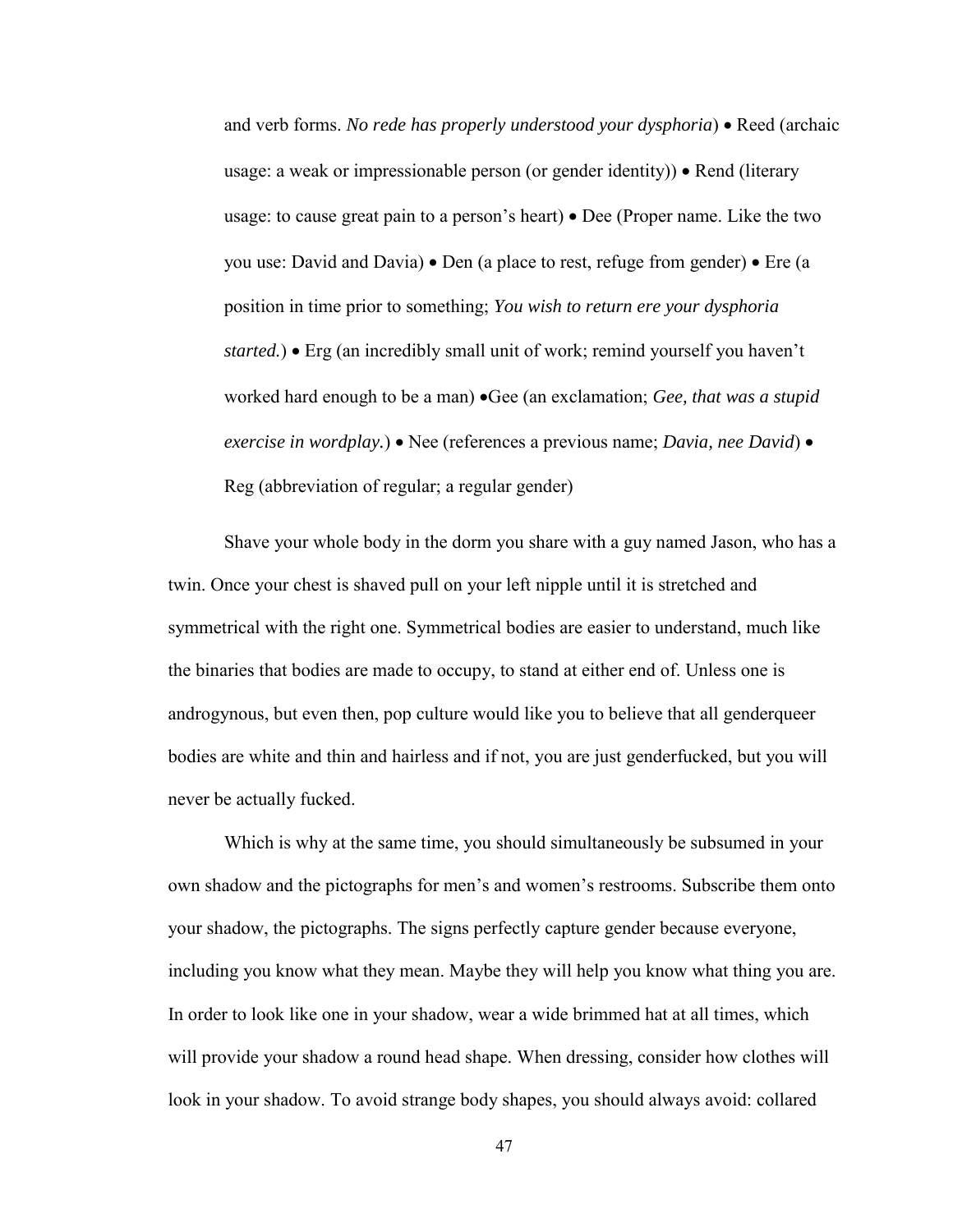shirts, hooded shirts, puffy shirts, flowy shirts, crop tops, coats, jackets, and blazers. You should also avoid accessories, such as scarves and gloves (though mittens are okay as they create a rounded, uniform hand shape that disguises the manliness of your hands), as well as jewelry, headbands, and stylizations of your hair.

If you wish to experiment with shadow drag, you should wait for a windy day and wear a long cardigan or shawl. The billow of the breeze should show a skirt shape in the shadow. If you wish to create an illusion of breasts in the shadow, it is best to button the cardigan at the top while misshaping your spine, so as to create a cup from the collar of the cardigan.

After that is unsatisfactory, as I can guarantee you it will be, consider cutting off your penis and testicles with a pair of crooked scissors. Reconsider because you know the female pictogram doesn't have a crooked penis stump.<sup>12</sup> Instead just cut off all semblance of pubes with said scissors.

Never cut your pubes with scissors again because the hair grows back in, and it grows back in slanted, seeking refuge under the skin – an ingrown. The skin gets scratchy, so you must touch your own genitalia, which will make you more uncomfortable.

Grow your head hair out until it touches your shoulders. Try to learn how to manipulate it to make your face more feminine, and fail.

Practice having a pussy by tucking your penis between your legs. While doing that pinch the skin at the base of the backwards penis to make it pucker. Take a picture,

 $\overline{a}$ 

 $12$  The author tried to cut the tip of their tongue off as a child, which caused incessant bleeding. The author is now aware that similar vein structures run through the penis, making this action deadly. Again this step asks you only to consider, not complete, the action.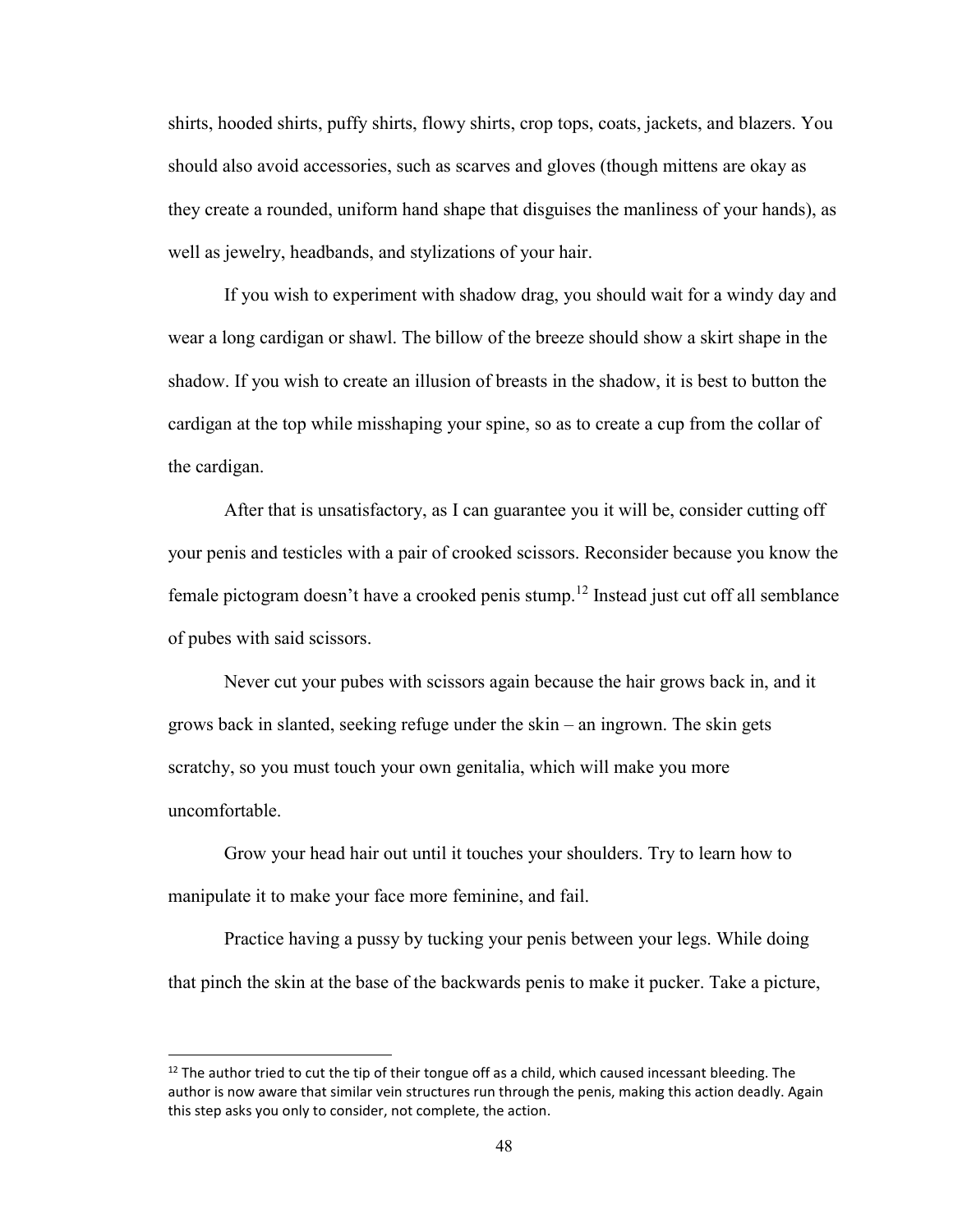print it, and keep it in the pockets, all four, of all your pants.

Pace in heels while deciding that deconstructing decisive, divisive dynamics of gender does not sound decent due to data from your dad delineating that dudes are dudes and dues for being a dude are due and past due, and you don't donate because you can't carry a checkbook without a clutch, which you can't carry cause cool cat guys can't costume themselves as chicks.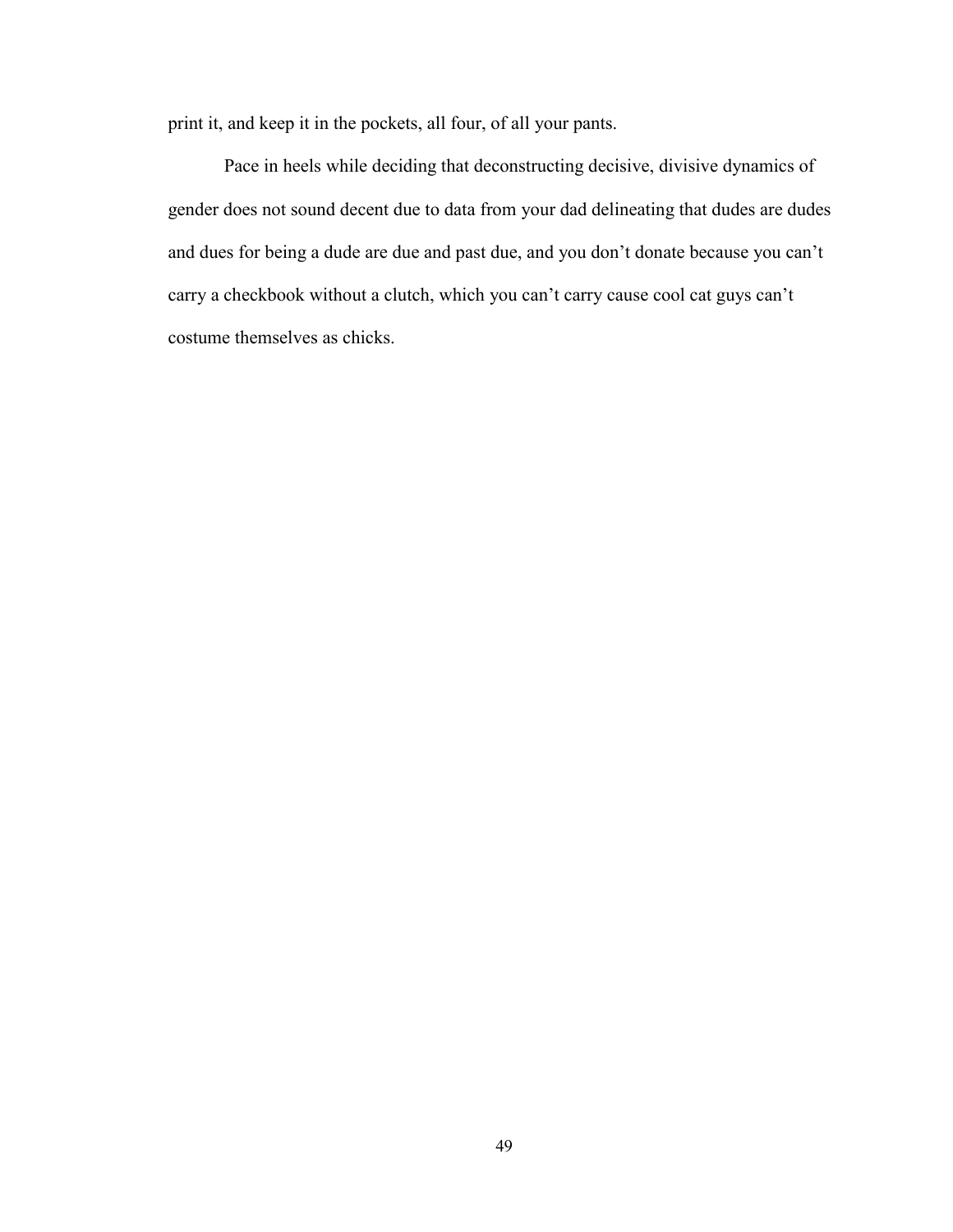Practical Shattering: External and Internal Symmetries of *Botched*

Janice Dickinson, the world's first supermodel, lays bare-breasted and unconscious on a surgery table. She is brined with redbrown antiseptic as plastic surgeon Dr. Terry DuBrow and his team operate on her body. He pokes her right breast, trying to find the contour of an *antiquated*, Janice's preferred word choice over *old*, silicone implant. After he makes an incision beneath the areola, the doctor removes the old implant, wrestling it out of the small incision, as well as excising several benign breast masses, which he brings beneath the camera lens to show their bloody bodies.

As he prepares the new implants, one nurse rinses them in a tub full of antiseptic, and another suctions the blood and pulp beneath the skin and below the pectoralis muscle, underneath which Dr. DuBrow will place the new implant. The procedure is to reduce the rippling and ridgings in the model's breasts, as well as to fix the slight symmastia – a fusion of breast pockets that creates a "uniboob" – that the *antiquated* implants have caused. Earlier, a closeup shows the uneven breasts, a fuller left breast, and how both dimple when they are in a natural, resting position. In this closeup shot, Janice leans forward and shimmies her bare breasts at the camera. Once Dr. DuBrow is ready to insert the silicone, a nurse stretches the incision with a surgical instrument that closely resembles a crowbar, and he stuffs the new implant inside. Footage doesn't show this process being repeated on the left breast, but we know it happens. The producers have made us assume it was a symmetrical operation. Before ending the procedure, Dr. DuBrow stitches the breast pocket along the sternum to stave off the symmastia.

On the day-one check-in, Janice is made up in full face, sipping lemon water, and wearing a paper bib before Dr. DuBrow walks in (later, if we pay careful attention, we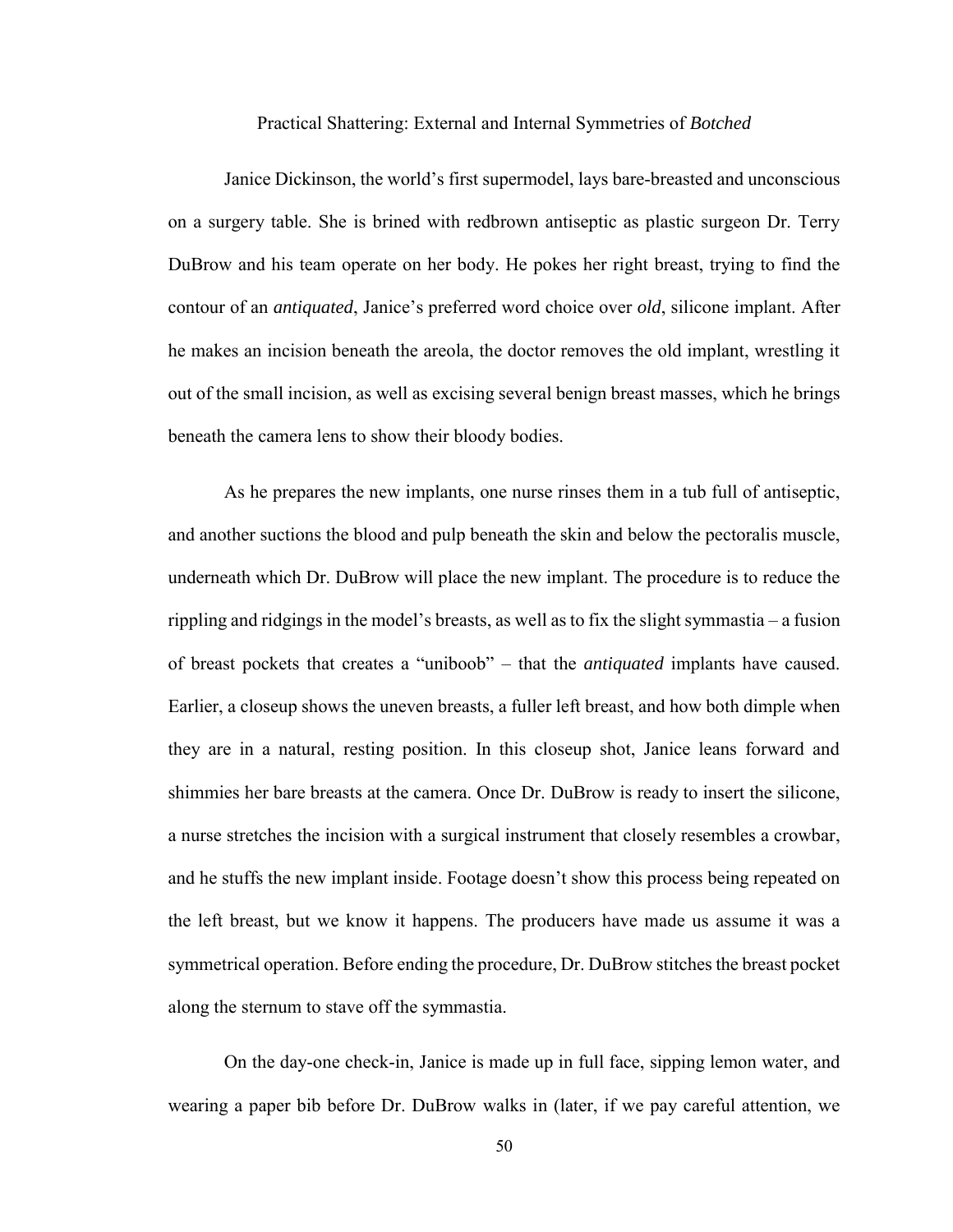learn this is day one out of the recovery center, four days out of surgery. This is why she looks so good, I decide.). Because she is an ex-addict, Janice is attempting to avoid pain killers, and the lack of them severely alters her mood. She removes her drain and cuts a stitch with her fingernail during the checkup, which Dr. DuBrow explains to her can "really screw this up." By the end of the appointment, she is begging for medicine, which Dr. DuBrow refuses to prescribe. The next week during the seven-day check-up, when she says she doesn't remember anything she said or did, she thanks him for not giving into her demands for meds.

In better spirits this week, she interrogates his love for breasts. "Were you breastfed as a baby?" she asks. And when he says no, she responds, "That's why you love my tits!" as she shimmies them at him and then seductively motions for him to approach (tits is of course bleeped out). Five more weeks after surgery, Janice shoots a skin care campaign, where she happily shows off her new breasts by taking a few "unplanned" nude photos after the real shoot.

I must admit, this is what I tuned in for: ridiculous procedures, risk and reward, celebrities. *Botched* seems other worldly when you have the privilege of not needing plastic surgery, where *need* aligns with actual health or psychological issues and not simply a desire to look hot. In watching, I wanted to feel the fabulosity of "fixing" oneself, which we frequently see as the way to loving one's body.

And *Botched* markets itself this way, as a television show about extremes of plastic surgery. Its commercials feature celebrities, or more frequently quasi-celebrities, or regular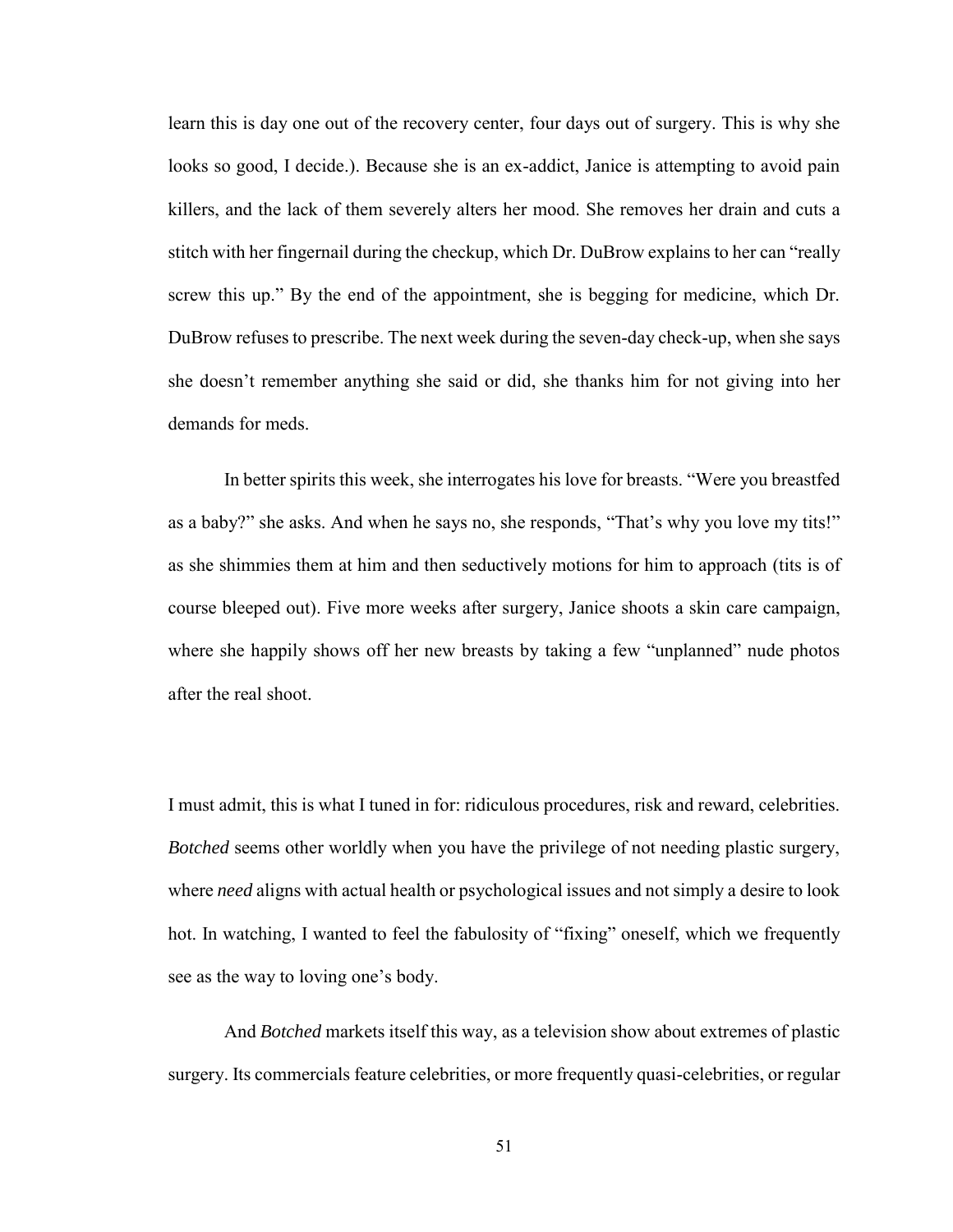people who have gone to the brink of available procedures, and now want to peer over the edge and attempt to cross whatever impediment is presently blocking them from their dream bodies. It drew me in with a promise of the opportunity to judge and hate the people on it. Purely from this concept, *Botched* seems laughable, perhaps even bourgeois: I get to sit and watch people have plastic surgery for entertainment. In preparing to watch the show, I felt the show would be karmic, in that people who got plastic surgery, who probably didn't need it, now had to get more to fix what had happened as a result. After all, I thought, I have a crooked nose from falling up stairs as a child. I wanted, like many other viewers, voyeuristic validation: I was right to have never fixed my nose.

## The reality of *Botched* is much more complicated.

While I won't go so far as to say the show is formulaic, it does have a template, which seems to work for every episode, regardless of its slight flexibility. Each hour-long episode features three people seeking plastic surgery from Drs. Terry DuBrow and Paul Nassif, who the show touts as the greatest plastic surgeons in Beverly Hills. These episodes move between confessionals filled with patients, family and friends, or the doctors; the consultation, in which patients recount the problems of their bodies and the failure of previous surgeries to fix those problems; the reparative surgery; post-op check-ins; and for some patients, a special reveal to family and friends at a special event.

The stories of these botched surgeries run an emotional gamut from heartwrenching to annoying. As a viewer, I like to believe that I could tell within the first three to five-minute confessional which surgery-seeker fit where. But, I am wrong with as much regularity as I am right. Sometimes, the need for plastic surgery comes from a medical or psychological need rather than simply cosmetic, which is much harder to recognize. Upon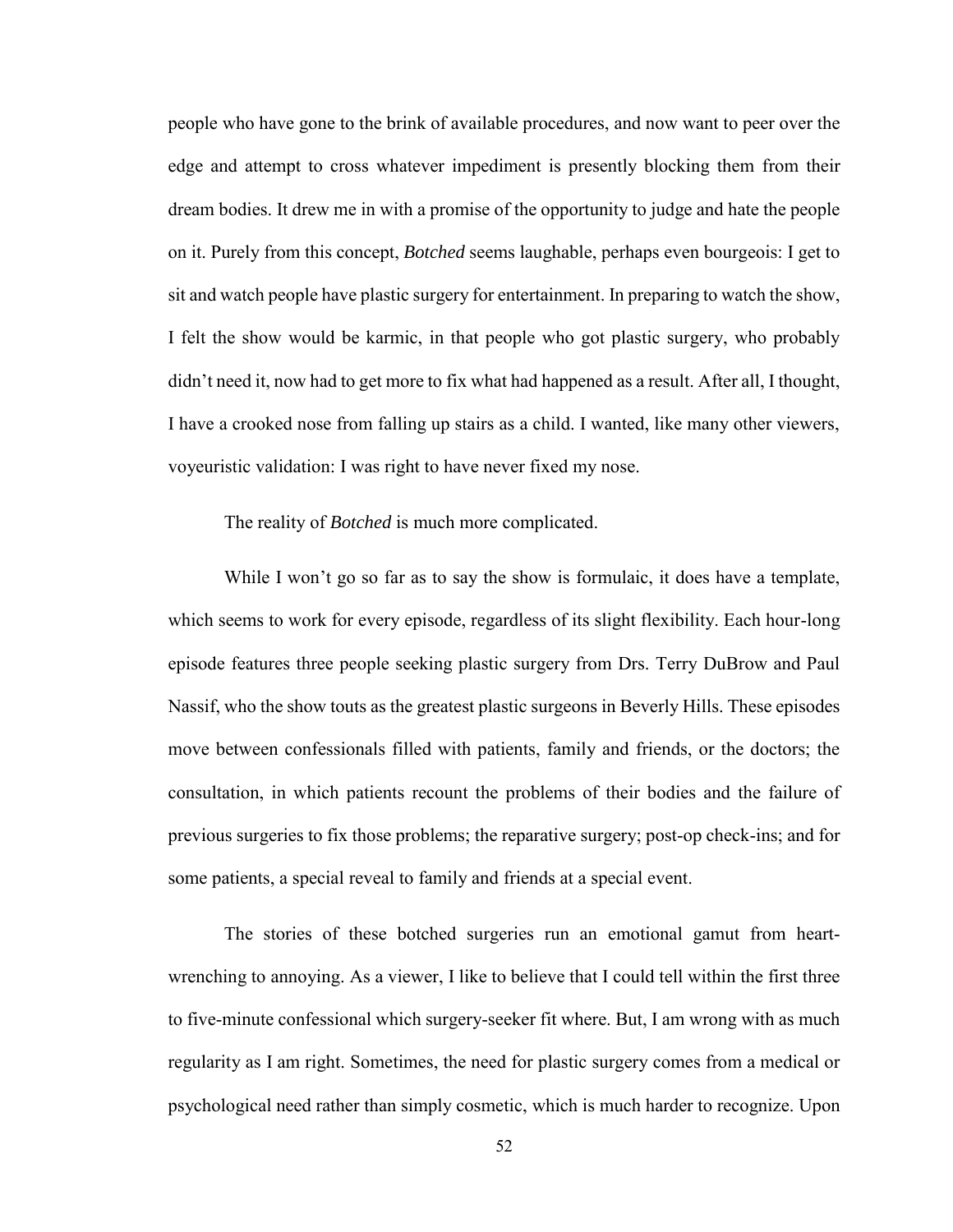this realization, though, I always feel two waves of emotion: the first is empathy for the patient who simply needs this procedure that has failed them in the past; and the second is a bout of guilt for being an awful judge of character. While I am a glutton for self-judgment in this case, I feel I may also have picked up this judging impulse from the show itself.

As it opens, a montage of images moves quickly around the screen. Predominantly female faces and bodies show all the places that can be improved by a nip-tuck: new noses, a shrinking jaw line, lips that are larger and fuller, waists reduced by inches. At the end, one woman's face is split down the middle showing to the left, her face and on the right, what her face could be. I find the implication of the right side being the "improved" side significant, but maybe I read too much into the screen. While that is happening, electronic dance music plays in the background as an androgynous voice sings, *I want to be sexy. / I want to be hot. / Fix me, make me beautiful. / I want to be perfect*. The last notes play as *BOTCHED* appears across the model's new face. The letters are in different fonts, which though mismatched, maintain the intro's design. In between segments, *sexy, hot, beautiful, perfect* and other words flash over clips of bikini-clad beach walkers, high-heeled shoppers crossing Rodeo, and abdominally tight men jogging.

There's such attention paid to conventional beauty and conventional perfection in the auxiliary materials of the show that the cult of beauty frequently usurped my attention from the goal of restoration. I'm not saying that the restoration shouldn't be beautiful, especially considering what these people pay for the services of the surgeons, but, I find myself trapped in the beauty complex, sometimes even participant, desiring that patients get more work done for no other reason than to have them, in the words of the theme song, "be perfect."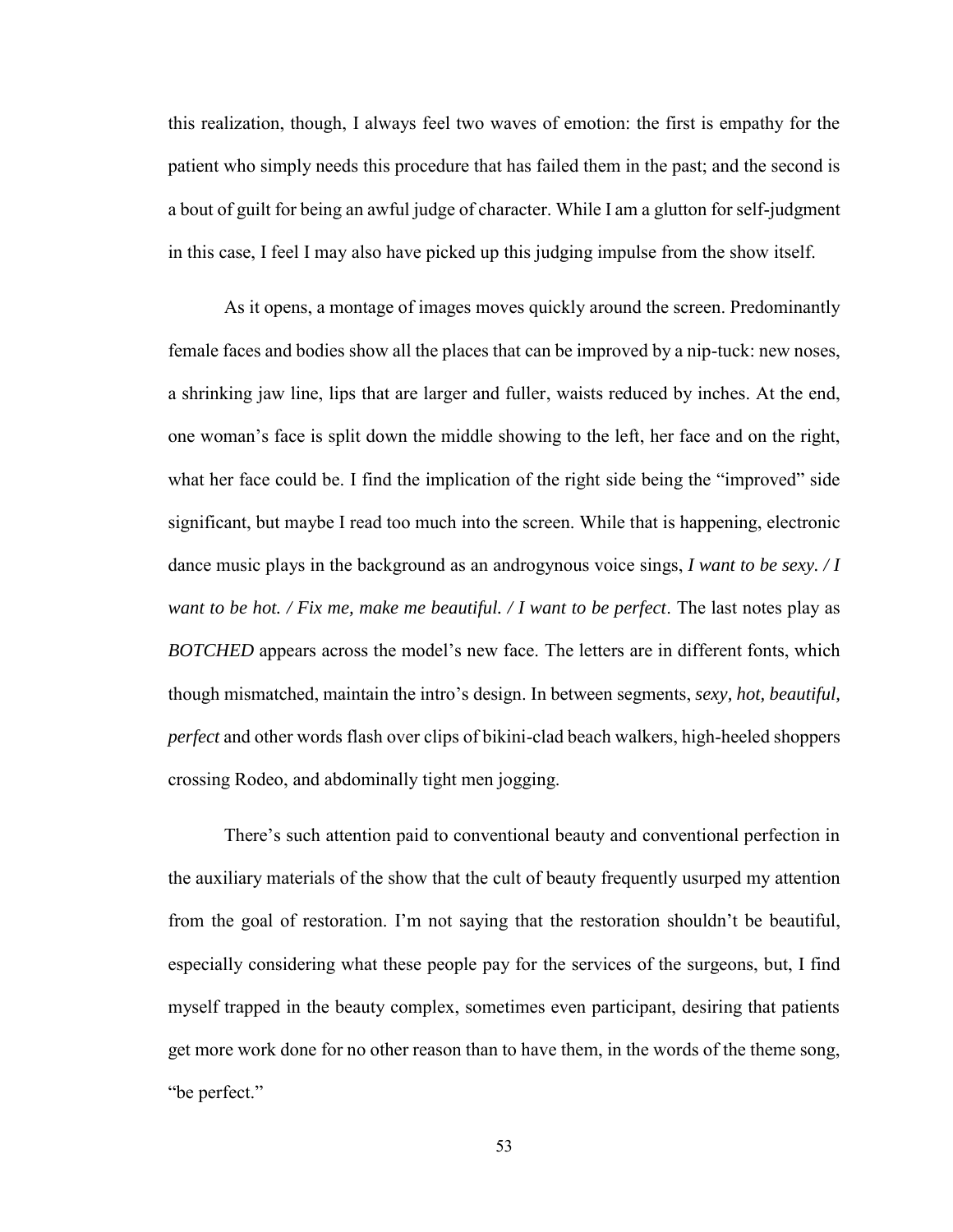Cheryl, a Chinese-American woman, sits in her confessional as she describes her history of plastic surgery. Her confessional is cut with images of her daily life. She shops with a friend at an Asian food market, speaking in Mandarin to the clerk. She strolls a boardwalk in a Hawaiian shirt knotted above her belly button and Daisy Duke cut-offs. She seems happy, even laughing at herself as she explains the procedures she wants done.

"The beauty of the magazines that you're [Americans] so obsessed with. All these images and you go, 'Oh, I want to be like that. I gotta be totally different'," she says as she admits she got her first westernization procedure to make her "Chinese eyes" appear more Caucasian at age 19, just a few years after moving to the US from China. Later, we learn that in addition to an inexact number of procedures, Cheryl has also injected black-market fillers into her own cheeks, trying to get added lift.

Her consultation falls in the middle of the episode; my anticipation and desperation had grown in tandem with hers. I don't know what I can do, but I want to help her.

After signing in, she says, "I'll probably just open my wallet and just ask them if they can make me Chinese again." The doctors know that she has had Westernization procedures simply by looking at her. When she sits down in the conference room for her consultation, they commend the good work, saying, "You're very pretty. Your face looks really good. What possibly could you want from us?" Cheryl laughs and mocks in response that she looks like a monkey's butt. Even though they are impressed by the previous work, the doctors give her the full examination anyway.

In the exam room, the doctors look at her face, with Dr. Nassif taking the lead as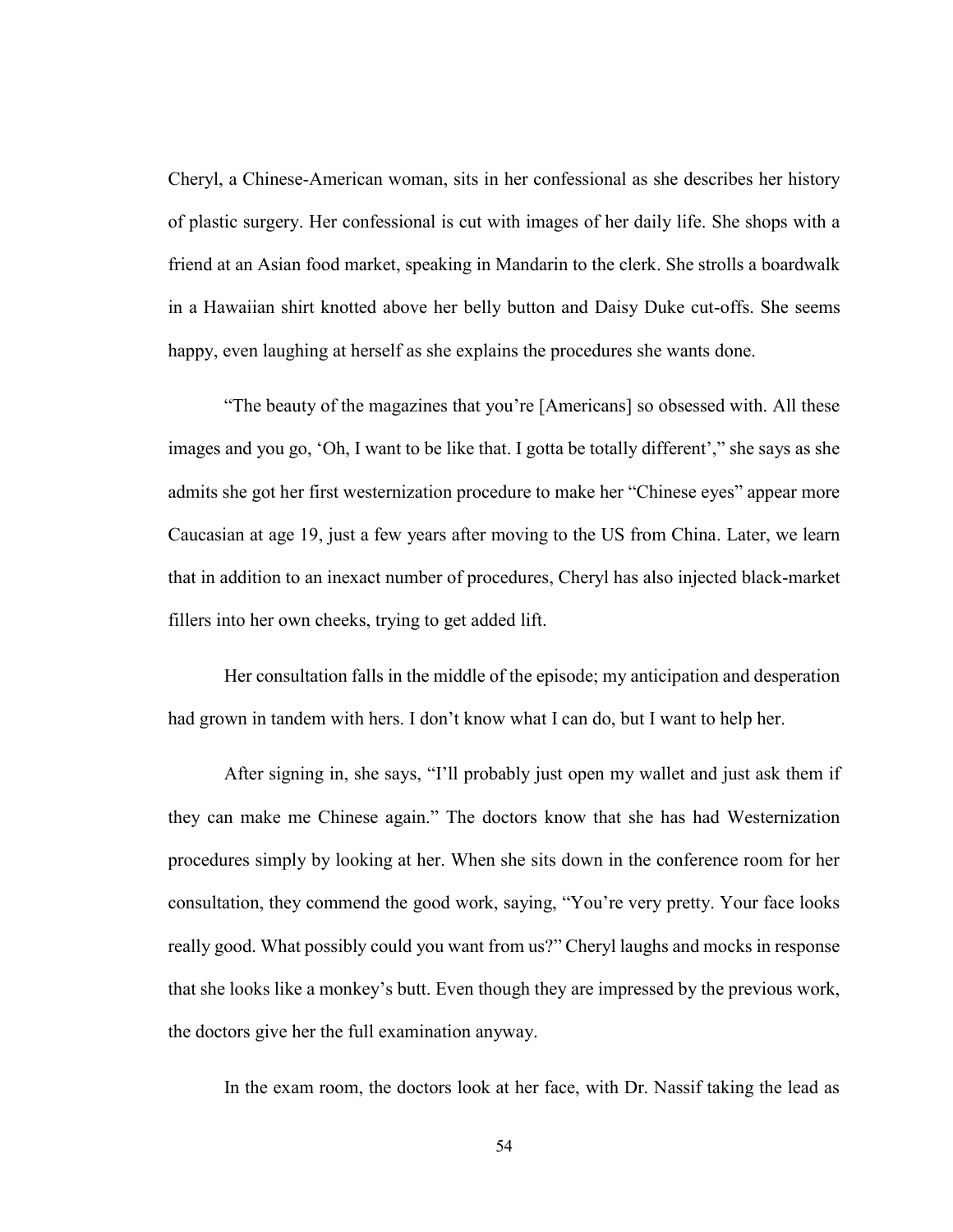the "above neck" surgeon. They pull at her cheeks, eyelids, and forehead with probing, gloved fingers. Cheryl cocks her head back as they do, allowing them to manipulate her skin in whatever ways they may need. They chat back and forth in medical speak as Cheryl waits with her hands folded in her lap and her focus moving around the room. Her desperation to not look like she's eavesdropping is almost childlike, yet I feel the same risk of knowing too much before I am meant to. She and I are reintegrated into the conversation as they explain that a corrective surgery is theoretically possible. She smiles at the explaining doctor, and as I watch, I am too excited to note which one.

But, they tell, her, with further surgery, it would take very little to make it that she would never be able to fully close her eyes again. Cheryl offers money, her signature on a waiver, anything to have this work done.

"To leave all my Chinese roots behind was kinda wishful thinking. You can never ever change who you are," Cheryl says early in the episode. But her statement makes me wonder, in what ways she felt she had left them behind? In her move? Her desire to be more American? Or simply her Westernization procedures? After all, she speaks Mandarin and was negotiating over dried squid. Does the physical change represent the loss of roots or was it the start? Maybe the truth is somewhere in between, that while we may always be connected or reconnect to our culture, our physicality is also an expression of that culture. We require a symmetry between our culture and its expression.

Almost every episode features at least one rejection, and I must admit, most are satisfying because they feel justified. Like the rejection of Justin Jedlica, the "Human Ken Doll," who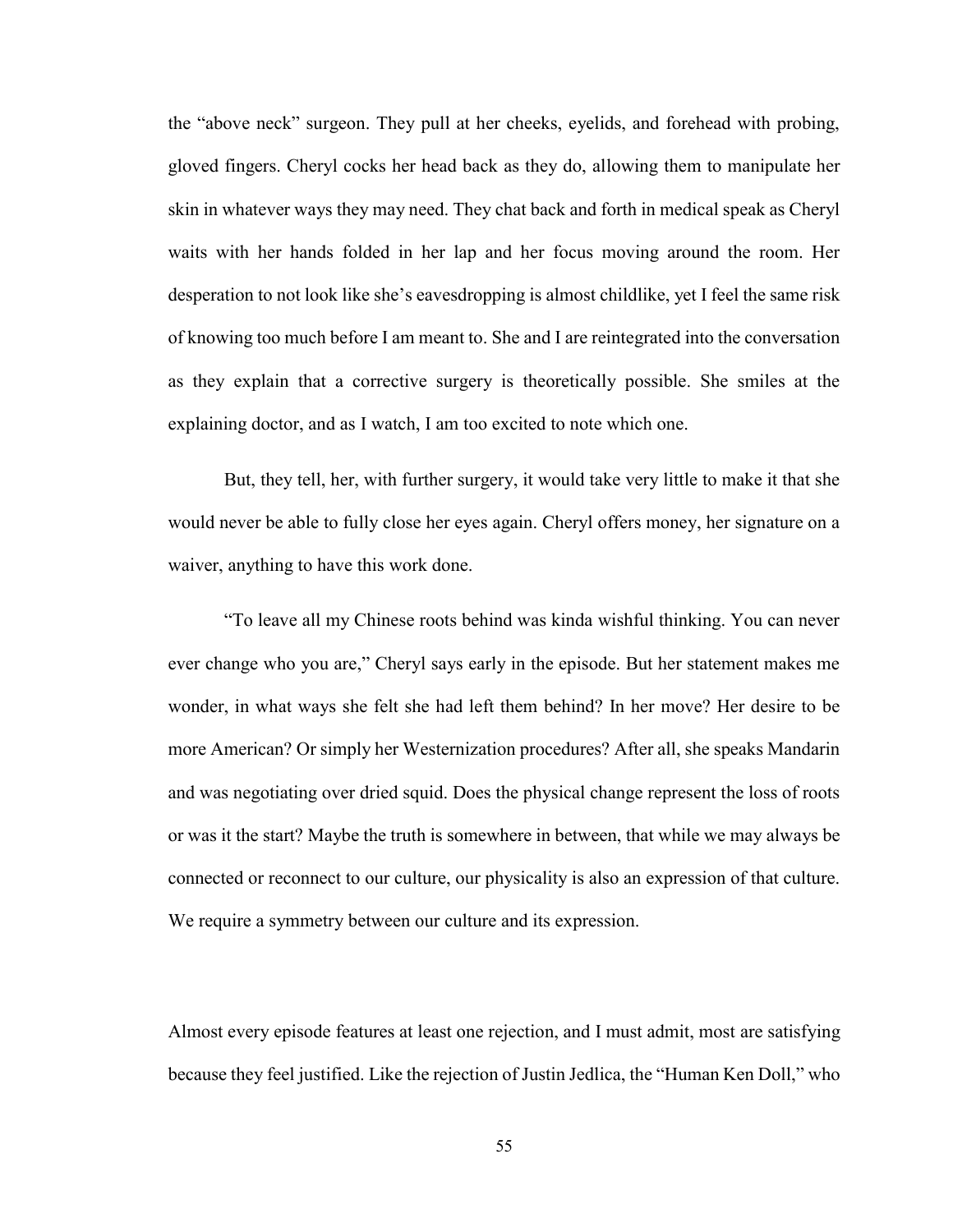leaves unsatisfied on the first episode of the series. Jedlica views his body as a work of art, and if I follow his metaphor, a hyper-realistic, living sculpture. His body represents an apex of symmetrical possibilities. Having designed his own implants, each part of his body corresponds almost perfectly to its counterpart. I would have to stretch too far to find a flaw.

After seeing Justin for a consultation at a private residence, Dr. DuBrow says, "When I first saw Justin, I didn't know what to make of him." He looks dumbfoundedly at the camera, unsure of how to finish. That these people are rejected seems unnecessary to show; why show someone be rejected, rather than include a third surgery? But the show hinges on the polarity of these bodies and those that are the target of the show's intention.

These bodies are first turned into spectacles. DuBrow and Nassif examine the area(s) of concern, like the LLL-cup, pig-skin-infused breasts of Lacey Wildd, or in the case of Justin, his whole body. In these situations, Dr. DuBrow is dramatically more interested and impressed by the bodies than Dr. Nassif. DuBrow cups both of Lacey's breasts and marvels as she shows them the trick of shining the light through the expanders, which are typically meant for short-term use, and tracing the pig veins on her translucent skin. DuBrow also handles both of Justin's bubbled butt cheeks, pokes his perky pecs, and traces small scars in his armpit. The fascination is legitimate, and I too am fascinated by these bodies, but in making them a spectacle, the show seems to ask *Do they handle like a real body?*

Dr. Nassif usually, though sometimes Dr. DuBrow, uses a scene like this to explain they are only seeing "botched" patients. This to most of the rejected patients seems unfair, personally motivated, or boring. The reminder is as much for the viewer as it is for the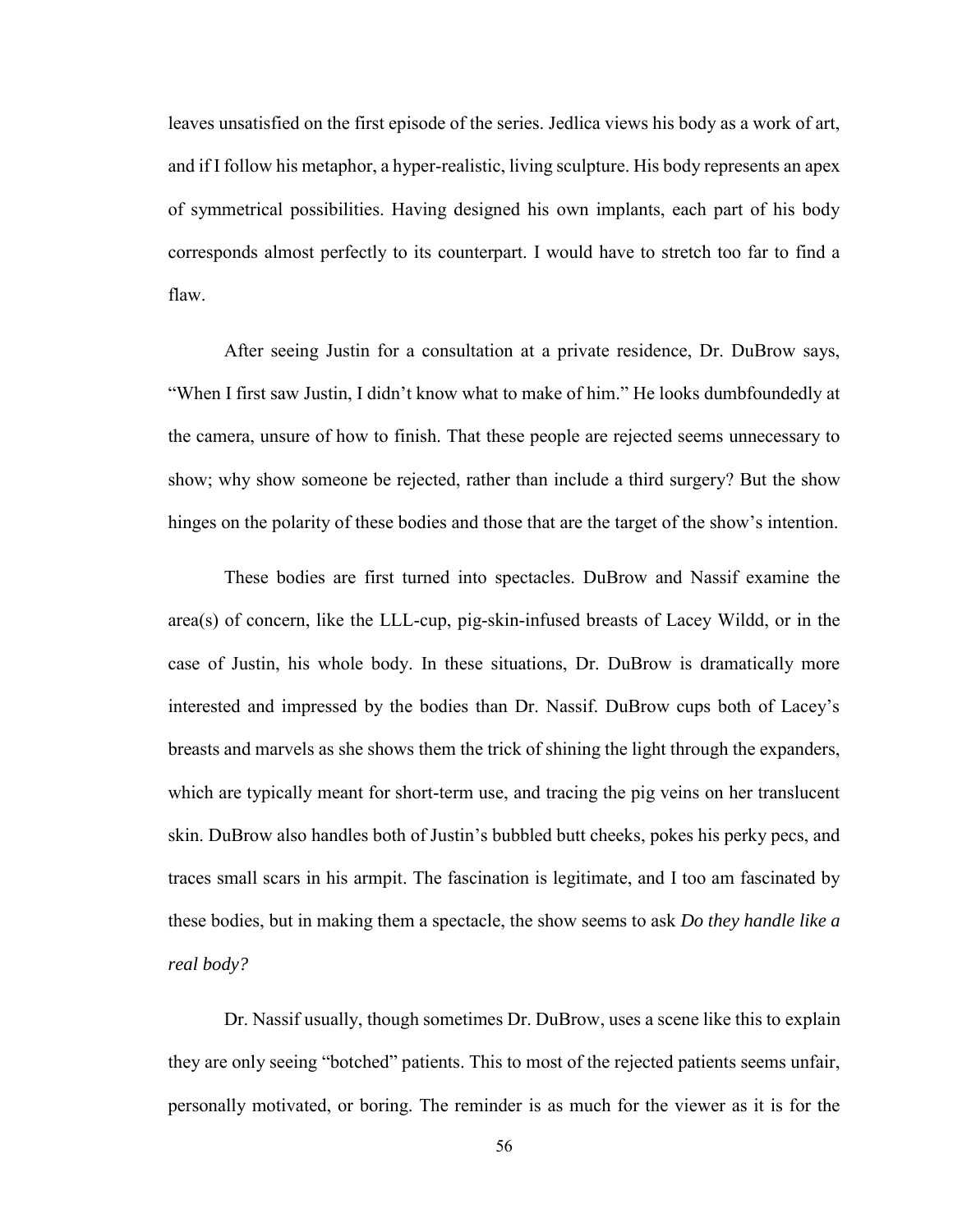rejected potential patient. The rejection, though kind, polarizes two types of surgery: one is playful, a game of adult dress up and the other is serious, "soul work" for selfimprovement. Justin wants to build a superman suit and become perfect beyond human, while other people need the surgery in order to live.

There are other losses, other rejections, other stories that I admit I wouldn't know how to deal with, so I can only agree with an intensity too great to give to a reality show with their decisions to seek plastic surgery and hope the doctors say yes.

Michelle's nose is flat. When she comes on the screen, I can't help but look at it and agree when she says she looks like Michael Jackson. She is crying as she explains that as a teenager, an accident trapped her face between the steering wheel and headrest of her car. When a doctor attempted a rhinoplasty after she had sufficiently healed from the wreck itself, it failed; he took the cast off her nose and it collapsed. After five additional surgeries, she is still not satisfied. An actress in profession, she admits to staying behind camera because "[she has] the talent…[she] just [doesn't] have the face." She doesn't date; she just feels "powerless and ugly."

Cynthia begins her storyline by yelling, "When I was a little girl, I didn't want a pony! I wanted boobs! Me, I was, like a boob freak." But in her adulthood, Cynthia loses her left breast to cancer, and her nipple in the reconstruction surgery. She tells the doctors, "The theory was that they were gonna look symmetrical – was that they were gonna be the same. [...] This reminds me everyday that something went wrong."

In the same episode, a different Michelle's hair edges over the right side of her face,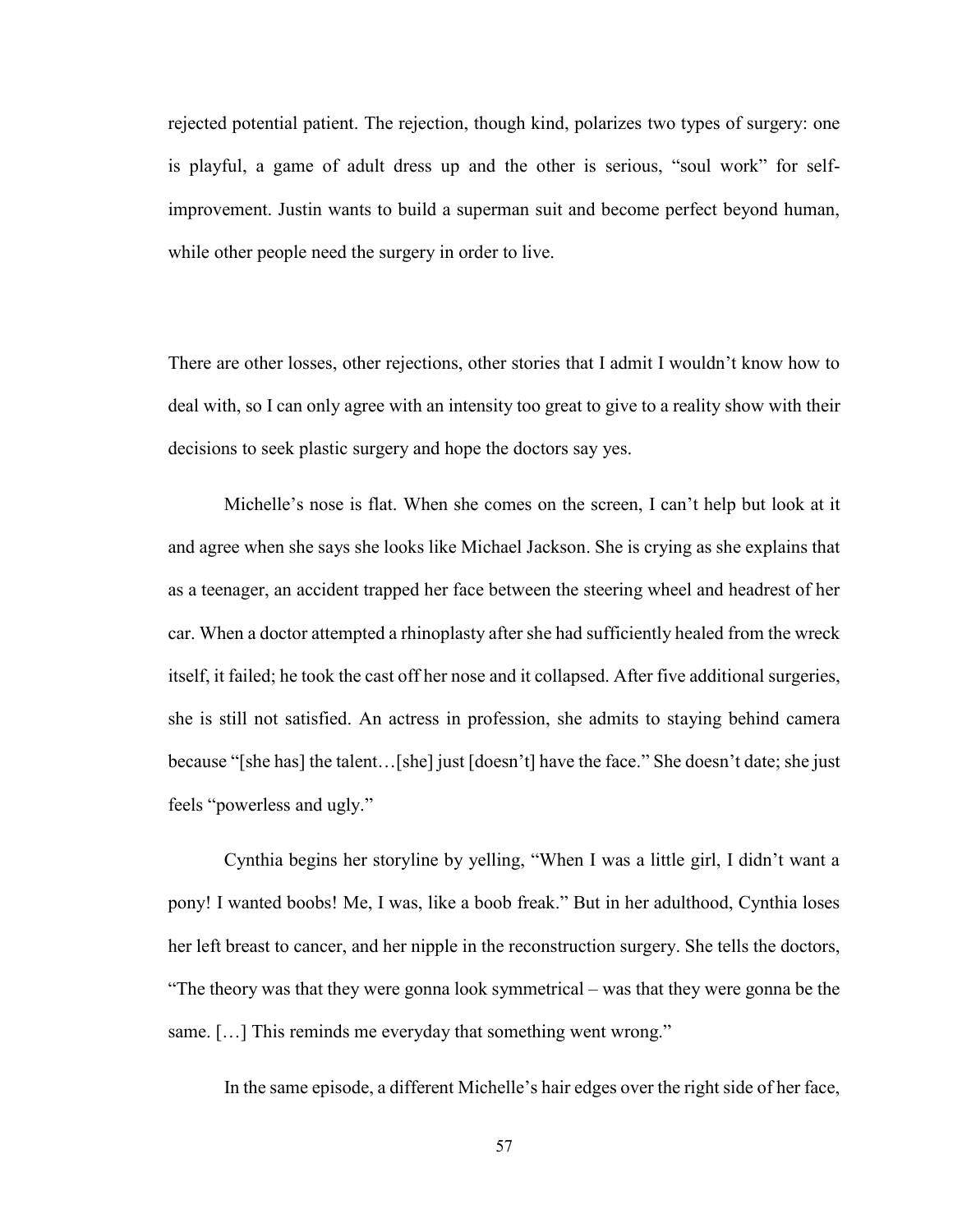not completely covered but casting a shadow she uses to hide what is underneath. As she walks through a stable, her voiceover explains that she was kicked in the face by a horse during her teens. The result was a practical shattering of the right side of her face, accompanied by paralysis of the region. As she was fading in and out of consciousness, she hears two doctors say "that this really is a terrible shame. She's never gonna look the same, and she was very pretty." Michelle was very pretty; we see photos of her with her horse. Glowing tan skin, a soft smile, beautiful eyes. "But [she] never felt pretty [her] whole life." So she gets ten procedures over two years, including a \$200 cleft chin creation in Taiwan, which the camera zooms in on during her examination. She admits to the camera, and maybe to the doctors, as well, "I think I maybe overcompensated with plastic surgery because I always felt like I wasn't a whole person." The surgery the doctors refuse to give her represents restoration.

Paul lies with a wet rag over his face for the majority of the "at home" shots of his confessional. From the angle he sits at during his confessional, his nose looks a lot like mine, and I can't see why he would *need* a rhinoplasty. He describes it as "slightly askew to the left, but more than anything it just has a big bump on it." When he turns, the curve of his nose is severe. He explains that his septum causes air blockage and severe migraines that can last for days, which prevent him from playing with his daughter. He is being robbed of his fatherhood.

Each patient is warned of the possibility that the procedure may not work. The patient is always willing to accept the risk. And to show that this is real surgery, it seems production feels there must be at least one complication almost every episode. In order for these stories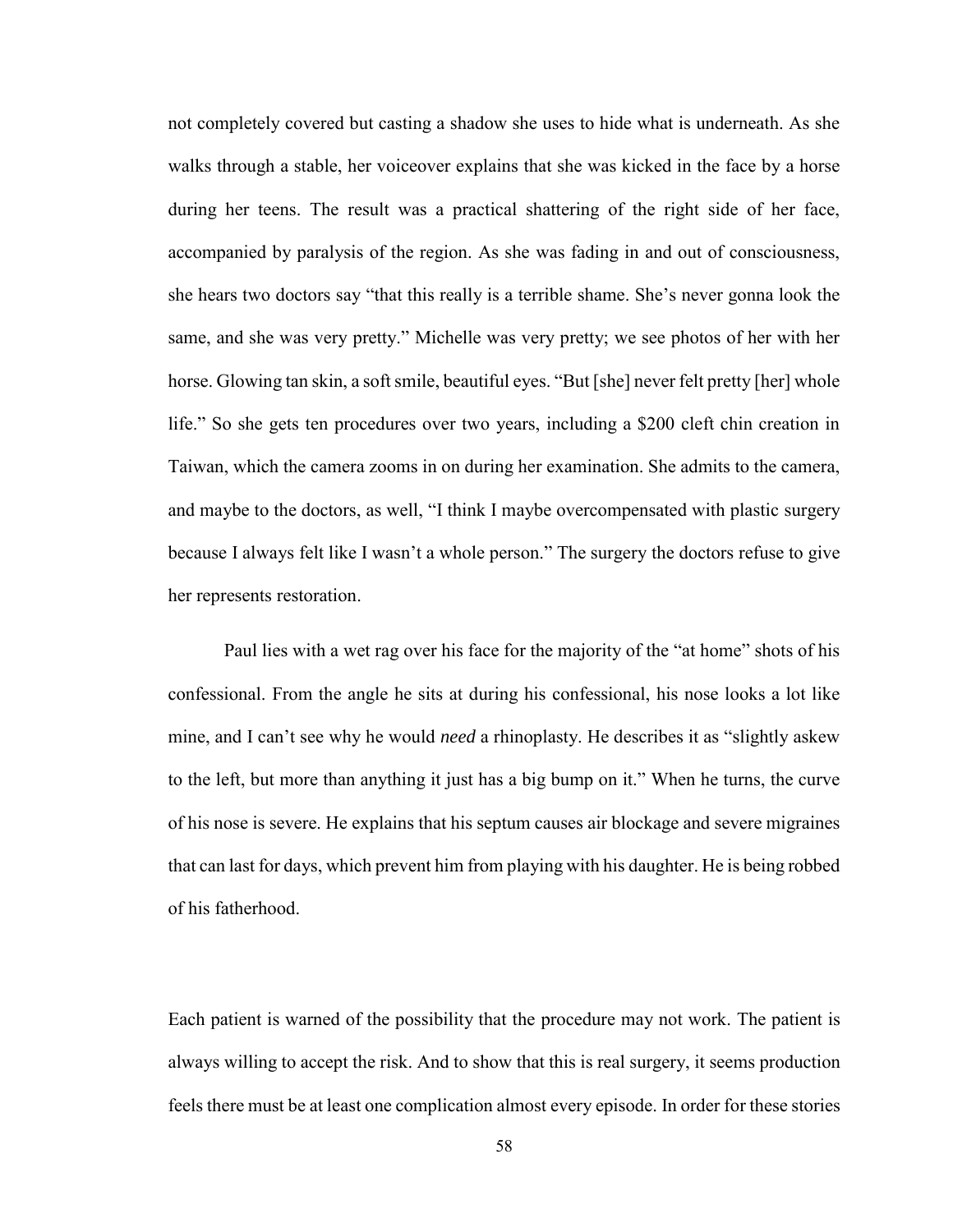to reach a climax, a middle, the producers must manufacture a conflict.

In Michelle's rhinoplasty, as Dr. Nassif cuts into Michelle's rib to retrieve flexible cartilage, his scalpel scratches calcified crust along the length of her bone. He scratches and scrapes back and forth. He tells the camera that calcification commonly occurs after forty, but Michelle had told them that she was thirty-five. He goes back to scraping. The noise is scathing; it is clear that this is an indictment.

Nassif, though, is heroically able to find a viable piece of cartilage. He manipulates it over a surgery tray to the side of Michelle's unconscious body and bloody nose. He bends the whitish chunk between his fingers, flexing, flipping, then finally fileting it to fit her face. He must be careful, he reminds us, because this is Michelle's seventh nose surgery. Failure could result in the permanent collapse of the nose.

With the carved cartilage, Dr. Nassif and his assisting surgeons pull the nostrils up and back with a pair of surgical steel hooks, exposing the septum. The bone must be broken, made asymmetrical in order to operate. Sometimes a second break is required. As the bone is cracked, each fracture fires two pops in quick succession; I flinch and dry heave while watching in my bed. As they remove the broken bits, a wire snakes from Michelle's nose, a formerly standard measure for stabilizing the nose. Dr. Nassif wasn't aware of this and informs the team, of which I feel I am a member now, that more skin slicing must occur to remove the wire. The unknown variables continue to rise, with each the stakes grow higher and the chances of Michelle's nasal collapse seem more eminent.

At the day one check-up, Michelle laughs and jokes about showing her rib incision during her confessional; she tells us it would be too close to porn if she pulled up her shirt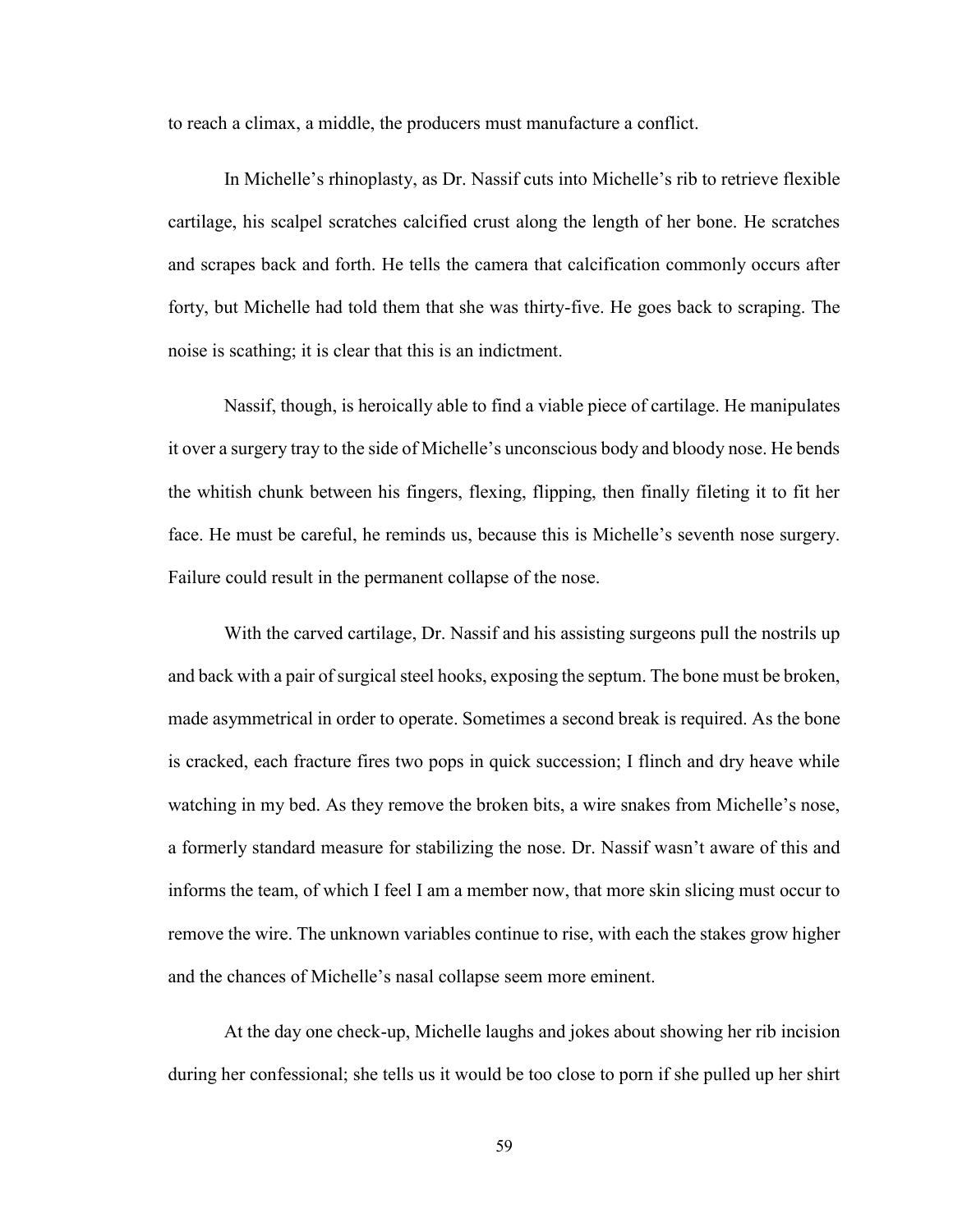to show us. In the exam room, however, she is quiet as Dr. Nassif approaches to remove the bandage. She holds her breath as the long plastic tubes come out; I can only assume partly from pain and partly of anticipation. The brown smear around her nose and on the bandage tell me that this is the real bandage removal. Holding the mirror to her face, Michelle breaks silence: "Hey doc, you didn't reshape it though, look," pointing at her left nostril. "It's larger over here, than over here." Nassif bites back, and at the reunion, Michelle is labelled a problem patient.

Michelle's surgery and check in tell us the truth about surgery that we are afraid to hear: that we can rarely reach perfect symmetry. Sometimes breasts sit too high on the chest, symmetrical but strange. Paul's nose is now straight, no bump, but the skin is a different color and texture than the surrounding skin. Makeup maybe? I hope.

Even at the finale, Michelle is unhappy with her nose. When Dr. DuBrow defends Dr. Nassif's work, calling it a "bases-loaded grand slam," Michelle can only capitulate to third base. The show leaves us with the question: what do we do with the asymmetry of our bodies?

When talking about Justin, Dr. DuBrow confesses, "He's both Frankenstein and Dr. Frankenstein. He's his own creation." When another seeker, Toby Sheldon, is rejected, it's because he wants to have more plastic surgery to look like Justin Beiber at age 19; Sheldon is in his thirties. These rejection segments narrate these people as monstrous and as halfbreeds (Lacey Wildd says, "I'm half pig," then snorts). If we look beyond DuBrow's misnomer of Frankenstein as the name of the monster, this makes perfect sense. But some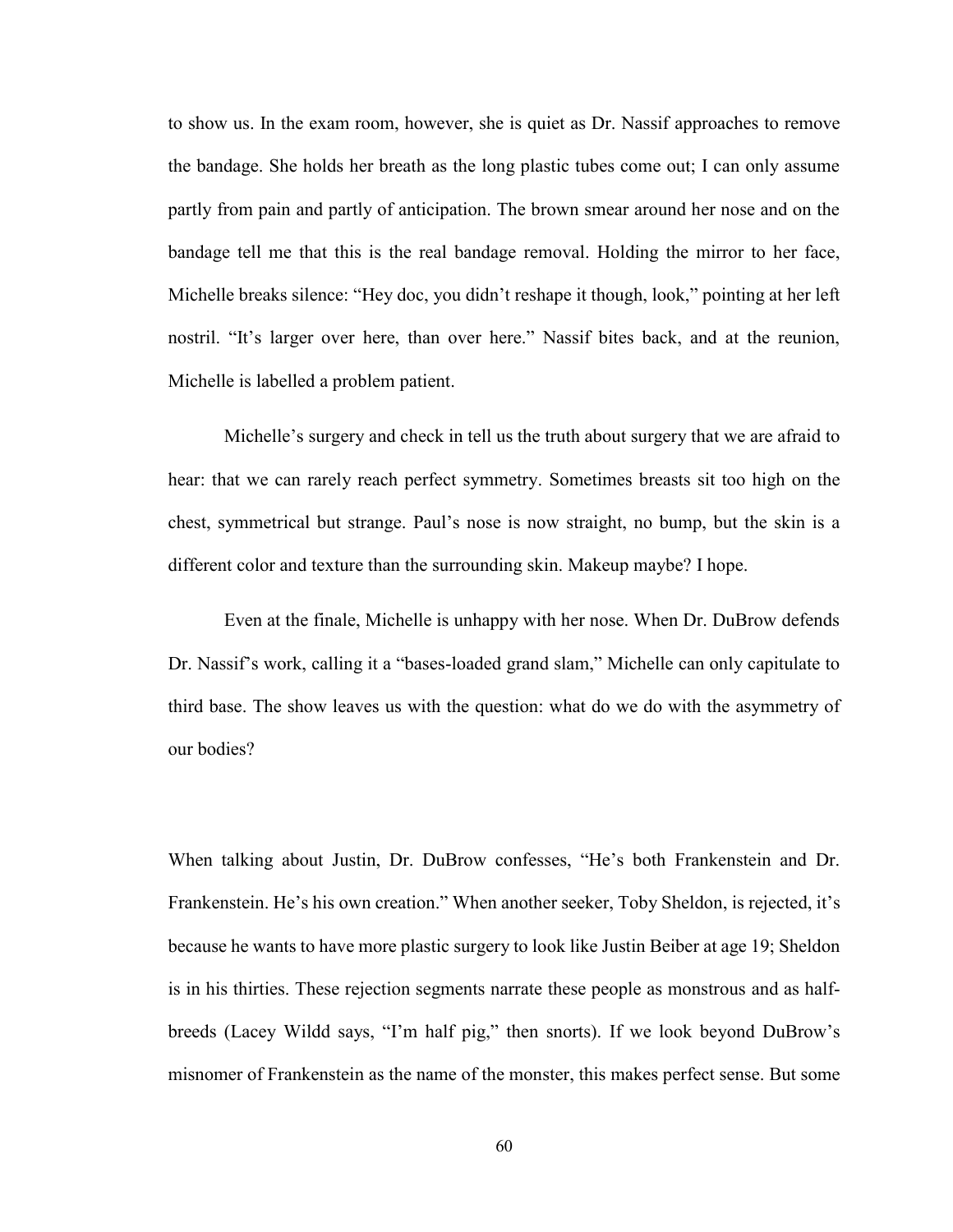scholars think along these lines, that Frankenstein and the monster are two halves of a whole, and if we follow that line of thought, we can see Justin as simultaneously human and monster. Surgical procedures simultaneously enhance one's humanity and destroy.

In these segments, the respect of these patients seems secondary to making their bodies off-limits, scary stories of plastic surgery. It seems to say that perfect bodies are somehow less human, or less of one, which may be true in a physical sense.

The rejections are all cases that fly in the face of the goal of the show: repair. At the finale, Dr. DuBrow says, "First of all, we don't believe in trying to make people look like other people. We're into making people look like better versions of themselves." We are forced then to reconcile what does it mean to be a better version of oneself. Particularly in our culture, we are taught to polarize the body and the mind/soul/spirit. The body desires what it will never be satisfied with  $-$  hunger, thirst, sex  $-$  by which we are never satiated, we must always come back for more.

What is most interesting is the ways that surgery allows people to find symmetry between their internal and external selves. The fissures of Cheryl, Cynthia, Paul, and both Michelle's divide them from who they view themselves to be. Cheryl is no longer Chinese, Cynthia feels less like a woman, Paul loses his fatherhood. Both Michelles lose their sense of beauty and belong. And these people desperately seek it – they want to fold back into themselves, to know who they are. And because I judge, at first, I want them to find it with yoga or boxing or by staring at the mirror until they love themselves. I desperately seek for them to find an answer that doesn't require them to be surgered, but they don't and I come to accept this. And by the end of the season, I am proud of them all.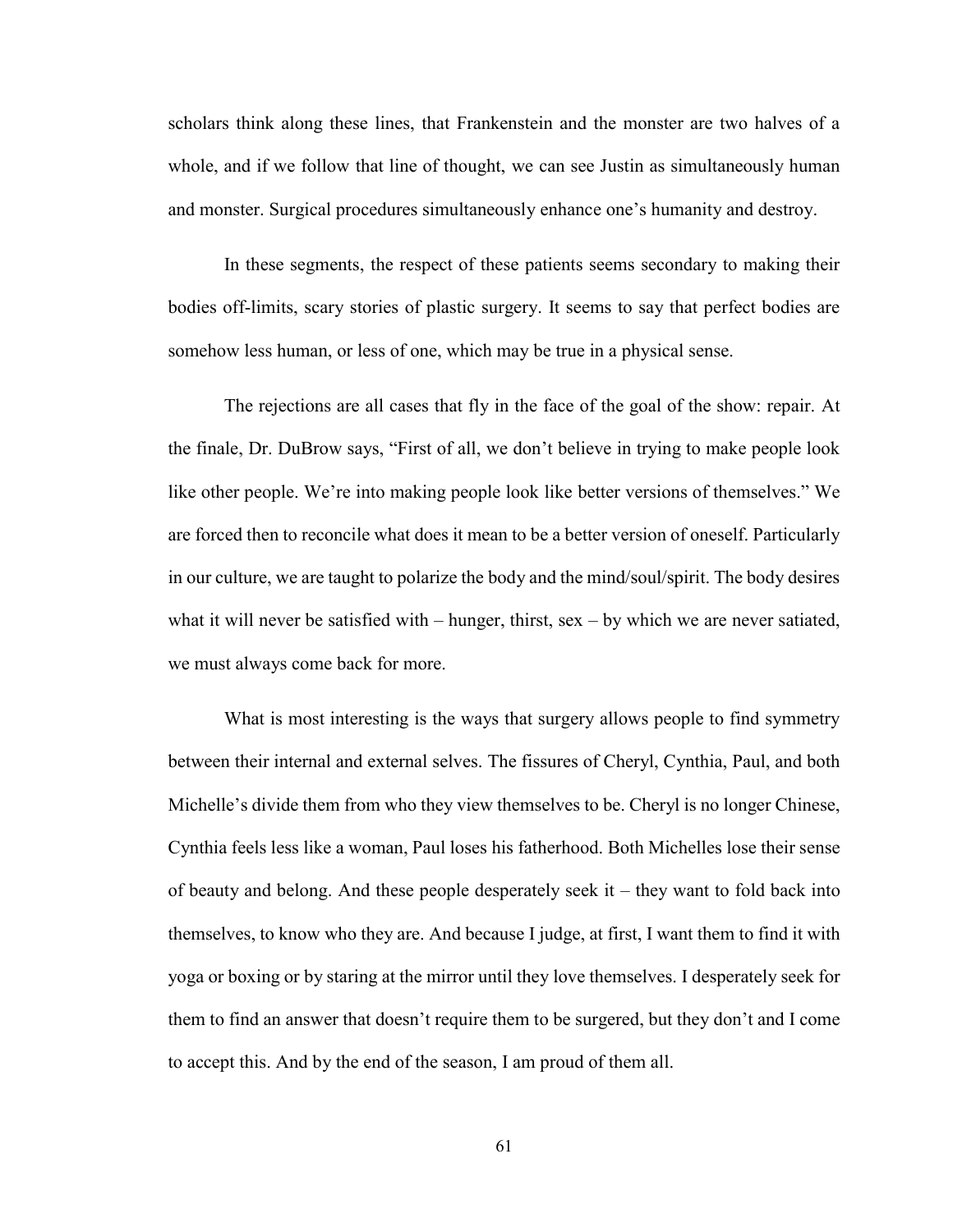The inverse of course, is that all the rejects feel a concrete sense of self: they know who they are and boldly claim it. Does their symmetry allow them to stand in a singular self? To feel completely unified with what they think is inside?

At the end of every surgical segment, the doctor(s) raise(s) the bed to examine the "problem area" the surgery is attempting to fix in its natural, upright position. Implants fall downward, pulled by gravity; the nose, lips, and face are viewable from all angles at the same time; and the stomach creases as it naturally does. Sometimes this moment feels like an undoing.

But really this is the surgeon's moment. He takes in his masterpiece. Sometimes it requires the surgeon to revise, rework, make things more symmetrical (they always look at the evenness and symmetricality), more controlled.

Later we will see the recovery period, a day-one and a day-seven checkup. This is the real falling, the settling. The shifting, breathing, situating of the new or restored symmetry. Girdled breasts gently fall behind paper bibs, the nipples are blurred while the blood-filled drains sit to the right and left. The blood isn't too saturated in oxygen, and therefore bright red. The noses are still swollen, but they show the shape they will become.

This is the real moment, I think after watching the show, that *Botched* makes the most sense. Yes, in terms of the gratification, the feel good of feeling fixed. But in reality, it is the moment we are required to come to terms with the reality of the human body and its barriers. Without entire artifice, we are unable to be fully symmetrical. Even when Cheryl feels she has left her Chinese roots, there are still a few left, an asymmetry. Cynthia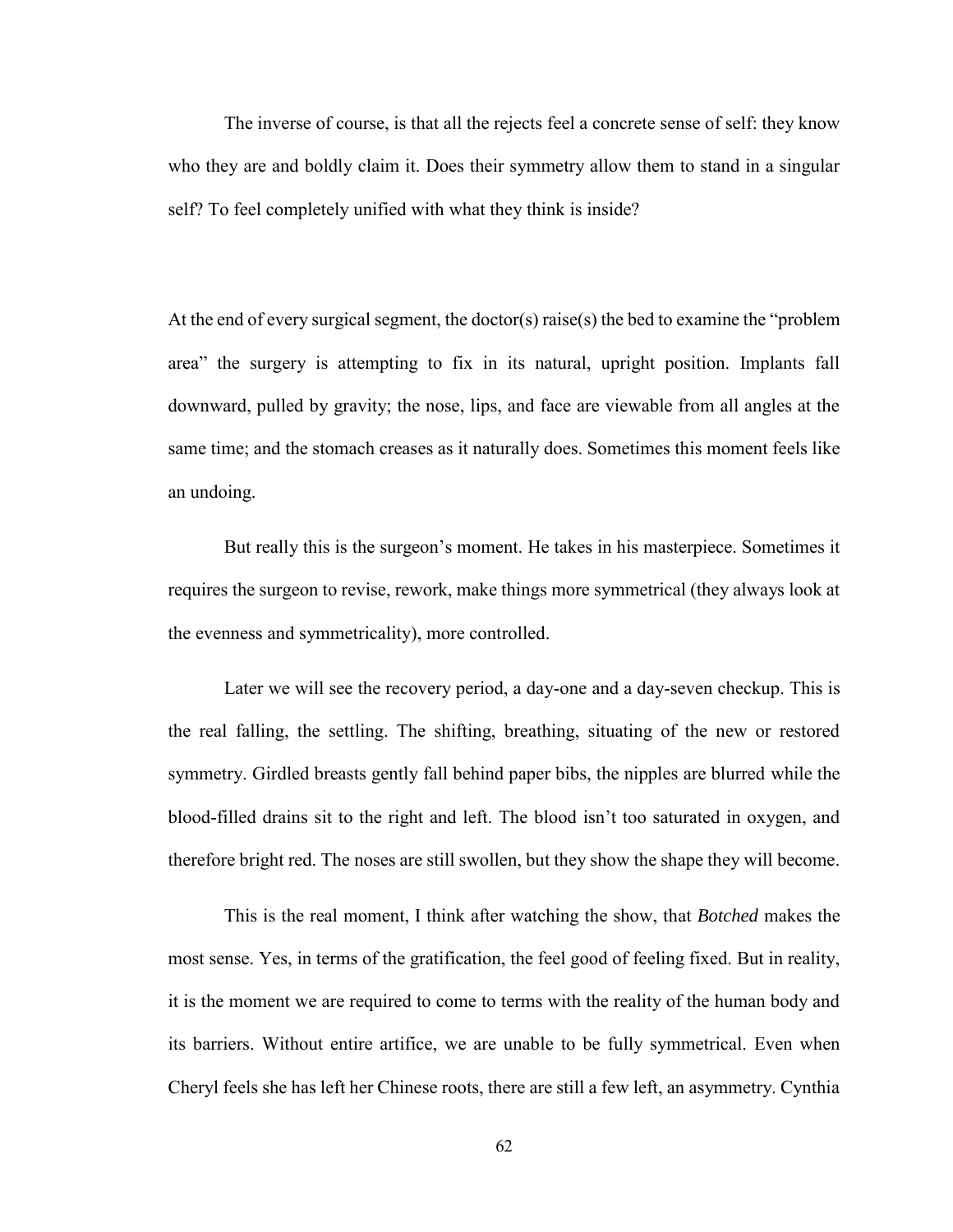still has a tattoo on her left breast from attempting to cover the loss of her nipple. Michelle becomes a problem patient because she wants that symmetry, but she must accept that she can't get there. Janice Dickinson at the reunion finale gets fillers put in around her eyes "unprompted," live on TV.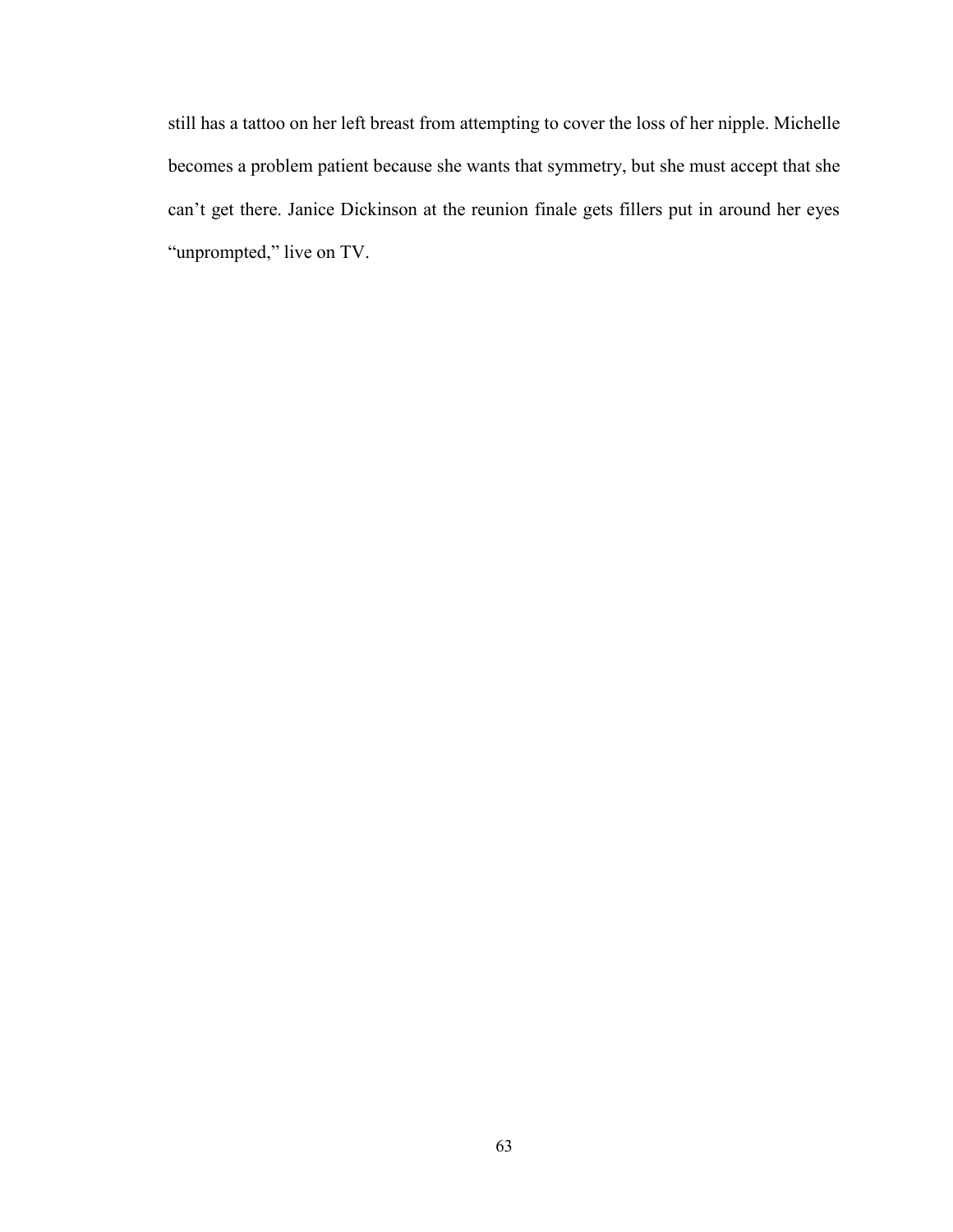## Works Cited

- Bakhtin, Mikhail. "Discourse in the Novel." *Literary Theory: An Anthology*, 3<sup>rd</sup> ed., edited by Julie Rivkin and Michael Ryan, Hoboken: John Wiley and Sons, 2017. 205-16.
- Banerji, Robin. "Leonardo da Vinci: How Accurate Were His Anatomy Drawings?." *BBC*, 1 May 2012, https://www.bbc.com/news/magazine-17907305. Accessed 14 Oct. 2018.
- Barthes, Roland. "The Death of the Author." *Literary Theory: An Anthology*, 3rd ed., edited by Julie Rivkin and Michael Ryan, Hoboken: John Wiley and Sons, 2017. 518-21.
- "Boob Freak!." *Botched*, season 1, episode 6, E!, 27 Jul. 2014. *Prime Video*, https://www.amazon.com/gp/video/detail/B00L8KWL3U/ref=atv\_hm\_hom\_1\_c\_ iEgOEZ\_2\_3.
- Brading, Katherine, Elena Castellani, and Nicholas Teh. "Symmetry and Symmetry Breaking." *Stanford Encyclopedia of Philosophy*, 14 Dec. 2017, https://plato.stanford.edu/entries/symmetry-breaking/. Accessed 28 Dec. 2018.
- Bremme, Robert, and Susan M. Hughes. "The Effects of Facial Symmetry and Sexually Dimorphic Facial Proportions on Assessments of Sexual Orientation." *Journal of Social, Evolutionary, and Cultural Psychology*, vol. 5, no. 4, 2011, pp. 214-30.
- Burdick, Alan. "The A.I. 'Gaydar' Study and the Real Dangers of Big Data." *The New Yorker*, 15 September 2017, https://www.newyorker.com/news/dailycomment/the-ai-gaydar-study-and-the-real-dangers-of-big-data. Accessed 14 Mar.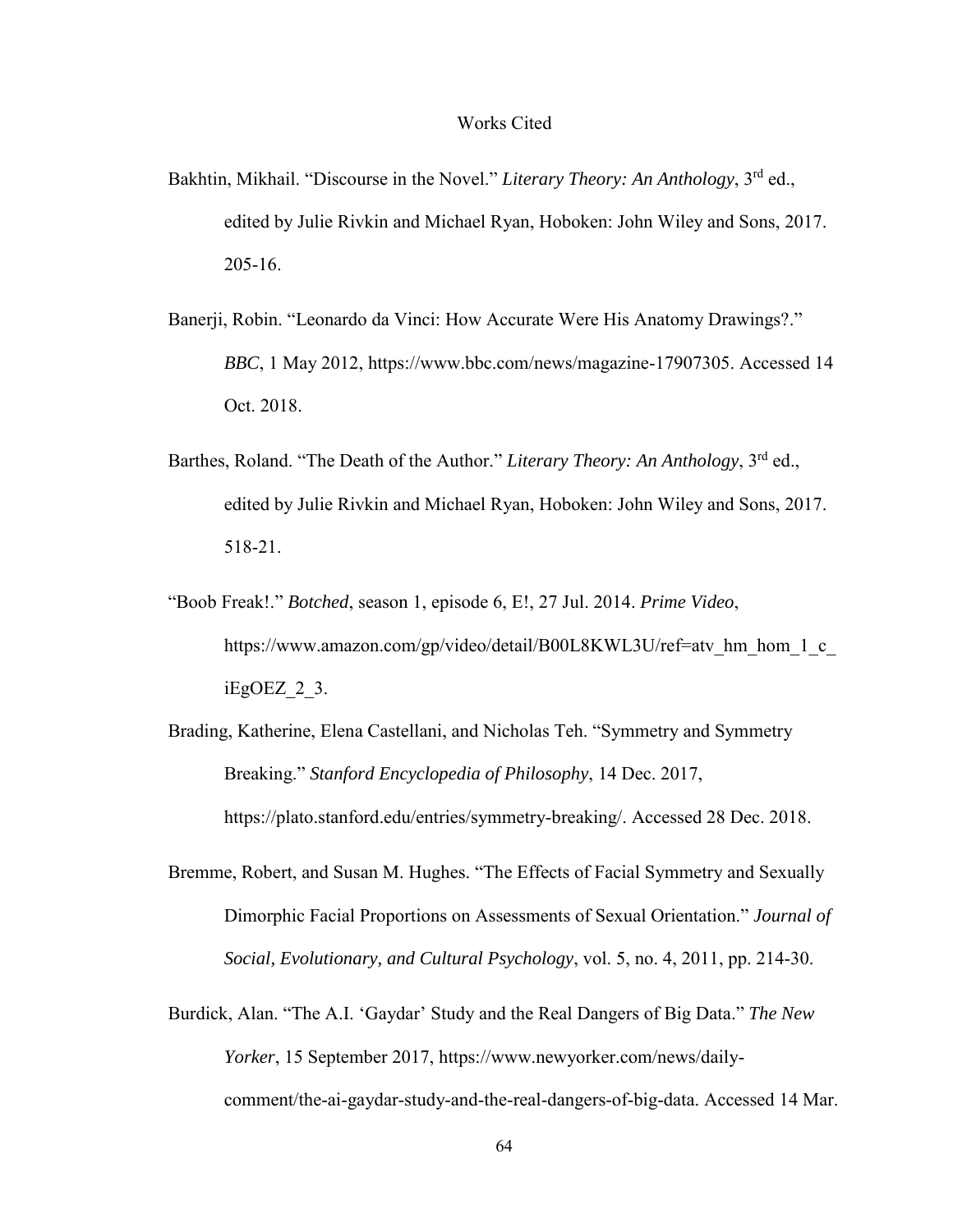- "David Tennant's *Hamlet* Featured Real Human Skull All Along, Admits RSC." *The Telegraph*, 25 Nov. 2009, https://www.telegraph.co.uk/news/celebritynews/ 6645908/David-Tennants-Hamlet-featured-real-human-skull-all-along-admits-RSC.html. Accessed 11 Aug. 2018.
- Dickson, Andrew. "Alas, Poor Yorick! The Shocking Life of Theatre's Greatest Skull." *The Guardian*, 16 Feb. 2017, https://www.theguardian.com/stage/2017/feb/16/ andrew-scott-hamlet-skull. Accessed 8 Aug. 2018.
- "Girls Gone Wildd." *Botched*, season 1, episode 7, E!, 10 Aug. 2014. *Prime Video*, https://www.amazon.com/gp/video/detail/B00L8KWL3U/ref=atv\_hm\_hom\_1\_c\_ iEgOEZ\_2\_3.
- Goodwin, Mark. "Charles M. Russell National Wildlife Refuge, U.S. Bureau of Reclamation, Bureau of Land Management: The Hell Creek Formation, Montana." *University of California Museum of Paleontology*. https://ucmp.berkeley.edu/science/parks/hellcreek.php. Accessed 26 Sept. 2018.
- Gorman, James. "In Analysis of Skulls, Following the Path From T. Rex to Falcon." *The New York Times* 5 Jun. 2012: D3. Web. 31 May 2012.

Gutjahr, Paul C., editor. "Orson Squire Fowler (1809–1887) and Lorenzo Niles Fowler (1811–1896)." *Bestsellers in Nineteenth-Century America: An Anthology*, Anthem Press, 2016, pp. 137–176. *JSTOR*, www.jstor.org/stable/j.ctt1hj9z88.11.

Holtzman, Geoffrey S. "When Phrenology Was Used in Court." *Slate*, 16 Dec. 2015, https://slate.com/technology/2015/12/how-phrenology-was-used-in-the-1834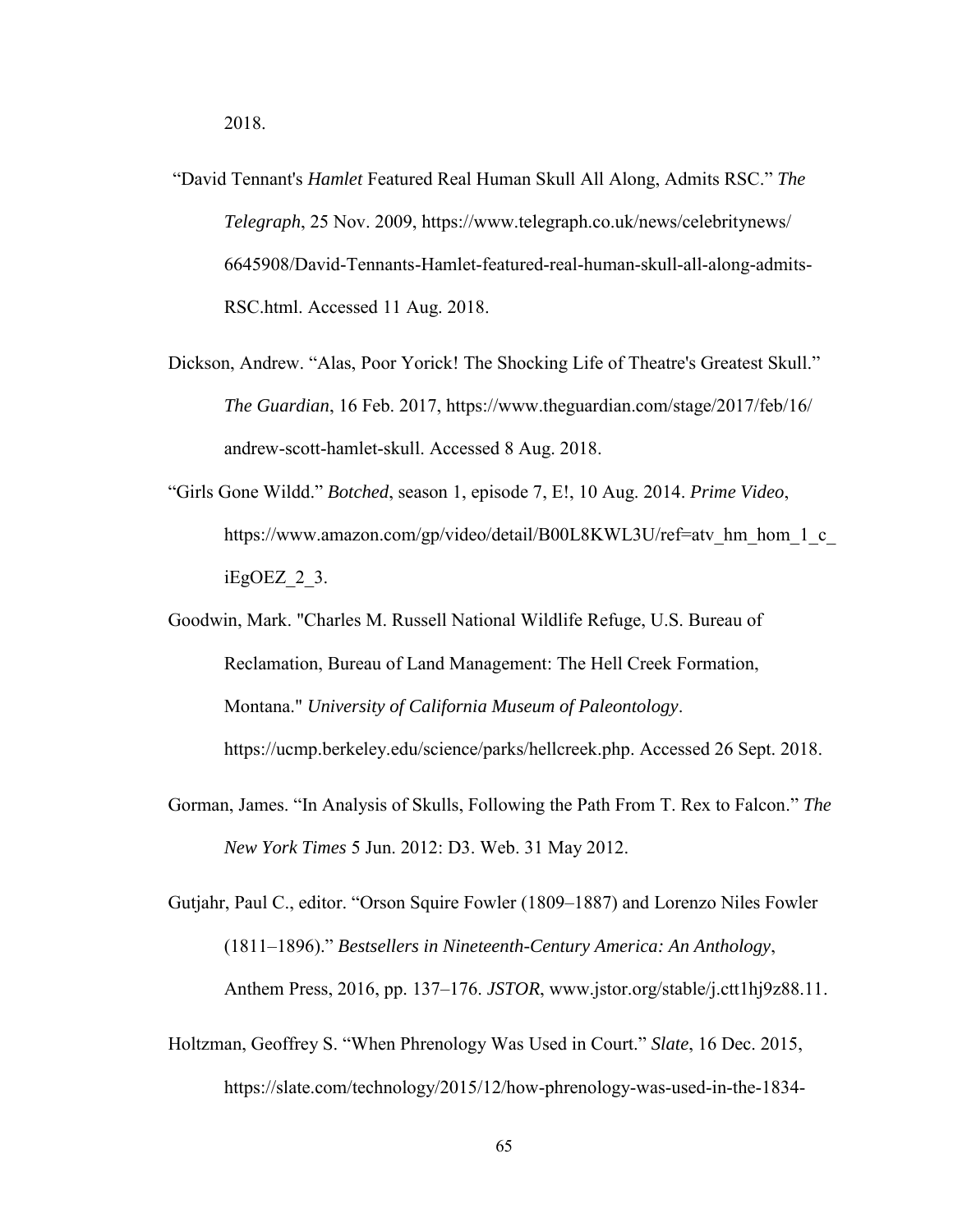trial-of-9-year-old-major-mitchell.html. Accessed 19 Jan. 2018.

"Human Dolls." *Botched*, season 1, episode 1, E!, 24 Jun. 2014. *Prime Video*, https://www.amazon.com/gp/video/detail/B00L8KWL3U/ref=atv\_hm\_hom\_1\_c iEgOEZ\_2\_3.

"Janice Dickinson Knows Breast." *Botched*, season 1, episode 2, E!, 29 Jun. 2014. *Prime Video*, https://www.amazon.com/gp/video/detail/B00L8KWL3U/ ref=atv hm hom  $1$  c iEgOEZ  $2$  3.

- "Making of a Belieber." *Botched*, season 1, episode 4, E!, 13 Jul. 2014. *Prime Video*, https://www.amazon.com/gp/video/detail/B00L8KWL3U/ref=atv\_hm\_hom\_1\_c iEgOEZ\_2\_3.
- Mayo Clinic Staff. "Baby's Head Shape: What's Normal?." *Mayo Clinic*, 13 Mar. 2018, https://www.mayoclinic.org/healthy-lifestyle/infant-and-toddler-health/indepth/healthy-baby/art-20045964. Accessed 12 Dec. 2018.
- Miller, Brenda, and Suzanne Paola. *Tell It Slant: Writing and Shaping Creative Nonfiction*. New York: McGraw-Hill, 2004.
- Newton, Isaac. *Mathematical Principles of Natural Philosophy*. 2nd ed. Translated by Robert Thorp and Isaac Reuter. London: Printed by A. Strahan for T. Cadell & W. Davies, 1802. *Hathi Trust Digital Library*, https://catalog.hathitrust.org/ Record/000384456. Accessed Nov. 28 2019.
- Olivier, Laurence, director. *Hamlet*. *Prime Video*, Rank Organisation, 1948, www.amazon.com/Hamlet-Laurence-Olivier/dp/B00A5IXOYG.

Otis, James F. *Report of the Trial of Major Mitchell, for Felonious Assault and Maiming,*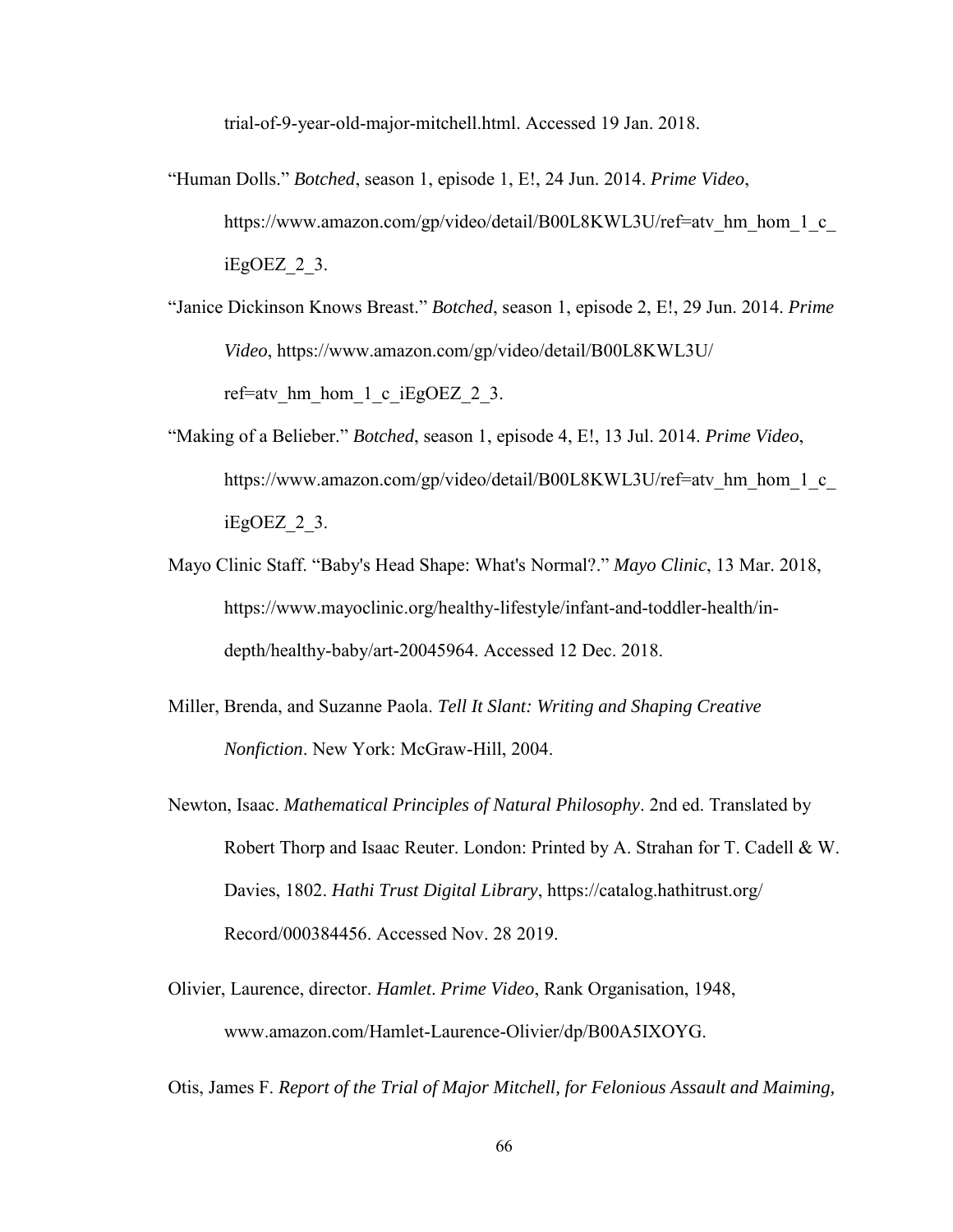*on the Person of David H. Crawford: Before the Supreme Judicial Court of the State of Maine, at the Term for the County of Cumberland, Held at Portland, on the First Tuesday of November, 1834: with the Arguments of Counsel.* Buffalo, NY: William S. Hein & Co., 1834. *WorldCat*, http://www.worldcat.org/oclc/ 808311119. Accessed 17 Jan. 2018.

- "Pollan." *Inland Fisheries Ireland*, n.d., [https://www.fisheriesireland.ie/fish](https://www.fisheriesireland.ie/fish-species/pollan.html)[species/pollan.html.](https://www.fisheriesireland.ie/fish-species/pollan.html) Accessed 10 Jan. 2019.
- Schroeder, Michael O. "What to Do About Flat Head Syndrome in Babies." *U.S. News and World Report*, 6 Mar. 2018, [https://health.usnews.com/health-care/patient](https://health.usnews.com/health-care/patient-advice/articles/2018-03-06/what-to-do-about-flat-head-syndrome-in-babies)[advice/articles/2018-03-06/what-to-do-about-flat-head-syndrome-in-babies.](https://health.usnews.com/health-care/patient-advice/articles/2018-03-06/what-to-do-about-flat-head-syndrome-in-babies) Accessed 14 Jul. 2018.
- Sedgwick, Eve Kosofsky. *Epistemology of the Closet*. Berkeley: U of California P, 2008.
- Shakespeare, William. *Hamlet*. *The Complete Pelican Shakespeare*, edited by Stephen

Orgel and A.R. Braunmuller, Penguin Books, 2002, pp. 1337-91.

Sooke, Alastair. "Leonardo da Vinci: Anatomy of an Artist." *The Telegraph*, 28 July 2013, [www.telegraph.co.uk/culture/art/leonardo-da-vinci/10202124/Leonardo-da-](http://www.telegraph.co.uk/culture/art/leonardo-da-vinci/10202124/Leonardo-da-Vinci-Anatomy-of-an-artist.html)[Vinci-Anatomy-of-an-artist.html.](http://www.telegraph.co.uk/culture/art/leonardo-da-vinci/10202124/Leonardo-da-Vinci-Anatomy-of-an-artist.html) Accessed 14 Aug. 2018.

- Stackpole, Everett Schermerhorn. *History of Durham, Maine: with Genealogical Notes*. Lewiston, MA: Press of Lewiston Journal Company, 1899. *Google Books*, [https://books.google.com/books/about/History\\_of\\_Durham\\_Maine.html?id=LLIT](https://books.google.com/books/about/History_of_Durham_Maine.html?id=LLITAAAAYAAJ) [AAAAYAAJ.](https://books.google.com/books/about/History_of_Durham_Maine.html?id=LLITAAAAYAAJ) Accessed 20 Aug. 2018.
- "Tyrannosaurus Rex." *Carnegie Museum of Natural History*, n.d.,

https://carnegiemnh.org/tyrannosaurs-rex/. Accessed 19 Nov. 2018.